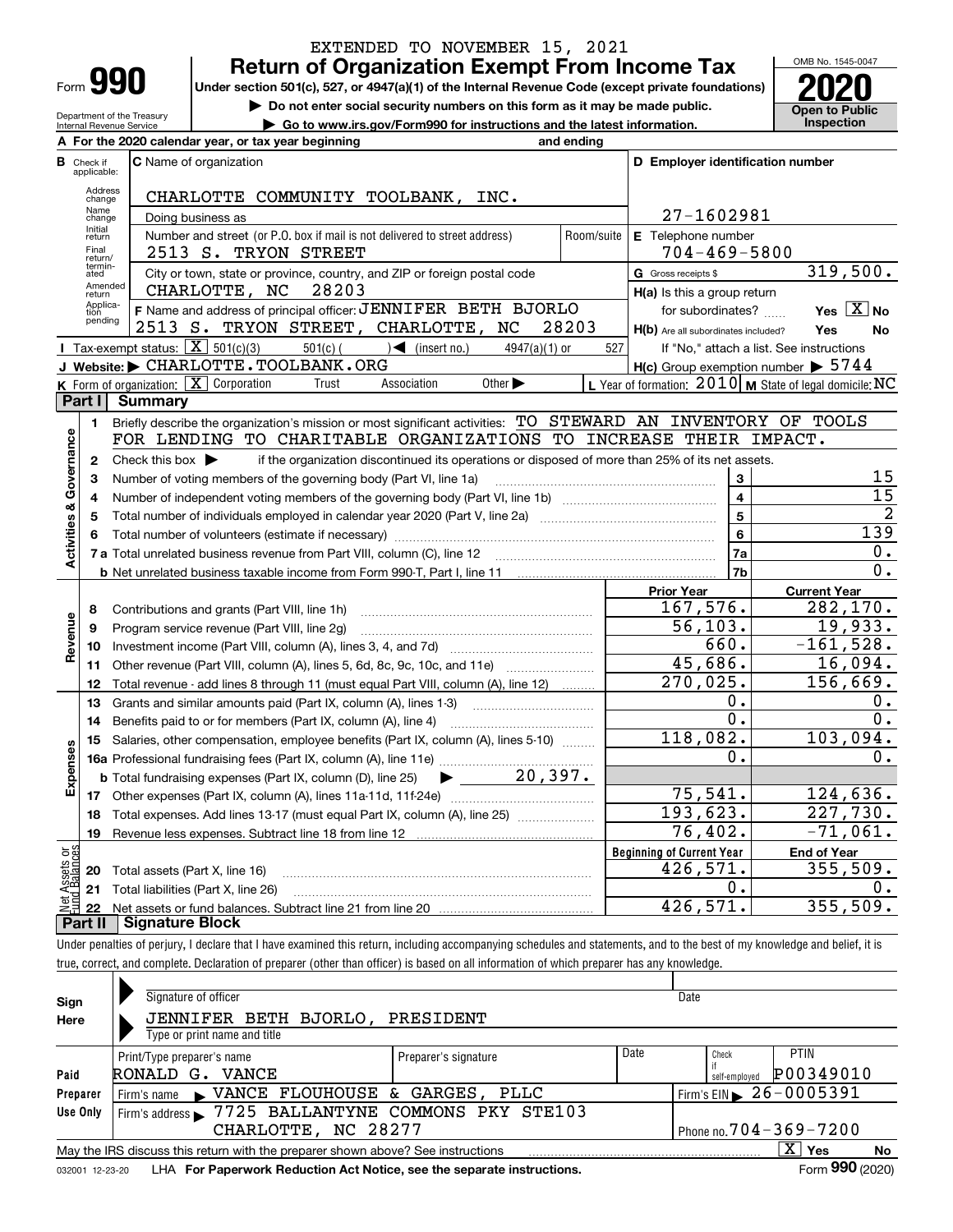|              | CHARLOTTE COMMUNITY TOOLBANK, INC. 27-1602981<br>Form 990 (2020)<br><b>Part III Statement of Program Service Accomplishments</b>             | Page 2                                               |
|--------------|----------------------------------------------------------------------------------------------------------------------------------------------|------------------------------------------------------|
|              |                                                                                                                                              |                                                      |
|              |                                                                                                                                              |                                                      |
| $\mathbf{1}$ | Briefly describe the organization's mission:                                                                                                 |                                                      |
|              | TO STEWARD AN INVENTORY OF TOOLS FOR LENDING TO CHARITABLE<br>ORGANIZATIONS TO INCREASE THEIR IMPACT                                         |                                                      |
|              |                                                                                                                                              |                                                      |
|              |                                                                                                                                              |                                                      |
| $\mathbf{2}$ | Did the organization undertake any significant program services during the year which were not listed on the                                 |                                                      |
|              | prior Form 990 or 990-EZ?                                                                                                                    | $\Box$ Yes $[\overline{\mathrm{X}}]$ No              |
|              | If "Yes," describe these new services on Schedule O.                                                                                         |                                                      |
| 3            | Did the organization cease conducting, or make significant changes in how it conducts, any program services?                                 | $\overline{\mathsf{Yes}}$ $\overline{\mathsf{X}}$ No |
|              | If "Yes," describe these changes on Schedule O.                                                                                              |                                                      |
| 4            | Describe the organization's program service accomplishments for each of its three largest program services, as measured by expenses.         |                                                      |
|              | Section 501(c)(3) and 501(c)(4) organizations are required to report the amount of grants and allocations to others, the total expenses, and |                                                      |
|              | revenue, if any, for each program service reported.                                                                                          |                                                      |
| 4a           | $\begin{pmatrix} \text{Code:} & \text{I} & \text{I} \end{pmatrix}$ $\begin{pmatrix} \text{Expenses $} \end{pmatrix}$<br>) (Revenue \$        | 20,378.                                              |
|              | REBUILDING NEIGHBORHOODS BY LENDING TOOLS AND EQUIPMENT FOR COMMUNITY                                                                        |                                                      |
|              | SERVICE PROJECTS                                                                                                                             |                                                      |
|              |                                                                                                                                              |                                                      |
|              |                                                                                                                                              |                                                      |
|              |                                                                                                                                              |                                                      |
|              |                                                                                                                                              |                                                      |
|              |                                                                                                                                              |                                                      |
|              |                                                                                                                                              |                                                      |
|              |                                                                                                                                              |                                                      |
|              |                                                                                                                                              |                                                      |
|              |                                                                                                                                              |                                                      |
|              |                                                                                                                                              |                                                      |
| 4b           | $\left(\text{Code:}\ \_\_\_\_\_\_\\right)$ (Expenses \$ $\_\_\_\_\_\_\_\_\_\_\_\$                                                            | $\lambda$                                            |
|              |                                                                                                                                              |                                                      |
|              |                                                                                                                                              |                                                      |
|              |                                                                                                                                              |                                                      |
|              |                                                                                                                                              |                                                      |
|              |                                                                                                                                              |                                                      |
|              |                                                                                                                                              |                                                      |
|              |                                                                                                                                              |                                                      |
|              |                                                                                                                                              |                                                      |
|              |                                                                                                                                              |                                                      |
|              |                                                                                                                                              |                                                      |
|              |                                                                                                                                              |                                                      |
| 4с           |                                                                                                                                              |                                                      |
|              |                                                                                                                                              |                                                      |
|              |                                                                                                                                              |                                                      |
|              |                                                                                                                                              |                                                      |
|              |                                                                                                                                              |                                                      |
|              |                                                                                                                                              |                                                      |
|              |                                                                                                                                              |                                                      |
|              |                                                                                                                                              |                                                      |
|              |                                                                                                                                              |                                                      |
|              |                                                                                                                                              |                                                      |
|              |                                                                                                                                              |                                                      |
|              |                                                                                                                                              |                                                      |
|              |                                                                                                                                              |                                                      |
| 4d           | Other program services (Describe on Schedule O.)                                                                                             |                                                      |
|              | (Expenses \$<br>Revenue \$<br>including grants of \$                                                                                         |                                                      |
| 4е           | 188,060.<br>Total program service expenses                                                                                                   |                                                      |
|              |                                                                                                                                              | Form 990 (2020)                                      |
|              | 032002 12-23-20                                                                                                                              |                                                      |
|              | 3                                                                                                                                            |                                                      |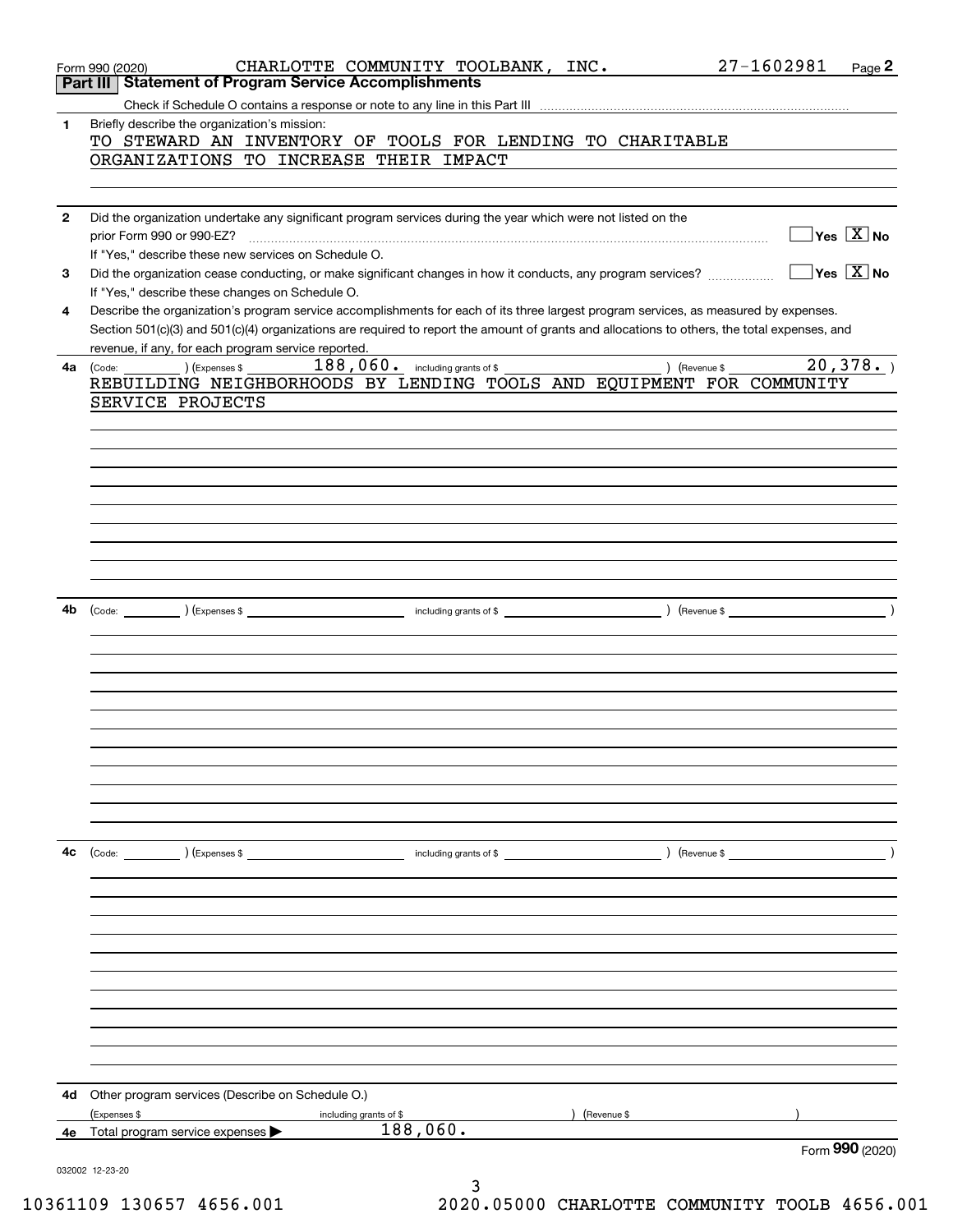|  | Form 990 (2020) |
|--|-----------------|

Form 990 (2020) CHARLOTTE COMMUNITY TOOLBANK,INC**.** 27-160 29 81 <sub>Page</sub> 3<br>**Part IV | Checklist of Required Schedules** 

|     |                                                                                                                                  |                 | Yes                     | No              |
|-----|----------------------------------------------------------------------------------------------------------------------------------|-----------------|-------------------------|-----------------|
| 1.  | Is the organization described in section $501(c)(3)$ or $4947(a)(1)$ (other than a private foundation)?                          |                 |                         |                 |
|     |                                                                                                                                  | 1.              | X                       |                 |
| 2   |                                                                                                                                  | $\overline{2}$  | $\overline{\mathbf{x}}$ |                 |
| 3   | Did the organization engage in direct or indirect political campaign activities on behalf of or in opposition to candidates for  |                 |                         |                 |
|     |                                                                                                                                  | 3               |                         | x               |
| 4   | Section 501(c)(3) organizations. Did the organization engage in lobbying activities, or have a section 501(h) election in effect |                 |                         |                 |
|     |                                                                                                                                  | 4               |                         | x               |
| 5   | Is the organization a section 501(c)(4), 501(c)(5), or 501(c)(6) organization that receives membership dues, assessments, or     |                 |                         |                 |
|     |                                                                                                                                  | 5               |                         | X.              |
| 6   | Did the organization maintain any donor advised funds or any similar funds or accounts for which donors have the right to        |                 |                         |                 |
|     | provide advice on the distribution or investment of amounts in such funds or accounts? If "Yes," complete Schedule D, Part I     | 6               |                         | x               |
| 7   | Did the organization receive or hold a conservation easement, including easements to preserve open space,                        |                 |                         |                 |
|     |                                                                                                                                  | $\overline{7}$  |                         | x               |
| 8   | Did the organization maintain collections of works of art, historical treasures, or other similar assets? If "Yes," complete     |                 |                         |                 |
|     |                                                                                                                                  | 8               |                         | X.              |
| 9   | Did the organization report an amount in Part X, line 21, for escrow or custodial account liability, serve as a custodian for    |                 |                         |                 |
|     | amounts not listed in Part X; or provide credit counseling, debt management, credit repair, or debt negotiation services?        |                 |                         |                 |
|     |                                                                                                                                  | 9               |                         | X.              |
| 10  | Did the organization, directly or through a related organization, hold assets in donor-restricted endowments                     |                 |                         |                 |
|     |                                                                                                                                  | 10              |                         | x.              |
| 11  | If the organization's answer to any of the following questions is "Yes," then complete Schedule D, Parts VI, VII, VIII, IX, or X |                 |                         |                 |
|     | as applicable.                                                                                                                   |                 |                         |                 |
|     | a Did the organization report an amount for land, buildings, and equipment in Part X, line 10? If "Yes," complete Schedule D,    |                 |                         |                 |
|     |                                                                                                                                  | 11a             | Х                       |                 |
|     | b Did the organization report an amount for investments - other securities in Part X, line 12, that is 5% or more of its total   |                 |                         |                 |
|     |                                                                                                                                  | 11b             |                         | X.              |
|     | c Did the organization report an amount for investments - program related in Part X, line 13, that is 5% or more of its total    |                 |                         |                 |
|     |                                                                                                                                  | 11c             |                         | X.              |
|     | d Did the organization report an amount for other assets in Part X, line 15, that is 5% or more of its total assets reported in  |                 |                         |                 |
|     |                                                                                                                                  | 11d             |                         | x               |
|     | e Did the organization report an amount for other liabilities in Part X, line 25? If "Yes," complete Schedule D, Part X          | 11e             |                         | $\mathbf X$     |
| f   | Did the organization's separate or consolidated financial statements for the tax year include a footnote that addresses          |                 |                         |                 |
|     | the organization's liability for uncertain tax positions under FIN 48 (ASC 740)? If "Yes," complete Schedule D, Part X           | 11f             |                         | X.              |
|     | 12a Did the organization obtain separate, independent audited financial statements for the tax year? If "Yes," complete          |                 |                         |                 |
|     |                                                                                                                                  | 12a             |                         | X.              |
|     | b Was the organization included in consolidated, independent audited financial statements for the tax year?                      |                 |                         |                 |
|     | If "Yes," and if the organization answered "No" to line 12a, then completing Schedule D, Parts XI and XII is optional manum      | 12b             |                         | X               |
| 13  |                                                                                                                                  | 13              |                         | X<br>х          |
| 14a | Did the organization maintain an office, employees, or agents outside of the United States?                                      | 14a             |                         |                 |
| b   | Did the organization have aggregate revenues or expenses of more than \$10,000 from grantmaking, fundraising, business,          |                 |                         |                 |
|     | investment, and program service activities outside the United States, or aggregate foreign investments valued at \$100,000       |                 |                         | X.              |
| 15  | Did the organization report on Part IX, column (A), line 3, more than \$5,000 of grants or other assistance to or for any        | 14b             |                         |                 |
|     |                                                                                                                                  | 15              |                         | X.              |
| 16  | Did the organization report on Part IX, column (A), line 3, more than \$5,000 of aggregate grants or other assistance to         |                 |                         |                 |
|     |                                                                                                                                  | 16              |                         | X.              |
| 17  | Did the organization report a total of more than \$15,000 of expenses for professional fundraising services on Part IX,          |                 |                         |                 |
|     |                                                                                                                                  | 17              |                         | x               |
| 18  | Did the organization report more than \$15,000 total of fundraising event gross income and contributions on Part VIII, lines     |                 |                         |                 |
|     |                                                                                                                                  | 18              | х                       |                 |
| 19  | Did the organization report more than \$15,000 of gross income from gaming activities on Part VIII, line 9a? If "Yes."           |                 |                         |                 |
|     |                                                                                                                                  | 19              |                         | X.              |
|     |                                                                                                                                  | 20a             |                         | х               |
|     | b If "Yes" to line 20a, did the organization attach a copy of its audited financial statements to this return?                   | 20 <sub>b</sub> |                         |                 |
| 21  | Did the organization report more than \$5,000 of grants or other assistance to any domestic organization or                      |                 |                         |                 |
|     |                                                                                                                                  | 21              |                         | X.              |
|     | 032003 12-23-20                                                                                                                  |                 |                         | Form 990 (2020) |
|     |                                                                                                                                  |                 |                         |                 |

032003 12-23-20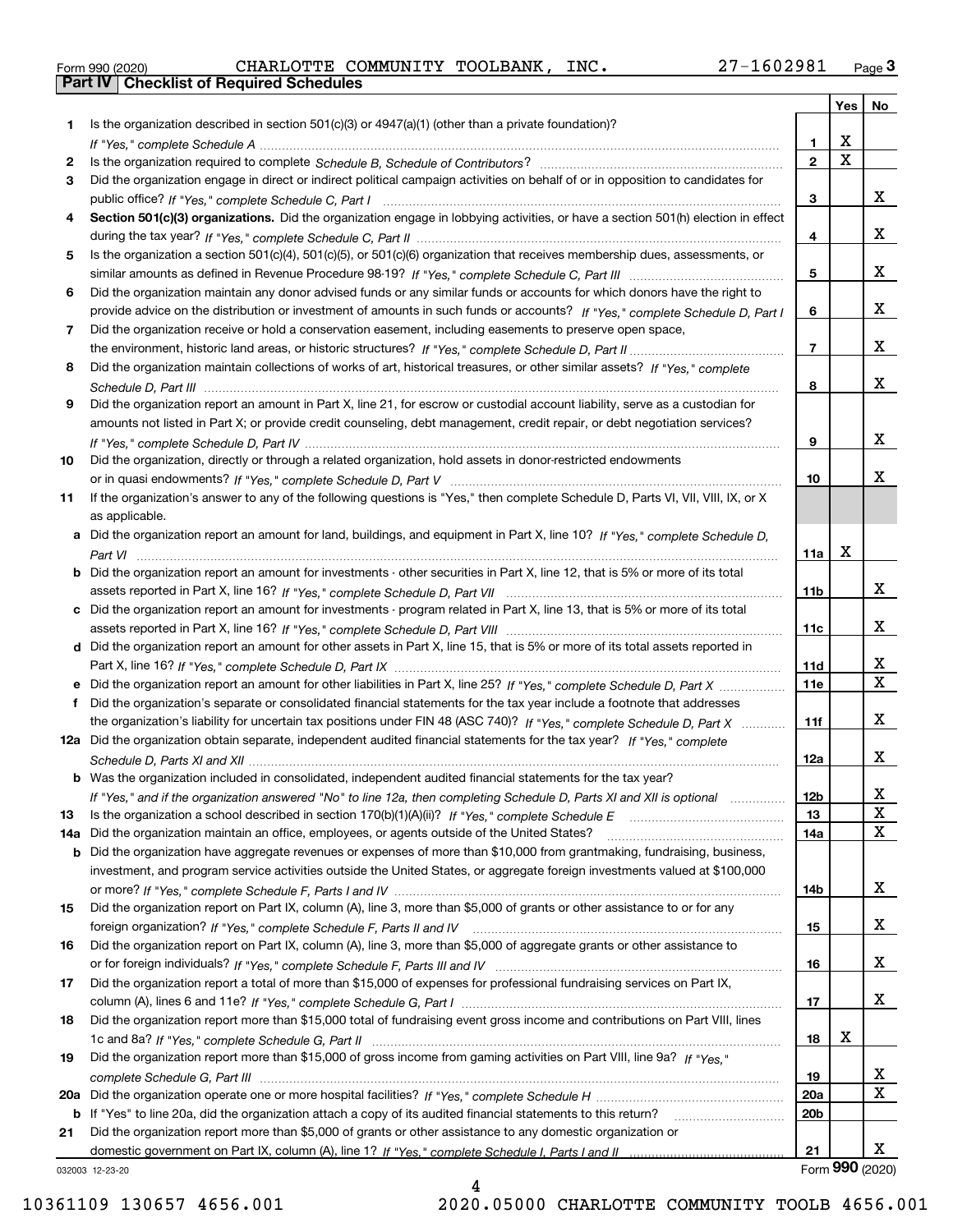|  | Form 990 (2020) |
|--|-----------------|
|  |                 |

Form 990 (2020) CHARLOTTE COMMUNITY TOOLBANK,INC**.** 27-160 29 81 <sub>Page</sub> 4<br>**Part IV | Checklist of Required Schedules** <sub>(continued)</sub>

*(continued)*

|               |                                                                                                                                                                                                                                                         |                 | Yes | No                      |
|---------------|---------------------------------------------------------------------------------------------------------------------------------------------------------------------------------------------------------------------------------------------------------|-----------------|-----|-------------------------|
| 22            | Did the organization report more than \$5,000 of grants or other assistance to or for domestic individuals on                                                                                                                                           |                 |     |                         |
|               |                                                                                                                                                                                                                                                         | 22              |     | x                       |
| 23            | Did the organization answer "Yes" to Part VII, Section A, line 3, 4, or 5 about compensation of the organization's current                                                                                                                              |                 |     |                         |
|               | and former officers, directors, trustees, key employees, and highest compensated employees? If "Yes," complete                                                                                                                                          |                 |     |                         |
|               |                                                                                                                                                                                                                                                         | 23              |     | x                       |
|               | 24a Did the organization have a tax-exempt bond issue with an outstanding principal amount of more than \$100,000 as of the                                                                                                                             |                 |     |                         |
|               | last day of the year, that was issued after December 31, 2002? If "Yes," answer lines 24b through 24d and complete                                                                                                                                      |                 |     |                         |
|               |                                                                                                                                                                                                                                                         | 24a             |     | x                       |
|               | <b>b</b> Did the organization invest any proceeds of tax-exempt bonds beyond a temporary period exception?                                                                                                                                              | 24b             |     |                         |
|               | c Did the organization maintain an escrow account other than a refunding escrow at any time during the year to defease                                                                                                                                  |                 |     |                         |
|               |                                                                                                                                                                                                                                                         | 24c             |     |                         |
|               |                                                                                                                                                                                                                                                         | 24d             |     |                         |
|               | 25a Section 501(c)(3), 501(c)(4), and 501(c)(29) organizations. Did the organization engage in an excess benefit                                                                                                                                        |                 |     |                         |
|               |                                                                                                                                                                                                                                                         | 25a             |     | x                       |
|               | b Is the organization aware that it engaged in an excess benefit transaction with a disqualified person in a prior year, and                                                                                                                            |                 |     |                         |
|               | that the transaction has not been reported on any of the organization's prior Forms 990 or 990-EZ? If "Yes," complete                                                                                                                                   |                 |     |                         |
|               | Schedule L, Part I                                                                                                                                                                                                                                      | 25 <sub>b</sub> |     | х                       |
| 26            | Did the organization report any amount on Part X, line 5 or 22, for receivables from or payables to any current                                                                                                                                         |                 |     |                         |
|               | or former officer, director, trustee, key employee, creator or founder, substantial contributor, or 35%                                                                                                                                                 |                 |     | x                       |
|               | controlled entity or family member of any of these persons? If "Yes," complete Schedule L, Part II                                                                                                                                                      | 26              |     |                         |
| 27            | Did the organization provide a grant or other assistance to any current or former officer, director, trustee, key employee,                                                                                                                             |                 |     |                         |
|               | creator or founder, substantial contributor or employee thereof, a grant selection committee member, or to a 35% controlled<br>entity (including an employee thereof) or family member of any of these persons? If "Yes," complete Schedule L, Part III | 27              |     | x                       |
| 28            | Was the organization a party to a business transaction with one of the following parties (see Schedule L, Part IV                                                                                                                                       |                 |     |                         |
|               | instructions, for applicable filing thresholds, conditions, and exceptions):                                                                                                                                                                            |                 |     |                         |
|               | a A current or former officer, director, trustee, key employee, creator or founder, or substantial contributor? If                                                                                                                                      |                 |     |                         |
|               |                                                                                                                                                                                                                                                         | 28a             |     | x                       |
|               |                                                                                                                                                                                                                                                         | 28 <sub>b</sub> |     | $\overline{\mathbf{x}}$ |
|               | c A 35% controlled entity of one or more individuals and/or organizations described in lines 28a or 28b? If                                                                                                                                             |                 |     |                         |
|               |                                                                                                                                                                                                                                                         | 28c             |     | x                       |
| 29            |                                                                                                                                                                                                                                                         | 29              | X   |                         |
| 30            | Did the organization receive contributions of art, historical treasures, or other similar assets, or qualified conservation                                                                                                                             |                 |     |                         |
|               |                                                                                                                                                                                                                                                         | 30              |     | X                       |
| 31            | Did the organization liquidate, terminate, or dissolve and cease operations? If "Yes," complete Schedule N, Part I                                                                                                                                      | 31              |     | $\overline{\mathbf{x}}$ |
| 32            | Did the organization sell, exchange, dispose of, or transfer more than 25% of its net assets? If "Yes," complete                                                                                                                                        |                 |     |                         |
|               |                                                                                                                                                                                                                                                         | 32              |     | х                       |
| 33            | Did the organization own 100% of an entity disregarded as separate from the organization under Regulations                                                                                                                                              |                 |     |                         |
|               |                                                                                                                                                                                                                                                         | 33              |     | x                       |
| 34            | Was the organization related to any tax-exempt or taxable entity? If "Yes," complete Schedule R, Part II, III, or IV, and                                                                                                                               |                 |     |                         |
|               |                                                                                                                                                                                                                                                         | 34              |     | x                       |
|               | 35a Did the organization have a controlled entity within the meaning of section 512(b)(13)?                                                                                                                                                             | 35a             |     | $\mathbf X$             |
|               | b If "Yes" to line 35a, did the organization receive any payment from or engage in any transaction with a controlled entity                                                                                                                             |                 |     |                         |
|               |                                                                                                                                                                                                                                                         | 35b             |     |                         |
| 36            | Section 501(c)(3) organizations. Did the organization make any transfers to an exempt non-charitable related organization?                                                                                                                              |                 |     |                         |
|               |                                                                                                                                                                                                                                                         | 36              |     | x                       |
| 37            | Did the organization conduct more than 5% of its activities through an entity that is not a related organization                                                                                                                                        |                 |     |                         |
|               |                                                                                                                                                                                                                                                         | 37              |     | x                       |
| 38            | Did the organization complete Schedule O and provide explanations in Schedule O for Part VI, lines 11b and 19?                                                                                                                                          |                 |     |                         |
| <b>Part V</b> | Note: All Form 990 filers are required to complete Schedule O<br><b>Statements Regarding Other IRS Filings and Tax Compliance</b>                                                                                                                       | 38              | х   |                         |
|               | Check if Schedule O contains a response or note to any line in this Part V                                                                                                                                                                              |                 |     |                         |
|               |                                                                                                                                                                                                                                                         |                 |     |                         |
|               | 3<br>1a                                                                                                                                                                                                                                                 |                 | Yes | No                      |
| b             | 0<br>Enter the number of Forms W-2G included in line 1a. Enter -0- if not applicable<br>1b                                                                                                                                                              |                 |     |                         |
| c             | Did the organization comply with backup withholding rules for reportable payments to vendors and reportable gaming                                                                                                                                      |                 |     |                         |
|               | (gambling) winnings to prize winners?                                                                                                                                                                                                                   | 1c              |     |                         |
|               | 032004 12-23-20                                                                                                                                                                                                                                         |                 |     | Form 990 (2020)         |
|               | г,                                                                                                                                                                                                                                                      |                 |     |                         |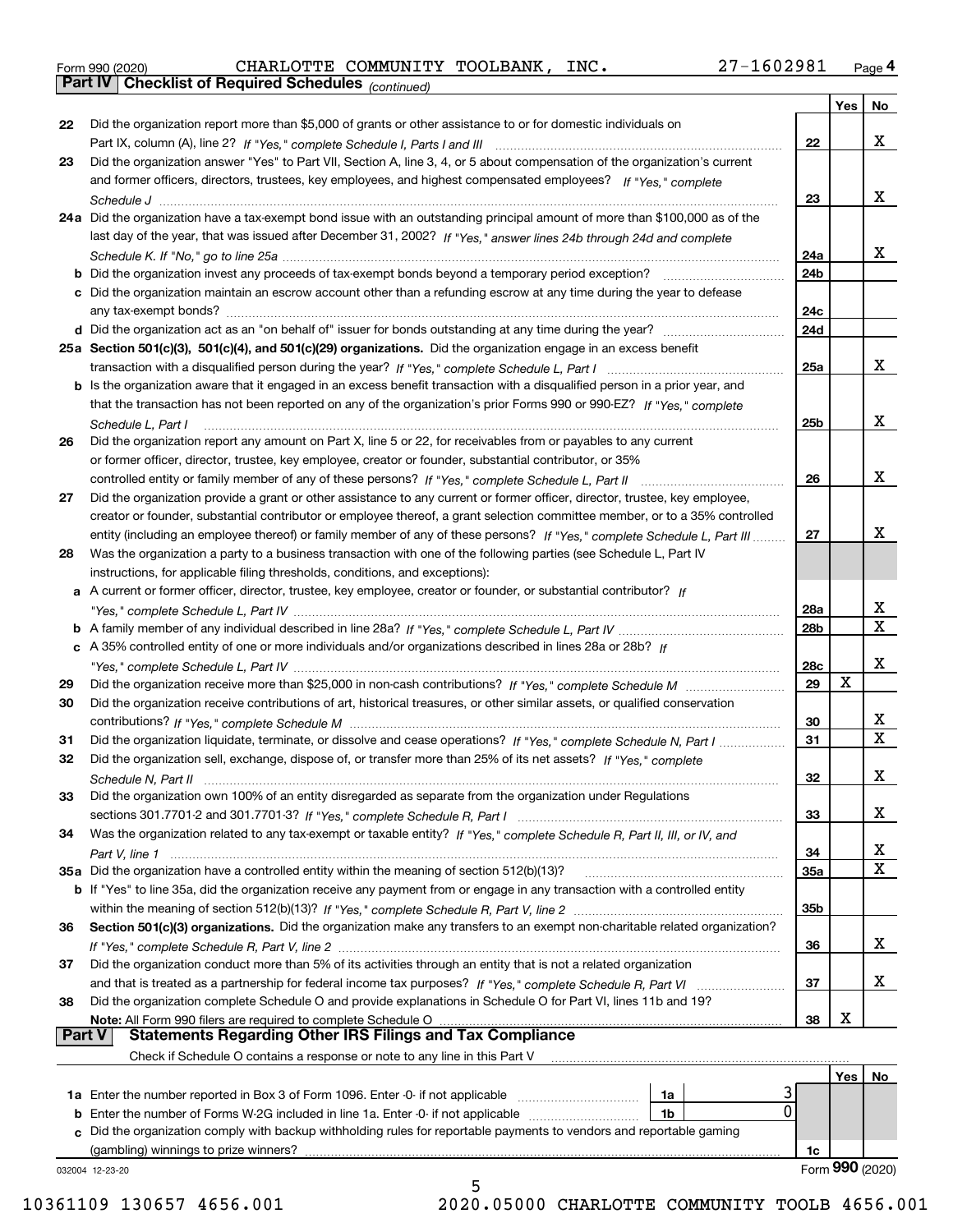|               | 27-1602981<br>CHARLOTTE COMMUNITY TOOLBANK, INC.<br>Form 990 (2020)                                                                                                                                   |                |       | Page $5$ |
|---------------|-------------------------------------------------------------------------------------------------------------------------------------------------------------------------------------------------------|----------------|-------|----------|
| <b>Part V</b> | Statements Regarding Other IRS Filings and Tax Compliance (continued)                                                                                                                                 |                |       |          |
|               |                                                                                                                                                                                                       |                | Yes I | No       |
|               | 2a Enter the number of employees reported on Form W-3, Transmittal of Wage and Tax Statements,                                                                                                        |                |       |          |
|               | $\overline{a}$<br>filed for the calendar year ending with or within the year covered by this return [11] [11] filed for the calendar year ending with or within the year covered by this return<br>2a |                |       |          |
|               |                                                                                                                                                                                                       | 2 <sub>b</sub> | X     |          |
|               |                                                                                                                                                                                                       |                |       |          |
|               | 3a Did the organization have unrelated business gross income of \$1,000 or more during the year?                                                                                                      | 3a             |       | х        |
|               |                                                                                                                                                                                                       | 3 <sub>b</sub> |       |          |
|               | 4a At any time during the calendar year, did the organization have an interest in, or a signature or other authority over, a                                                                          |                |       |          |
|               | financial account in a foreign country (such as a bank account, securities account, or other financial account)?                                                                                      | 4a             |       | х        |
|               | <b>b</b> If "Yes," enter the name of the foreign country $\triangleright$                                                                                                                             |                |       |          |
|               | See instructions for filing requirements for FinCEN Form 114, Report of Foreign Bank and Financial Accounts (FBAR).                                                                                   |                |       |          |
| 5а            | Was the organization a party to a prohibited tax shelter transaction at any time during the tax year?                                                                                                 | 5a             |       | х        |
| b             |                                                                                                                                                                                                       | 5 <sub>b</sub> |       | x        |
| с             |                                                                                                                                                                                                       | 5c             |       |          |
|               | 6a Does the organization have annual gross receipts that are normally greater than \$100,000, and did the organization solicit                                                                        |                |       |          |
|               | any contributions that were not tax deductible as charitable contributions?                                                                                                                           | 6a             |       | х        |
|               | b If "Yes," did the organization include with every solicitation an express statement that such contributions or gifts                                                                                |                |       |          |
|               | were not tax deductible?                                                                                                                                                                              | 6b             |       |          |
| 7             | Organizations that may receive deductible contributions under section 170(c).                                                                                                                         |                |       |          |
| а             | Did the organization receive a payment in excess of \$75 made partly as a contribution and partly for goods and services provided to the payor?                                                       | 7a             |       | х        |
| b             | If "Yes," did the organization notify the donor of the value of the goods or services provided?                                                                                                       | 7b             |       |          |
| с             | Did the organization sell, exchange, or otherwise dispose of tangible personal property for which it was required                                                                                     |                |       |          |
|               | to file Form 8282?                                                                                                                                                                                    | 7c             |       | х        |
|               | 7d<br>d If "Yes," indicate the number of Forms 8282 filed during the year                                                                                                                             |                |       |          |
| е             | Did the organization receive any funds, directly or indirectly, to pay premiums on a personal benefit contract?                                                                                       | 7e             |       | x        |
| f             | Did the organization, during the year, pay premiums, directly or indirectly, on a personal benefit contract?                                                                                          | 7f             |       | Х        |
| g             | If the organization received a contribution of qualified intellectual property, did the organization file Form 8899 as required?                                                                      | 7g             |       |          |
| h.            | If the organization received a contribution of cars, boats, airplanes, or other vehicles, did the organization file a Form 1098-C?                                                                    | 7h             |       |          |
| 8             | Sponsoring organizations maintaining donor advised funds. Did a donor advised fund maintained by the                                                                                                  |                |       |          |
|               | sponsoring organization have excess business holdings at any time during the year?                                                                                                                    | 8              |       |          |
| 9             | Sponsoring organizations maintaining donor advised funds.                                                                                                                                             |                |       |          |
| а             | Did the sponsoring organization make any taxable distributions under section 4966?                                                                                                                    | 9а             |       |          |
| b             | Did the sponsoring organization make a distribution to a donor, donor advisor, or related person?                                                                                                     | 9b             |       |          |
| 10            | Section 501(c)(7) organizations. Enter:                                                                                                                                                               |                |       |          |
| а             | 10a                                                                                                                                                                                                   |                |       |          |
| b             | Gross receipts, included on Form 990, Part VIII, line 12, for public use of club facilities<br>10b                                                                                                    |                |       |          |
| 11            | Section 501(c)(12) organizations. Enter:                                                                                                                                                              |                |       |          |
| a             | 11a                                                                                                                                                                                                   |                |       |          |
|               | Gross income from other sources (Do not net amounts due or paid to other sources against                                                                                                              |                |       |          |
| b             |                                                                                                                                                                                                       |                |       |          |
|               | 11b<br>12a Section 4947(a)(1) non-exempt charitable trusts. Is the organization filing Form 990 in lieu of Form 1041?                                                                                 |                |       |          |
|               |                                                                                                                                                                                                       | 12a            |       |          |
|               | 12b<br><b>b</b> If "Yes," enter the amount of tax-exempt interest received or accrued during the year <i>manument</i> of                                                                              |                |       |          |
| 13            | Section 501(c)(29) qualified nonprofit health insurance issuers.                                                                                                                                      |                |       |          |
| а             | Is the organization licensed to issue qualified health plans in more than one state?                                                                                                                  | 13a            |       |          |
|               | Note: See the instructions for additional information the organization must report on Schedule O.                                                                                                     |                |       |          |
| b             | Enter the amount of reserves the organization is required to maintain by the states in which the                                                                                                      |                |       |          |
|               | 13b                                                                                                                                                                                                   |                |       |          |
| с             | 13с                                                                                                                                                                                                   |                |       |          |
| 14a           | Did the organization receive any payments for indoor tanning services during the tax year?                                                                                                            | 14a            |       | х        |
|               |                                                                                                                                                                                                       | 14b            |       |          |
| 15            | Is the organization subject to the section 4960 tax on payment(s) of more than \$1,000,000 in remuneration or                                                                                         |                |       |          |

**1616** If "Yes," see instructions and file Form 4720, Schedule N. Is the organization an educational institution subject to the section 4968 excise tax on net investment income? If "Yes," complete Form 4720, Schedule O.

excess parachute payment(s) during the year? ……………………………………………………………………………………………

Form (2020) **990**

X

X

**15**

032005 12-23-20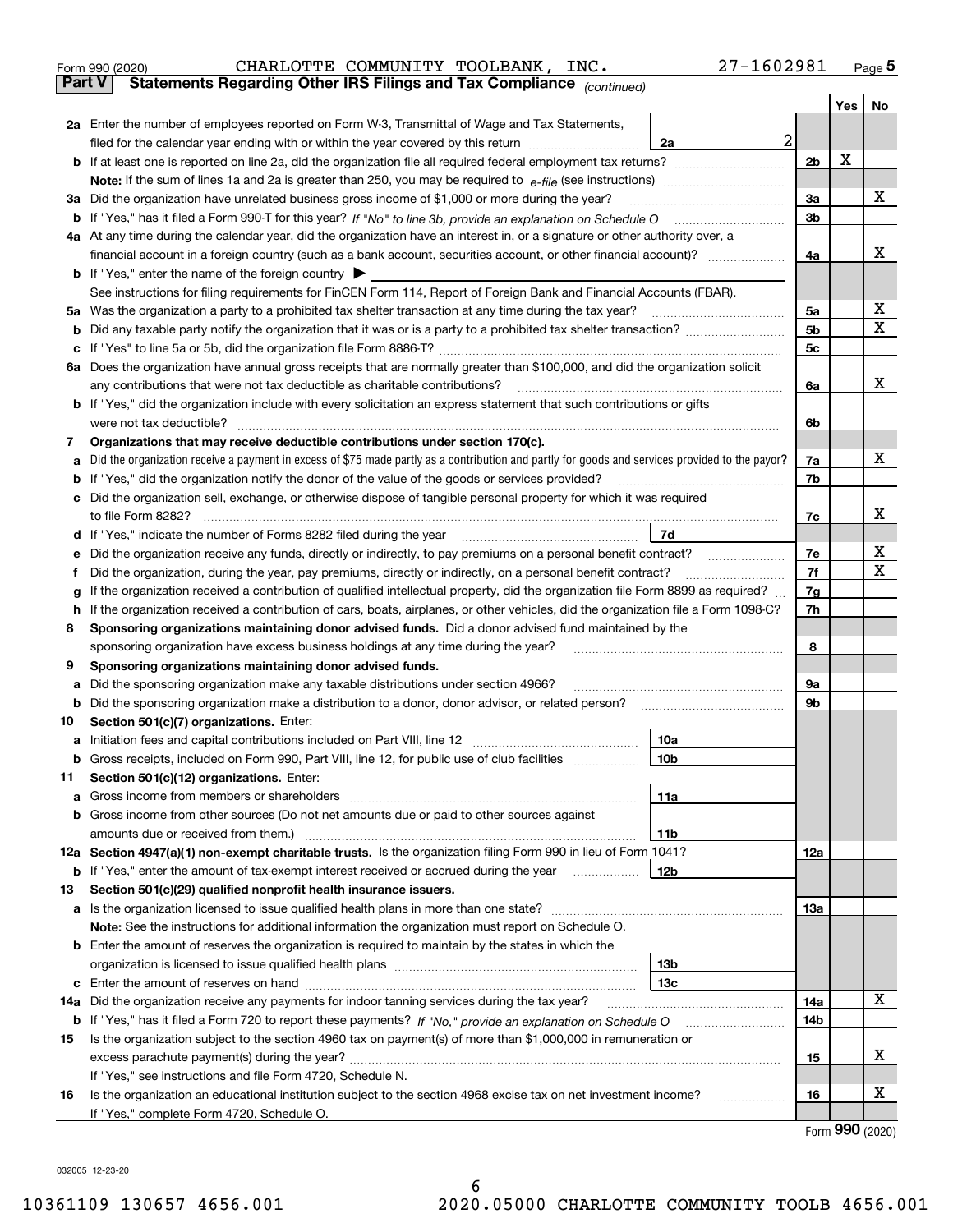|  | Form 990 (2020) |  |
|--|-----------------|--|
|  |                 |  |

CHARLOTTE COMMUNITY TOOLBANK, INC. 27-1602981

*For each "Yes" response to lines 2 through 7b below, and for a "No" response to line 8a, 8b, or 10b below, describe the circumstances, processes, or changes on Schedule O. See instructions.* Form 990 (2020) **CHARLOTTE COMMUNITY TOOLBANK, INC.** 27 – 160 2981 <sub>Page</sub> 6<br>**Part VI Governance, Management, and Disclosure** *For each "Yes" response to lines 2 through 7b below, and for a "No" response* 

|     | Check if Schedule O contains a response or note to any line in this Part VI                                                                                                                                             |    |  |                 |        | $\overline{\mathbf{X}}$ |  |  |
|-----|-------------------------------------------------------------------------------------------------------------------------------------------------------------------------------------------------------------------------|----|--|-----------------|--------|-------------------------|--|--|
|     | <b>Section A. Governing Body and Management</b>                                                                                                                                                                         |    |  |                 |        |                         |  |  |
|     |                                                                                                                                                                                                                         |    |  |                 | Yes    | No                      |  |  |
|     | <b>1a</b> Enter the number of voting members of the governing body at the end of the tax year<br>.                                                                                                                      | 1a |  | 15              |        |                         |  |  |
|     | If there are material differences in voting rights among members of the governing body, or if the governing                                                                                                             |    |  |                 |        |                         |  |  |
|     | body delegated broad authority to an executive committee or similar committee, explain on Schedule O.                                                                                                                   |    |  |                 |        |                         |  |  |
|     | Enter the number of voting members included on line 1a, above, who are independent                                                                                                                                      | 1b |  | 15              |        |                         |  |  |
| 2   | Did any officer, director, trustee, or key employee have a family relationship or a business relationship with any other                                                                                                |    |  |                 |        |                         |  |  |
|     | officer, director, trustee, or key employee?                                                                                                                                                                            |    |  | $\mathbf{2}$    |        | х                       |  |  |
| 3   | Did the organization delegate control over management duties customarily performed by or under the direct supervision                                                                                                   |    |  |                 |        |                         |  |  |
|     | of officers, directors, trustees, or key employees to a management company or other person?                                                                                                                             |    |  | З               |        | х                       |  |  |
| 4   | Did the organization make any significant changes to its governing documents since the prior Form 990 was filed?                                                                                                        |    |  | 4               |        | X                       |  |  |
| 5   | Did the organization become aware during the year of a significant diversion of the organization's assets?                                                                                                              |    |  | 5               |        | X                       |  |  |
| 6   | Did the organization have members or stockholders?                                                                                                                                                                      |    |  | 6               |        | X                       |  |  |
| 7a  | Did the organization have members, stockholders, or other persons who had the power to elect or appoint one or                                                                                                          |    |  |                 |        |                         |  |  |
|     | more members of the governing body?                                                                                                                                                                                     |    |  | 7a              |        | х                       |  |  |
| b   | Are any governance decisions of the organization reserved to (or subject to approval by) members, stockholders, or                                                                                                      |    |  |                 |        |                         |  |  |
|     | persons other than the governing body?                                                                                                                                                                                  |    |  | 7b              |        | x                       |  |  |
| 8   | Did the organization contemporaneously document the meetings held or written actions undertaken during the year by the following:                                                                                       |    |  |                 |        |                         |  |  |
| a   |                                                                                                                                                                                                                         |    |  | 8a              | х      |                         |  |  |
|     | Each committee with authority to act on behalf of the governing body?                                                                                                                                                   |    |  | 8b              | X      |                         |  |  |
| 9   | Is there any officer, director, trustee, or key employee listed in Part VII, Section A, who cannot be reached at the                                                                                                    |    |  |                 |        |                         |  |  |
|     |                                                                                                                                                                                                                         |    |  | 9               |        | x                       |  |  |
|     | <b>Section B. Policies</b> (This Section B requests information about policies not required by the Internal Revenue Code.)                                                                                              |    |  |                 |        |                         |  |  |
|     |                                                                                                                                                                                                                         |    |  |                 | Yes    | No                      |  |  |
|     |                                                                                                                                                                                                                         |    |  | <b>10a</b>      |        | х                       |  |  |
|     | If "Yes," did the organization have written policies and procedures governing the activities of such chapters, affiliates,                                                                                              |    |  |                 |        |                         |  |  |
|     | and branches to ensure their operations are consistent with the organization's exempt purposes?                                                                                                                         |    |  | 10 <sub>b</sub> |        |                         |  |  |
| 11a | Has the organization provided a complete copy of this Form 990 to all members of its governing body before filing the form?                                                                                             |    |  | 11a             | X      |                         |  |  |
| b   | Describe in Schedule O the process, if any, used by the organization to review this Form 990.                                                                                                                           |    |  |                 |        |                         |  |  |
| 12a |                                                                                                                                                                                                                         |    |  | 12a             | х<br>X |                         |  |  |
| b   | Were officers, directors, or trustees, and key employees required to disclose annually interests that could give rise to conflicts?                                                                                     |    |  | 12 <sub>b</sub> |        |                         |  |  |
| c   | Did the organization regularly and consistently monitor and enforce compliance with the policy? If "Yes," describe                                                                                                      |    |  |                 |        | х                       |  |  |
|     | in Schedule O how this was done encourance and an array and a strategies of the strategies of the strategies o                                                                                                          |    |  | 12c<br>13       |        | X                       |  |  |
| 13  | Did the organization have a written whistleblower policy?                                                                                                                                                               |    |  | 14              | X      |                         |  |  |
| 14  | Did the organization have a written document retention and destruction policy?                                                                                                                                          |    |  |                 |        |                         |  |  |
| 15  | Did the process for determining compensation of the following persons include a review and approval by independent<br>persons, comparability data, and contemporaneous substantiation of the deliberation and decision? |    |  |                 |        |                         |  |  |
| а   | The organization's CEO, Executive Director, or top management official manufactured content of the organization's CEO, Executive Director, or top management official                                                   |    |  | 15a             |        | х                       |  |  |
|     | Other officers or key employees of the organization                                                                                                                                                                     |    |  | 15 <sub>b</sub> |        | х                       |  |  |
|     | If "Yes" to line 15a or 15b, describe the process in Schedule O (see instructions).                                                                                                                                     |    |  |                 |        |                         |  |  |
|     | 16a Did the organization invest in, contribute assets to, or participate in a joint venture or similar arrangement with a                                                                                               |    |  |                 |        |                         |  |  |
|     | taxable entity during the year?                                                                                                                                                                                         |    |  | 16a             |        | х                       |  |  |
|     | b If "Yes," did the organization follow a written policy or procedure requiring the organization to evaluate its participation                                                                                          |    |  |                 |        |                         |  |  |
|     | in joint venture arrangements under applicable federal tax law, and take steps to safeguard the organization's                                                                                                          |    |  |                 |        |                         |  |  |
|     | exempt status with respect to such arrangements?                                                                                                                                                                        |    |  | 16b             |        |                         |  |  |
|     | Section C. Disclosure                                                                                                                                                                                                   |    |  |                 |        |                         |  |  |
| 17  | List the states with which a copy of this Form 990 is required to be filed $\blacktriangleright NC$                                                                                                                     |    |  |                 |        |                         |  |  |
| 18  | Section 6104 requires an organization to make its Forms 1023 (1024 or 1024-A, if applicable), 990, and 990-T (Section 501(c)(3)s only) available                                                                        |    |  |                 |        |                         |  |  |
|     | for public inspection. Indicate how you made these available. Check all that apply.                                                                                                                                     |    |  |                 |        |                         |  |  |
|     | $X$ Upon request<br>Another's website<br>Own website<br>Other (explain on Schedule O)                                                                                                                                   |    |  |                 |        |                         |  |  |
| 19  | Describe on Schedule O whether (and if so, how) the organization made its governing documents, conflict of interest policy, and financial                                                                               |    |  |                 |        |                         |  |  |
|     | statements available to the public during the tax year.                                                                                                                                                                 |    |  |                 |        |                         |  |  |
| 20  | State the name, address, and telephone number of the person who possesses the organization's books and records                                                                                                          |    |  |                 |        |                         |  |  |
|     | MAUREEN KRUEGER, EXECUTIVE DIRECTOR - 704-469-5800                                                                                                                                                                      |    |  |                 |        |                         |  |  |
|     | 28203<br>2513 S. TRYON STREET, CHARLOTTE,<br>NC                                                                                                                                                                         |    |  |                 |        |                         |  |  |
|     | 032006 12-23-20                                                                                                                                                                                                         |    |  |                 |        | Form 990 (2020)         |  |  |
|     | 7                                                                                                                                                                                                                       |    |  |                 |        |                         |  |  |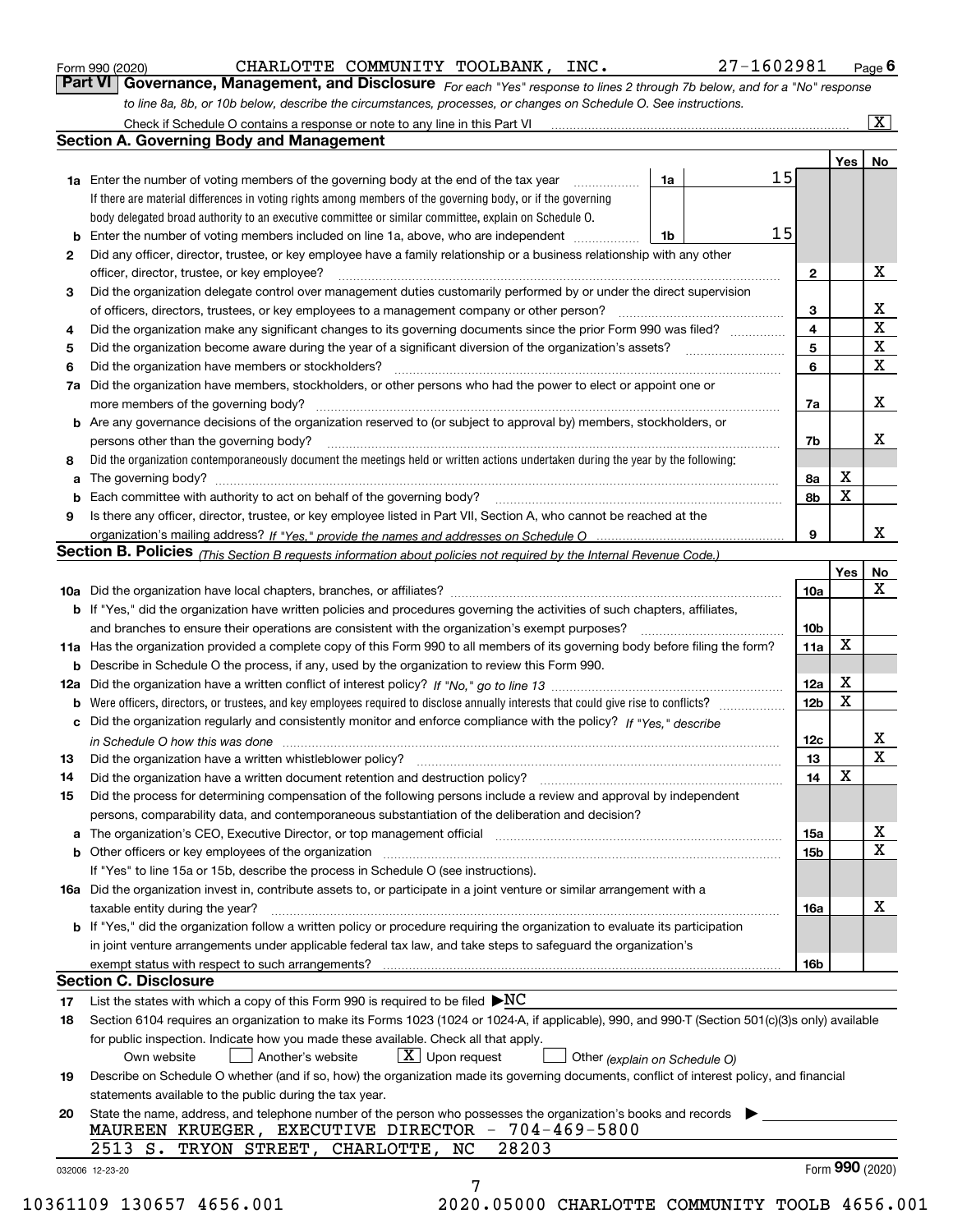**7Part VII Compensation of Officers, Directors, Trustees, Key Employees, Highest Compensated Employees, and Independent Contractors**

Check if Schedule O contains a response or note to any line in this Part VII

**Section A. Officers, Directors, Trustees, Key Employees, and Highest Compensated Employees**

**1a**  Complete this table for all persons required to be listed. Report compensation for the calendar year ending with or within the organization's tax year. **•** List all of the organization's current officers, directors, trustees (whether individuals or organizations), regardless of amount of compensation.

Enter -0- in columns (D), (E), and (F) if no compensation was paid.

● List all of the organization's **current** key employees, if any. See instructions for definition of "key employee."<br>● List the organization's five current bighest compensated employees (other than an officer, director, t

• List the organization's five current highest compensated employees (other than an officer, director, trustee, or key employee) who received report-■ List the organization's five current highest compensated employees (other than an officer, director, trustee, or key employee) who received report-<br>able compensation (Box 5 of Form W-2 and/or Box 7 of Form 1099-MISC) of

**•** List all of the organization's former officers, key employees, and highest compensated employees who received more than \$100,000 of reportable compensation from the organization and any related organizations.

**former directors or trustees**  ¥ List all of the organization's that received, in the capacity as a former director or trustee of the organization, more than \$10,000 of reportable compensation from the organization and any related organizations.

See instructions for the order in which to list the persons above.

 $\boxed{\textbf{X}}$  Check this box if neither the organization nor any related organization compensated any current officer, director, or trustee.

| (A)                          | (B)                  |                                         | (C)                  |                         |              |                                                                  | (D)                             | (E)             | (F)                      |
|------------------------------|----------------------|-----------------------------------------|----------------------|-------------------------|--------------|------------------------------------------------------------------|---------------------------------|-----------------|--------------------------|
| Name and title               | Average              | Position<br>(do not check more than one |                      |                         |              |                                                                  | Reportable                      | Reportable      | Estimated                |
|                              | hours per            |                                         |                      |                         |              | box, unless person is both an<br>officer and a director/trustee) | compensation                    | compensation    | amount of                |
|                              | week                 |                                         |                      |                         |              |                                                                  | from                            | from related    | other                    |
|                              | (list any            | ndividual trustee or director           |                      |                         |              |                                                                  | the                             | organizations   | compensation             |
|                              | hours for<br>related |                                         |                      |                         |              |                                                                  | organization<br>(W-2/1099-MISC) | (W-2/1099-MISC) | from the<br>organization |
|                              | organizations        |                                         |                      |                         |              |                                                                  |                                 |                 | and related              |
|                              | below                |                                         | nstitutional trustee |                         |              |                                                                  |                                 |                 | organizations            |
|                              | line)                |                                         |                      | Officer                 | Key employee | Highest compensated<br>employee<br>Former                        |                                 |                 |                          |
| <b>BETH BJORLO</b><br>(1)    | 2.00                 |                                         |                      |                         |              |                                                                  |                                 |                 |                          |
| VICE PRESIDENT               |                      |                                         |                      | $\overline{\mathbf{X}}$ |              |                                                                  | $\mathbf 0$ .                   | $\mathbf 0$ .   | $\mathbf 0$ .            |
| <b>MIKE TROPSHA</b><br>(2)   | 2.00                 |                                         |                      |                         |              |                                                                  |                                 |                 |                          |
| <b>SECRETARY</b>             |                      |                                         |                      | X                       |              |                                                                  | $0$ .                           | $\mathbf 0$ .   | $\mathbf 0$ .            |
| (3)<br>A.J. JOBE             | 1.00                 |                                         |                      |                         |              |                                                                  |                                 |                 |                          |
| <b>DIRECTOR</b>              |                      | $\mathbf X$                             |                      |                         |              |                                                                  | 0.                              | $\mathbf 0$ .   | 0.                       |
| DANIEL STEWART JR<br>(4)     | 2.00                 |                                         |                      |                         |              |                                                                  |                                 |                 |                          |
| <b>TREASURER</b>             |                      |                                         |                      | $\overline{\mathbf{X}}$ |              |                                                                  | $\mathbf 0$ .                   | $\mathbf 0$ .   | $0_{.}$                  |
| (5)<br>ALLIE ALU             | 1.00                 |                                         |                      |                         |              |                                                                  |                                 |                 |                          |
| <b>DIRECTOR</b>              |                      | $\mathbf X$                             |                      |                         |              |                                                                  | 0.                              | $\mathbf 0$ .   | $\pmb{0}$ .              |
| (6)<br><b>TIM DUGAN</b>      | 1.00                 |                                         |                      |                         |              |                                                                  |                                 |                 |                          |
| <b>DIRECTOR</b>              |                      | $\mathbf X$                             |                      |                         |              |                                                                  | $0$ .                           | $\mathbf 0$ .   | 0.                       |
| (7)<br><b>MERISSA HANNAH</b> | 1.00                 |                                         |                      |                         |              |                                                                  |                                 |                 |                          |
| <b>DIRECTOR</b>              |                      | $\mathbf X$                             |                      |                         |              |                                                                  | $\mathbf{0}$ .                  | $\mathbf{0}$ .  | $\mathbf 0$ .            |
| (8)<br><b>MEGANNE PRICE</b>  | 1.00                 |                                         |                      |                         |              |                                                                  |                                 |                 |                          |
| <b>DIRECTOR</b>              |                      | $\mathbf X$                             |                      |                         |              |                                                                  | 0.                              | 0.              | $0_{.}$                  |
| WILL MUNKRES<br>(9)          | 1.00                 |                                         |                      |                         |              |                                                                  |                                 |                 |                          |
| <b>DIRECTOR</b>              |                      | $\mathbf X$                             |                      |                         |              |                                                                  | 0.                              | $\mathbf 0$ .   | $\mathbf 0$ .            |
| (10) TOM BOOMS               | 1.00                 |                                         |                      |                         |              |                                                                  |                                 |                 |                          |
| <b>DIRECTOR</b>              |                      | $\mathbf X$                             |                      |                         |              |                                                                  | $0$ .                           | 0.              | 0.                       |
| (11) DARBY BRYANT            | 1.00                 |                                         |                      |                         |              |                                                                  |                                 |                 |                          |
| <b>DIRECTOR</b>              |                      | $\mathbf x$                             |                      |                         |              |                                                                  | $\mathbf{0}$ .                  | $\mathbf 0$ .   | $0$ .                    |
| (12) LOGAN PAVKOV            | 1.00                 |                                         |                      |                         |              |                                                                  |                                 |                 |                          |
| <b>DIRECTOR</b>              |                      | $\mathbf X$                             |                      |                         |              |                                                                  | 0.                              | 0.              | $0_{.}$                  |
| (13) BEN MEARS               | 1.00                 |                                         |                      |                         |              |                                                                  |                                 |                 |                          |
| <b>DIRECTOR</b>              |                      | $\mathbf x$                             |                      |                         |              |                                                                  | 0.                              | $\mathbf 0$ .   | $\mathbf 0$ .            |
| (14) ADAM NICHOLSON          | 1.00                 |                                         |                      |                         |              |                                                                  |                                 |                 |                          |
| PRESIDENT                    |                      |                                         |                      | X                       |              |                                                                  | $0$ .                           | 0.              | $\mathbf 0$ .            |
| (15) SARA DOWNING            | 1.00                 |                                         |                      |                         |              |                                                                  |                                 |                 |                          |
| <b>DIRECTOR</b>              |                      | $\mathbf x$                             |                      |                         |              |                                                                  | $\mathbf 0$ .                   | 0.              | $\mathbf 0$ .            |
|                              |                      |                                         |                      |                         |              |                                                                  |                                 |                 |                          |
|                              |                      |                                         |                      |                         |              |                                                                  |                                 |                 |                          |
|                              |                      |                                         |                      |                         |              |                                                                  |                                 |                 |                          |
|                              |                      |                                         |                      |                         |              |                                                                  |                                 |                 |                          |

8

032007 12-23-20

Form (2020) **990**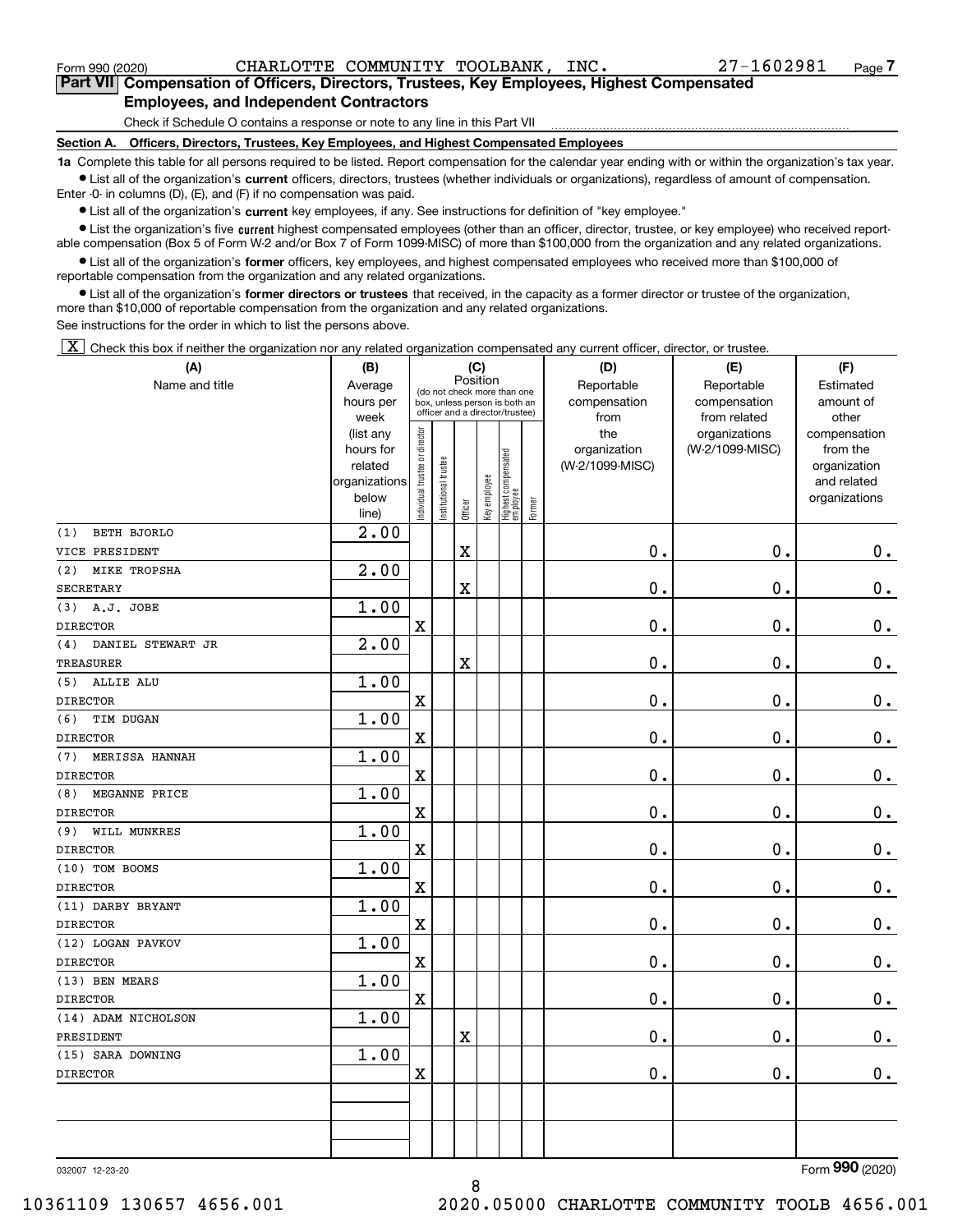|                 | CHARLOTTE COMMUNITY TOOLBANK,<br>Form 990 (2020)                                                                                                                                                                                                                     |                                                                      |                                |                       |                                                                                                                    |              |                                   |        | INC.                                      | 27-1602981                                        |   |                                                                          | Page 8           |
|-----------------|----------------------------------------------------------------------------------------------------------------------------------------------------------------------------------------------------------------------------------------------------------------------|----------------------------------------------------------------------|--------------------------------|-----------------------|--------------------------------------------------------------------------------------------------------------------|--------------|-----------------------------------|--------|-------------------------------------------|---------------------------------------------------|---|--------------------------------------------------------------------------|------------------|
| <b>Part VII</b> | Section A. Officers, Directors, Trustees, Key Employees, and Highest Compensated Employees (continued)                                                                                                                                                               |                                                                      |                                |                       |                                                                                                                    |              |                                   |        |                                           |                                                   |   |                                                                          |                  |
|                 | (A)<br>Name and title                                                                                                                                                                                                                                                | (B)<br>Average<br>hours per<br>week                                  |                                |                       | (C)<br>Position<br>(do not check more than one<br>box, unless person is both an<br>officer and a director/trustee) |              |                                   |        | (D)<br>Reportable<br>compensation<br>from | (E)<br>Reportable<br>compensation<br>from related |   | (F)<br>Estimated<br>amount of<br>other                                   |                  |
|                 |                                                                                                                                                                                                                                                                      | (list any<br>hours for<br>related<br>organizations<br>below<br>line) | Individual trustee or director | Institutional trustee | Officer                                                                                                            | key employee | Highest compensated<br>  employee | Former | the<br>organization<br>(W-2/1099-MISC)    | organizations<br>(W-2/1099-MISC)                  |   | compensation<br>from the<br>organization<br>and related<br>organizations |                  |
|                 |                                                                                                                                                                                                                                                                      |                                                                      |                                |                       |                                                                                                                    |              |                                   |        |                                           |                                                   |   |                                                                          |                  |
|                 |                                                                                                                                                                                                                                                                      |                                                                      |                                |                       |                                                                                                                    |              |                                   |        |                                           |                                                   |   |                                                                          |                  |
|                 |                                                                                                                                                                                                                                                                      |                                                                      |                                |                       |                                                                                                                    |              |                                   |        |                                           |                                                   |   |                                                                          |                  |
|                 |                                                                                                                                                                                                                                                                      |                                                                      |                                |                       |                                                                                                                    |              |                                   |        |                                           |                                                   |   |                                                                          |                  |
|                 |                                                                                                                                                                                                                                                                      |                                                                      |                                |                       |                                                                                                                    |              |                                   |        |                                           |                                                   |   |                                                                          |                  |
|                 |                                                                                                                                                                                                                                                                      |                                                                      |                                |                       |                                                                                                                    |              |                                   |        |                                           |                                                   |   |                                                                          |                  |
|                 |                                                                                                                                                                                                                                                                      |                                                                      |                                |                       |                                                                                                                    |              |                                   |        | 0.                                        | 0.                                                |   |                                                                          | $\mathbf{0}$ .   |
|                 | c Total from continuation sheets to Part VII, Section A manufactured by                                                                                                                                                                                              |                                                                      |                                |                       |                                                                                                                    |              |                                   |        | $\mathbf 0$ .                             | $\overline{0}$ .                                  |   |                                                                          | $\overline{0}$ . |
|                 |                                                                                                                                                                                                                                                                      |                                                                      |                                |                       |                                                                                                                    |              |                                   |        | 0.                                        | $\overline{0}$ .                                  |   |                                                                          | $0$ .            |
| $\mathbf{2}$    | Total number of individuals (including but not limited to those listed above) who received more than \$100,000 of reportable<br>compensation from the organization $\blacktriangleright$                                                                             |                                                                      |                                |                       |                                                                                                                    |              |                                   |        |                                           |                                                   |   | Yes                                                                      | 0<br>No          |
| 3               | Did the organization list any former officer, director, trustee, key employee, or highest compensated employee on<br>line 1a? If "Yes," complete Schedule J for such individual manufactured contained and the 1a? If "Yes," complete Schedule J for such individual |                                                                      |                                |                       |                                                                                                                    |              |                                   |        |                                           |                                                   | 3 |                                                                          | x                |
|                 | For any individual listed on line 1a, is the sum of reportable compensation and other compensation from the organization                                                                                                                                             |                                                                      |                                |                       |                                                                                                                    |              |                                   |        |                                           |                                                   | 4 |                                                                          | X                |
| 5               | Did any person listed on line 1a receive or accrue compensation from any unrelated organization or individual for services<br><b>Section B. Independent Contractors</b>                                                                                              |                                                                      |                                |                       |                                                                                                                    |              |                                   |        |                                           |                                                   | 5 |                                                                          | х                |
| 1               | Complete this table for your five highest compensated independent contractors that received more than \$100,000 of compensation from<br>the organization. Report compensation for the calendar year ending with or within the organization's tax year.               |                                                                      |                                |                       |                                                                                                                    |              |                                   |        |                                           |                                                   |   |                                                                          |                  |
|                 | (A)<br>Name and business address                                                                                                                                                                                                                                     |                                                                      |                                | <b>NONE</b>           |                                                                                                                    |              |                                   |        | (B)<br>Description of services            |                                                   |   | (C)<br>Compensation                                                      |                  |
|                 |                                                                                                                                                                                                                                                                      |                                                                      |                                |                       |                                                                                                                    |              |                                   |        |                                           |                                                   |   |                                                                          |                  |
|                 |                                                                                                                                                                                                                                                                      |                                                                      |                                |                       |                                                                                                                    |              |                                   |        |                                           |                                                   |   |                                                                          |                  |
|                 |                                                                                                                                                                                                                                                                      |                                                                      |                                |                       |                                                                                                                    |              |                                   |        |                                           |                                                   |   |                                                                          |                  |
|                 |                                                                                                                                                                                                                                                                      |                                                                      |                                |                       |                                                                                                                    |              |                                   |        |                                           |                                                   |   |                                                                          |                  |
| 2               | Total number of independent contractors (including but not limited to those listed above) who received more than<br>\$100,000 of compensation from the organization                                                                                                  |                                                                      |                                |                       |                                                                                                                    | 0            |                                   |        |                                           |                                                   |   | Form 990 (2020)                                                          |                  |
|                 |                                                                                                                                                                                                                                                                      |                                                                      |                                |                       |                                                                                                                    |              |                                   |        |                                           |                                                   |   |                                                                          |                  |

032008 12-23-20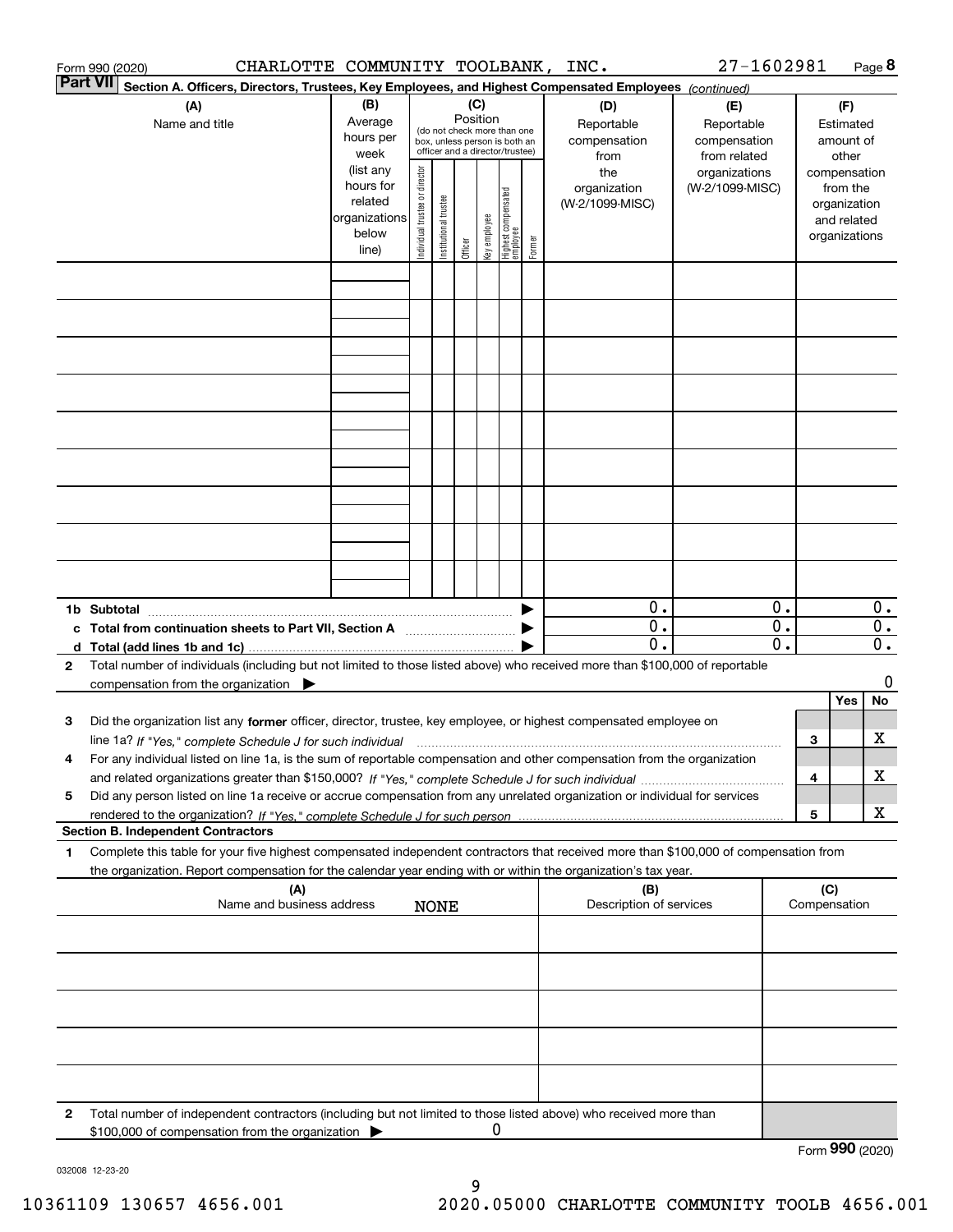|                                                           | <b>Part VIII</b> |        | <b>Statement of Revenue</b>                                                                                                                                                                                                                    |    |          |                |                       |               |                                       |                               |                                                          |
|-----------------------------------------------------------|------------------|--------|------------------------------------------------------------------------------------------------------------------------------------------------------------------------------------------------------------------------------------------------|----|----------|----------------|-----------------------|---------------|---------------------------------------|-------------------------------|----------------------------------------------------------|
|                                                           |                  |        | Check if Schedule O contains a response or note to any line in this Part VIII                                                                                                                                                                  |    |          |                |                       | (A)           | (B)                                   | $\overline{C}$                | (D)                                                      |
|                                                           |                  |        |                                                                                                                                                                                                                                                |    |          |                |                       | Total revenue | Related or exempt<br>function revenue | Unrelated<br>business revenue | Revenue excluded<br>from tax under<br>sections 512 - 514 |
|                                                           |                  |        | 1 a Federated campaigns<br>1a                                                                                                                                                                                                                  |    |          |                |                       |               |                                       |                               |                                                          |
|                                                           |                  | b      | Membership dues<br>$\ldots \ldots \ldots \ldots \ldots$                                                                                                                                                                                        |    |          | 1 <sub>b</sub> |                       |               |                                       |                               |                                                          |
|                                                           |                  | с      | Fundraising events                                                                                                                                                                                                                             |    |          | 1 <sub>c</sub> | 50.                   |               |                                       |                               |                                                          |
|                                                           |                  | d      | Related organizations                                                                                                                                                                                                                          |    |          | 1 <sub>d</sub> |                       |               |                                       |                               |                                                          |
|                                                           |                  | е      | Government grants (contributions)                                                                                                                                                                                                              |    |          | 1e             | 22,732.               |               |                                       |                               |                                                          |
|                                                           |                  |        | f All other contributions, gifts, grants, and                                                                                                                                                                                                  |    |          |                |                       |               |                                       |                               |                                                          |
|                                                           |                  |        | similar amounts not included above                                                                                                                                                                                                             |    |          | 1f             | 259,388.              |               |                                       |                               |                                                          |
| Contributions, Gifts, Grants<br>and Other Similar Amounts |                  | a      | Noncash contributions included in lines 1a-1f                                                                                                                                                                                                  |    |          | $1g$ \$        | 42,282.               |               |                                       |                               |                                                          |
|                                                           |                  |        |                                                                                                                                                                                                                                                |    |          |                | <b>Business Code</b>  | 282,170.      |                                       |                               |                                                          |
|                                                           |                  |        | PROGRAM INCOME                                                                                                                                                                                                                                 |    |          |                | 900099                | 19,933.       | 19,933.                               |                               |                                                          |
|                                                           |                  | 2a     |                                                                                                                                                                                                                                                |    |          |                |                       |               |                                       |                               |                                                          |
|                                                           |                  | b<br>c | <u> 1989 - Johann Barbara, martxa alemaniar amerikan a</u>                                                                                                                                                                                     |    |          |                |                       |               |                                       |                               |                                                          |
|                                                           |                  | d      | <u> 1989 - Johann Stein, marwolaethau a bhann an t-Amhainn an t-Amhainn an t-Amhainn an t-Amhainn an t-Amhainn an</u><br><u> 1989 - Johann Stein, marwolaethau a bhann an t-Amhainn an t-Amhainn an t-Amhainn an t-Amhainn an t-Amhainn an</u> |    |          |                |                       |               |                                       |                               |                                                          |
|                                                           |                  | е      |                                                                                                                                                                                                                                                |    |          |                |                       |               |                                       |                               |                                                          |
| Program Service<br>Revenue                                |                  | f      | All other program service revenue                                                                                                                                                                                                              |    |          |                | 900099                |               |                                       |                               |                                                          |
|                                                           |                  | a      |                                                                                                                                                                                                                                                |    |          |                | $\blacktriangleright$ | 19,933.       |                                       |                               |                                                          |
|                                                           | 3                |        | Investment income (including dividends, interest, and                                                                                                                                                                                          |    |          |                |                       |               |                                       |                               |                                                          |
|                                                           |                  |        |                                                                                                                                                                                                                                                |    |          |                |                       |               |                                       |                               |                                                          |
|                                                           | 4                |        | Income from investment of tax-exempt bond proceeds                                                                                                                                                                                             |    |          |                |                       |               |                                       |                               |                                                          |
|                                                           | 5                |        |                                                                                                                                                                                                                                                |    |          |                |                       |               |                                       |                               |                                                          |
|                                                           |                  |        |                                                                                                                                                                                                                                                |    |          | (i) Real       | (ii) Personal         |               |                                       |                               |                                                          |
|                                                           |                  | 6а     | Gross rents<br>.                                                                                                                                                                                                                               | 6a |          |                |                       |               |                                       |                               |                                                          |
|                                                           |                  | b      | Less: rental expenses                                                                                                                                                                                                                          | 6b |          |                |                       |               |                                       |                               |                                                          |
|                                                           |                  | с      | Rental income or (loss)                                                                                                                                                                                                                        | 6c |          |                |                       |               |                                       |                               |                                                          |
|                                                           |                  | d      | Net rental income or (loss)                                                                                                                                                                                                                    |    |          | (i) Securities | (ii) Other            |               |                                       |                               |                                                          |
|                                                           |                  |        | 7 a Gross amount from sales of                                                                                                                                                                                                                 |    |          |                |                       |               |                                       |                               |                                                          |
|                                                           |                  |        | assets other than inventory<br><b>b</b> Less: cost or other basis                                                                                                                                                                              | 7a |          |                |                       |               |                                       |                               |                                                          |
|                                                           |                  |        | and sales expenses                                                                                                                                                                                                                             | 7b |          |                | 161,528.              |               |                                       |                               |                                                          |
| Revenue                                                   |                  |        | c Gain or (loss)                                                                                                                                                                                                                               | 7c |          |                | $-161,528.$           |               |                                       |                               |                                                          |
|                                                           |                  |        |                                                                                                                                                                                                                                                |    |          |                | ▶                     | $-161,528.$   |                                       |                               | $-161,528.$                                              |
|                                                           |                  |        | 8 a Gross income from fundraising events (not                                                                                                                                                                                                  |    |          |                |                       |               |                                       |                               |                                                          |
| Other                                                     |                  |        | including \$                                                                                                                                                                                                                                   |    | $50.$ of |                |                       |               |                                       |                               |                                                          |
|                                                           |                  |        | contributions reported on line 1c). See                                                                                                                                                                                                        |    |          |                |                       |               |                                       |                               |                                                          |
|                                                           |                  |        |                                                                                                                                                                                                                                                |    |          | 8a             | 16,952.               |               |                                       |                               |                                                          |
|                                                           |                  |        |                                                                                                                                                                                                                                                |    |          | 8b             | 1,303.                |               |                                       |                               |                                                          |
|                                                           |                  |        | c Net income or (loss) from fundraising events                                                                                                                                                                                                 |    |          |                | $\blacktriangleright$ | 15,649.       |                                       |                               | 15,649.                                                  |
|                                                           |                  |        | 9 a Gross income from gaming activities. See                                                                                                                                                                                                   |    |          |                |                       |               |                                       |                               |                                                          |
|                                                           |                  |        |                                                                                                                                                                                                                                                |    |          | 9a             |                       |               |                                       |                               |                                                          |
|                                                           |                  |        | <b>b</b> Less: direct expenses <b>manually</b>                                                                                                                                                                                                 |    |          | 9 <sub>b</sub> |                       |               |                                       |                               |                                                          |
|                                                           |                  |        | c Net income or (loss) from gaming activities                                                                                                                                                                                                  |    |          |                |                       |               |                                       |                               |                                                          |
|                                                           |                  |        | 10 a Gross sales of inventory, less returns                                                                                                                                                                                                    |    |          |                |                       |               |                                       |                               |                                                          |
|                                                           |                  |        | <b>b</b> Less: cost of goods sold                                                                                                                                                                                                              |    |          | 10a<br>10b     |                       |               |                                       |                               |                                                          |
|                                                           |                  |        | c Net income or (loss) from sales of inventory                                                                                                                                                                                                 |    |          |                |                       |               |                                       |                               |                                                          |
|                                                           |                  |        |                                                                                                                                                                                                                                                |    |          |                | <b>Business Code</b>  |               |                                       |                               |                                                          |
|                                                           | 11 $a$           |        | OTHER INCOME                                                                                                                                                                                                                                   |    |          |                | 900099                | 445.          | 445.                                  |                               |                                                          |
|                                                           |                  | b      |                                                                                                                                                                                                                                                |    |          |                |                       |               |                                       |                               |                                                          |
| Revenue                                                   |                  | с      |                                                                                                                                                                                                                                                |    |          |                |                       |               |                                       |                               |                                                          |
| Miscellaneous                                             |                  |        |                                                                                                                                                                                                                                                |    |          |                |                       |               |                                       |                               |                                                          |
|                                                           |                  |        |                                                                                                                                                                                                                                                |    |          |                | ▶                     | 445.          |                                       |                               |                                                          |
|                                                           | 12               |        |                                                                                                                                                                                                                                                |    |          |                |                       | 156,669.      | 20,378.                               | 0.                            | $-145,879.$<br>Form 990 (2020)                           |
| 032009 12-23-20                                           |                  |        |                                                                                                                                                                                                                                                |    |          |                |                       |               | 1 N                                   |                               |                                                          |

Form 990 (2020) Page CHARLOTTE COMMUNITY TOOLBANK, INC.

**9**

27-1602981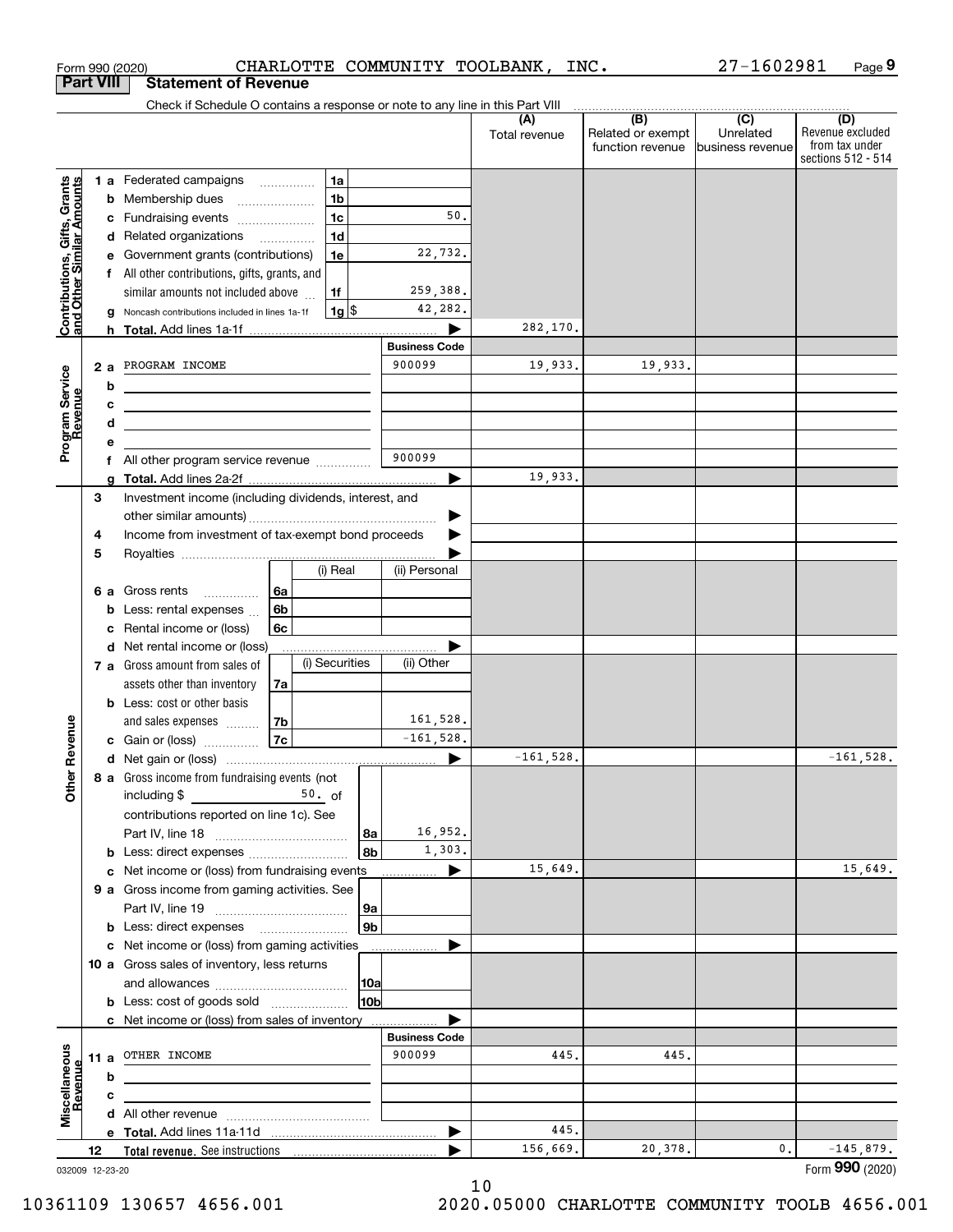Form 990 (2020) CHARLOTTE COMMUNITY TOOLBANK, INC. 27-1602981 <sub>Page</sub> **Part IX Statement of Functional Expenses**

*Section 501(c)(3) and 501(c)(4) organizations must complete all columns. All other organizations must complete column (A).*

|              | Check if Schedule O contains a response or note to any line in this Part IX                          |                        |                                    |                                                      |                                |
|--------------|------------------------------------------------------------------------------------------------------|------------------------|------------------------------------|------------------------------------------------------|--------------------------------|
|              | Do not include amounts reported on lines 6b,<br>7b, 8b, 9b, and 10b of Part VIII.                    | (A)<br>Total expenses  | (B)<br>Program service<br>expenses | $\overline{C}$<br>Management and<br>general expenses | (D)<br>Fundraising<br>expenses |
| 1.           | Grants and other assistance to domestic organizations                                                |                        |                                    |                                                      |                                |
|              | and domestic governments. See Part IV, line 21                                                       |                        |                                    |                                                      |                                |
| $\mathbf{2}$ | Grants and other assistance to domestic                                                              |                        |                                    |                                                      |                                |
|              | individuals. See Part IV, line 22                                                                    |                        |                                    |                                                      |                                |
| 3            | Grants and other assistance to foreign                                                               |                        |                                    |                                                      |                                |
|              | organizations, foreign governments, and foreign                                                      |                        |                                    |                                                      |                                |
|              | individuals. See Part IV, lines 15 and 16                                                            |                        |                                    |                                                      |                                |
| 4            | Benefits paid to or for members                                                                      |                        |                                    |                                                      |                                |
| 5            | Compensation of current officers, directors,                                                         |                        |                                    |                                                      |                                |
|              | trustees, and key employees                                                                          |                        |                                    |                                                      |                                |
| 6            | Compensation not included above to disqualified                                                      |                        |                                    |                                                      |                                |
|              | persons (as defined under section $4958(f)(1)$ ) and                                                 |                        |                                    |                                                      |                                |
|              | persons described in section 4958(c)(3)(B)                                                           |                        |                                    |                                                      |                                |
| 7            |                                                                                                      | 103,094.               | 88,224.                            | 8,609.                                               | 6, 261.                        |
| 8            | Pension plan accruals and contributions (include                                                     |                        |                                    |                                                      |                                |
|              | section 401(k) and 403(b) employer contributions)                                                    |                        |                                    |                                                      |                                |
| 9            |                                                                                                      |                        |                                    |                                                      |                                |
| 10           |                                                                                                      |                        |                                    |                                                      |                                |
| 11           | Fees for services (nonemployees):                                                                    |                        |                                    |                                                      |                                |
| a            |                                                                                                      |                        |                                    |                                                      |                                |
| b            |                                                                                                      |                        |                                    |                                                      |                                |
| c            |                                                                                                      | 3,057.                 |                                    | 3,057.                                               |                                |
| d            |                                                                                                      |                        |                                    |                                                      |                                |
| e            | Professional fundraising services. See Part IV, line 17                                              |                        |                                    |                                                      |                                |
| f            | Investment management fees                                                                           |                        |                                    |                                                      |                                |
| g            | Other. (If line 11g amount exceeds 10% of line 25,                                                   |                        |                                    |                                                      |                                |
|              | column (A) amount, list line 11g expenses on Sch 0.)                                                 |                        |                                    |                                                      |                                |
| 12           |                                                                                                      | 897.<br>690.           | 266.                               | 420.                                                 | 897.<br>4.                     |
| 13           |                                                                                                      |                        |                                    |                                                      |                                |
| 14           |                                                                                                      |                        |                                    |                                                      |                                |
| 15           |                                                                                                      | 58,648.                | 55,716.                            | 2,932.                                               |                                |
| 16           |                                                                                                      |                        |                                    |                                                      |                                |
| 17           | Travel                                                                                               |                        |                                    |                                                      |                                |
| 18           | Payments of travel or entertainment expenses                                                         |                        |                                    |                                                      |                                |
|              | for any federal, state, or local public officials                                                    |                        |                                    |                                                      |                                |
| 19           | Conferences, conventions, and meetings                                                               |                        |                                    |                                                      |                                |
| 20           | Interest                                                                                             |                        |                                    |                                                      |                                |
| 21<br>22     | Depreciation, depletion, and amortization                                                            | $\overline{18}$ , 717. | 18,587.                            | 130.                                                 |                                |
| 23           | Insurance                                                                                            | 6,008.                 | 5,369.                             | 582.                                                 | 57.                            |
| 24           | Other expenses. Itemize expenses not covered                                                         |                        |                                    |                                                      |                                |
|              | above (List miscellaneous expenses on line 24e. If                                                   |                        |                                    |                                                      |                                |
|              | line 24e amount exceeds 10% of line 25, column (A)<br>amount, list line 24e expenses on Schedule O.) |                        |                                    |                                                      |                                |
| a            | INFORMATION TECHNOLOGY                                                                               | 14,738.                | 13,690.                            | 1,048.                                               |                                |
| b            | <b>DEVELOPMENT</b>                                                                                   | 12, 209.               |                                    |                                                      | 12, 209.                       |
| C            | SUPPLIES AND TOOLS                                                                                   | 4,720.                 | $\overline{4,720}$ .               |                                                      |                                |
| d            | FEES AND DUES                                                                                        | 4,408.                 | 1,189.                             | 2,250.                                               | 969.                           |
|              | e All other expenses                                                                                 | $\overline{544}$ .     | 299.                               | $\overline{245}$ .                                   |                                |
| 25           | Total functional expenses. Add lines 1 through 24e                                                   | $\overline{227,730}$ . | 188,060.                           | 19,273.                                              | 20, 397.                       |
| 26           | Joint costs. Complete this line only if the organization                                             |                        |                                    |                                                      |                                |
|              | reported in column (B) joint costs from a combined                                                   |                        |                                    |                                                      |                                |
|              | educational campaign and fundraising solicitation.                                                   |                        |                                    |                                                      |                                |
|              | Check here $\blacktriangleright$<br>if following SOP 98-2 (ASC 958-720)                              |                        |                                    |                                                      |                                |
|              | 032010 12-23-20                                                                                      |                        |                                    |                                                      | Form 990 (2020)                |
|              |                                                                                                      | 11                     |                                    |                                                      |                                |

11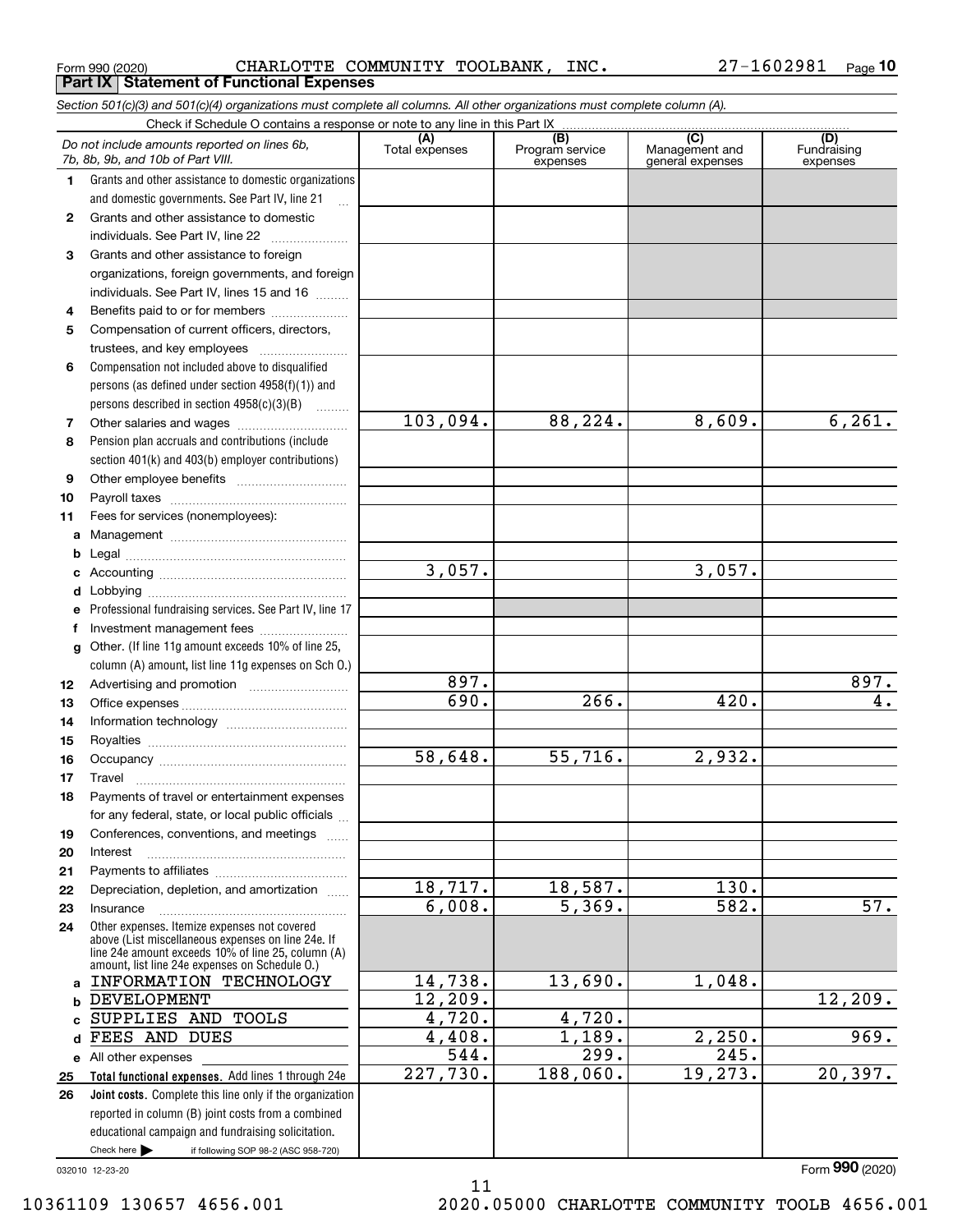**Part X Balance Sheet**

## Form 990 (2020) CHARLOTTE COMMUNITY TOOLBANK, INC. 27-1602981 <sub>Page</sub>

**11**

|                      |    |                                                                                                                                                                                                                                |          |                       | (A)<br>Beginning of year  |                | (B)<br>End of year          |
|----------------------|----|--------------------------------------------------------------------------------------------------------------------------------------------------------------------------------------------------------------------------------|----------|-----------------------|---------------------------|----------------|-----------------------------|
|                      | 1  | Cash - non-interest-bearing                                                                                                                                                                                                    |          |                       | 142,965.                  | $\mathbf{1}$   | $\overline{223}$ , 376.     |
|                      | 2  |                                                                                                                                                                                                                                |          |                       | $\mathbf{2}$              |                |                             |
|                      | з  |                                                                                                                                                                                                                                |          | 3                     |                           |                |                             |
|                      | 4  |                                                                                                                                                                                                                                |          | 4                     |                           |                |                             |
|                      | 5  | Loans and other receivables from any current or former officer, director,                                                                                                                                                      |          |                       |                           |                |                             |
|                      |    | trustee, key employee, creator or founder, substantial contributor, or 35%                                                                                                                                                     |          |                       |                           |                |                             |
|                      |    | controlled entity or family member of any of these persons                                                                                                                                                                     |          | 5                     |                           |                |                             |
|                      | 6  | Loans and other receivables from other disqualified persons (as defined                                                                                                                                                        |          |                       |                           |                |                             |
|                      |    | under section $4958(f)(1)$ , and persons described in section $4958(c)(3)(B)$                                                                                                                                                  |          | 6                     |                           |                |                             |
|                      | 7  |                                                                                                                                                                                                                                |          |                       |                           | $\overline{7}$ |                             |
| Assets               | 8  |                                                                                                                                                                                                                                |          |                       |                           | 8              |                             |
|                      | 9  | Prepaid expenses and deferred charges                                                                                                                                                                                          |          |                       |                           | 9              |                             |
|                      |    | 10a Land, buildings, and equipment: cost or other                                                                                                                                                                              |          |                       |                           |                |                             |
|                      |    | basis. Complete Part VI of Schedule D  10a   156, 176.                                                                                                                                                                         |          | $\overline{28,930}$ . |                           |                |                             |
|                      |    | <u>  10b</u>  <br><b>b</b> Less: accumulated depreciation                                                                                                                                                                      | 279,287. | 10c                   | 127, 246.                 |                |                             |
|                      | 11 |                                                                                                                                                                                                                                |          | 11                    |                           |                |                             |
|                      | 12 |                                                                                                                                                                                                                                |          |                       | 12                        |                |                             |
|                      | 13 |                                                                                                                                                                                                                                |          | 13                    |                           |                |                             |
|                      | 14 |                                                                                                                                                                                                                                |          | 14                    |                           |                |                             |
|                      | 15 |                                                                                                                                                                                                                                | 4,319.   | 15                    | 4,887.                    |                |                             |
|                      | 16 |                                                                                                                                                                                                                                |          |                       | $\overline{426}, 571.$    | 16             | 355,509.                    |
|                      | 17 |                                                                                                                                                                                                                                |          |                       |                           | 17             |                             |
|                      | 18 |                                                                                                                                                                                                                                |          | 18                    |                           |                |                             |
|                      | 19 | Deferred revenue material contracts and the contracts of the contracts and the contracts of the contracts of the contracts of the contracts of the contracts of the contracts of the contracts of the contracts of the contrac |          | 19                    |                           |                |                             |
|                      | 20 |                                                                                                                                                                                                                                |          |                       | 20                        |                |                             |
|                      | 21 | Escrow or custodial account liability. Complete Part IV of Schedule D                                                                                                                                                          |          | .                     |                           | 21             |                             |
|                      | 22 | Loans and other payables to any current or former officer, director,                                                                                                                                                           |          |                       |                           |                |                             |
| Liabilities          |    | trustee, key employee, creator or founder, substantial contributor, or 35%                                                                                                                                                     |          |                       |                           |                |                             |
|                      |    | controlled entity or family member of any of these persons                                                                                                                                                                     |          |                       |                           | 22             |                             |
|                      | 23 | Secured mortgages and notes payable to unrelated third parties                                                                                                                                                                 |          |                       |                           | 23             |                             |
|                      | 24 |                                                                                                                                                                                                                                |          |                       |                           | 24             |                             |
|                      | 25 | Other liabilities (including federal income tax, payables to related third                                                                                                                                                     |          |                       |                           |                |                             |
|                      |    | parties, and other liabilities not included on lines 17-24). Complete Part X                                                                                                                                                   |          |                       |                           |                |                             |
|                      |    | of Schedule D                                                                                                                                                                                                                  |          |                       |                           | 25             |                             |
|                      | 26 | <b>Total liabilities.</b> Add lines 17 through 25                                                                                                                                                                              |          |                       | 0                         | 26             | 0.                          |
|                      |    | Organizations that follow FASB ASC 958, check here $\blacktriangleright \boxed{X}$                                                                                                                                             |          |                       |                           |                |                             |
|                      |    | and complete lines 27, 28, 32, and 33.                                                                                                                                                                                         |          |                       |                           |                |                             |
|                      | 27 | Net assets without donor restrictions                                                                                                                                                                                          |          |                       | <u>423,435.</u><br>3,136. | 27             | $\frac{350,513.}{4,996.}$   |
| <b>Fund Balances</b> | 28 | Net assets with donor restrictions                                                                                                                                                                                             |          |                       |                           | 28             |                             |
|                      |    | Organizations that do not follow FASB ASC 958, check here $\blacktriangleright$                                                                                                                                                |          |                       |                           |                |                             |
|                      |    | and complete lines 29 through 33.                                                                                                                                                                                              |          |                       |                           |                |                             |
|                      | 29 | Capital stock or trust principal, or current funds                                                                                                                                                                             |          |                       | 29                        |                |                             |
|                      | 30 | Paid-in or capital surplus, or land, building, or equipment fund                                                                                                                                                               |          |                       |                           | 30             |                             |
| Net Assets or        | 31 | Retained earnings, endowment, accumulated income, or other funds                                                                                                                                                               |          | .                     | 426,571.                  | 31             | 355,509.                    |
|                      | 32 | Total net assets or fund balances                                                                                                                                                                                              |          |                       | 426,571.                  | 32             | 355,509.                    |
|                      | 33 |                                                                                                                                                                                                                                |          |                       |                           | 33             | $F_{\text{arm}}$ 990 (2020) |

032011 12-23-20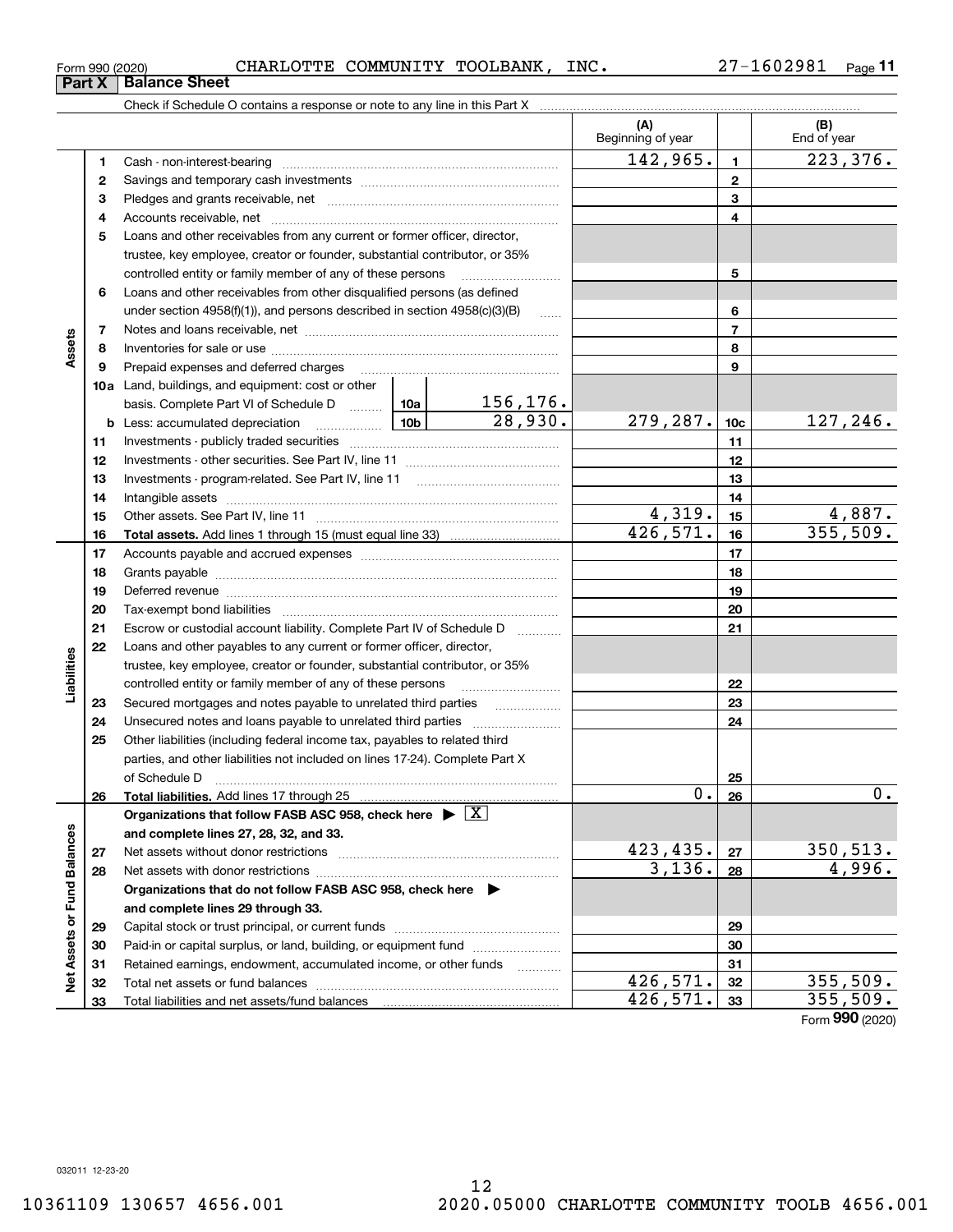|    | CHARLOTTE COMMUNITY TOOLBANK, INC.<br>Form 990 (2020)                                                                           | 27-1602981     |                |            | $_{\text{Page}}$ 12     |
|----|---------------------------------------------------------------------------------------------------------------------------------|----------------|----------------|------------|-------------------------|
|    | Reconciliation of Net Assets<br>Part XI                                                                                         |                |                |            |                         |
|    |                                                                                                                                 |                |                |            |                         |
|    |                                                                                                                                 |                |                |            |                         |
| 1  |                                                                                                                                 | 1              |                | 156,669.   |                         |
| 2  |                                                                                                                                 | $\overline{2}$ |                | 227,730.   |                         |
| 3  | Revenue less expenses. Subtract line 2 from line 1                                                                              | $\mathbf{3}$   |                | $-71,061.$ |                         |
| 4  |                                                                                                                                 | $\overline{4}$ |                | 426,571.   |                         |
| 5  |                                                                                                                                 | 5              |                |            |                         |
| 6  |                                                                                                                                 | 6              |                |            |                         |
| 7  |                                                                                                                                 | $\overline{7}$ |                |            |                         |
| 8  | Prior period adjustments                                                                                                        | 8              |                |            |                         |
| 9  | Other changes in net assets or fund balances (explain on Schedule O)                                                            | 9              |                |            | 0.                      |
| 10 | Net assets or fund balances at end of year. Combine lines 3 through 9 (must equal Part X, line 32,                              |                |                |            |                         |
|    |                                                                                                                                 | 10             |                | 355,510.   |                         |
|    | Part XII Financial Statements and Reporting                                                                                     |                |                |            |                         |
|    |                                                                                                                                 |                |                |            | $\overline{\texttt{x}}$ |
|    |                                                                                                                                 |                |                | Yes        | <b>No</b>               |
| 1  | $\boxed{\text{X}}$ Other MODIFIED CASH<br>    Accrual<br>Accounting method used to prepare the Form 990: <u>June</u> Cash       |                |                |            |                         |
|    | If the organization changed its method of accounting from a prior year or checked "Other," explain in Schedule O.               |                |                |            |                         |
|    | 2a Were the organization's financial statements compiled or reviewed by an independent accountant?                              |                | 2a             | X          |                         |
|    | If "Yes," check a box below to indicate whether the financial statements for the year were compiled or reviewed on a            |                |                |            |                         |
|    | separate basis, consolidated basis, or both:                                                                                    |                |                |            |                         |
|    | $X$ Separate basis<br>Both consolidated and separate basis<br>Consolidated basis                                                |                |                |            |                         |
|    | <b>b</b> Were the organization's financial statements audited by an independent accountant?                                     |                | 2 <sub>b</sub> |            | х                       |
|    | If "Yes," check a box below to indicate whether the financial statements for the year were audited on a separate basis,         |                |                |            |                         |
|    | consolidated basis, or both:                                                                                                    |                |                |            |                         |
|    | Consolidated basis<br>Both consolidated and separate basis<br>Separate basis                                                    |                |                |            |                         |
|    | c If "Yes" to line 2a or 2b, does the organization have a committee that assumes responsibility for oversight of the audit,     |                |                |            |                         |
|    |                                                                                                                                 |                | 2c             |            | x                       |
|    | If the organization changed either its oversight process or selection process during the tax year, explain on Schedule O.       |                |                |            |                         |
|    | 3a As a result of a federal award, was the organization required to undergo an audit or audits as set forth in the Single Audit |                |                |            |                         |
|    |                                                                                                                                 |                | За             |            | x                       |
|    | b If "Yes," did the organization undergo the required audit or audits? If the organization did not undergo the required audit   |                |                |            |                         |
|    | or audits, explain why on Schedule O and describe any steps taken to undergo such audits mature intermal conte                  |                | 3b             | $000 -$    |                         |

Form (2020) **990**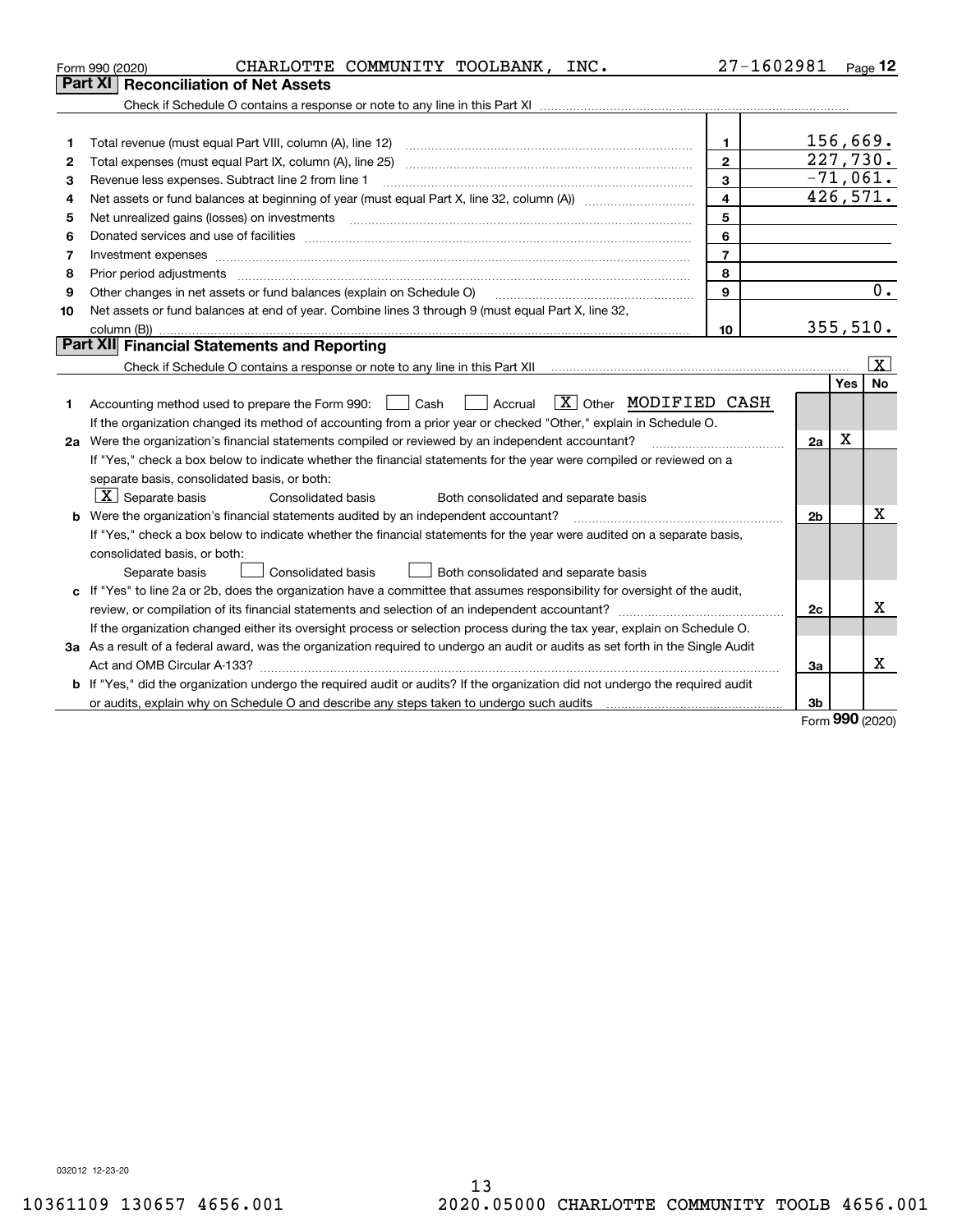| <b>SCHEDULE A</b> |
|-------------------|
|-------------------|

| (Form 990 or 990-EZ) |  |  |  |  |
|----------------------|--|--|--|--|
|----------------------|--|--|--|--|

## **Public Charity Status and Public Support**

**Complete if the organization is a section 501(c)(3) organization or a section 4947(a)(1) nonexempt charitable trust. | Attach to Form 990 or Form 990-EZ.** 

| OMB No. 1545-0047                   |
|-------------------------------------|
| 2020                                |
| <b>Open to Public</b><br>Inspection |

 $\mathbf{I}$ 

Department of the Treasury

|                | Internal Revenue Service                    |                                                                                                                                                                                            | $\triangleright$ Go to www.irs.gov/Form990 for instructions and the latest information. | <b>Inspection</b>                                                                                                                                                                                             |     |                                   |                            |  |                                       |  |
|----------------|---------------------------------------------|--------------------------------------------------------------------------------------------------------------------------------------------------------------------------------------------|-----------------------------------------------------------------------------------------|---------------------------------------------------------------------------------------------------------------------------------------------------------------------------------------------------------------|-----|-----------------------------------|----------------------------|--|---------------------------------------|--|
|                | Name of the organization                    |                                                                                                                                                                                            |                                                                                         |                                                                                                                                                                                                               |     |                                   |                            |  | <b>Employer identification number</b> |  |
|                |                                             |                                                                                                                                                                                            |                                                                                         | CHARLOTTE COMMUNITY TOOLBANK,                                                                                                                                                                                 |     | INC.                              |                            |  | 27-1602981                            |  |
| Part I         |                                             |                                                                                                                                                                                            |                                                                                         | Reason for Public Charity Status. (All organizations must complete this part.) See instructions.                                                                                                              |     |                                   |                            |  |                                       |  |
|                |                                             |                                                                                                                                                                                            |                                                                                         | The organization is not a private foundation because it is: (For lines 1 through 12, check only one box.)                                                                                                     |     |                                   |                            |  |                                       |  |
| 1              |                                             |                                                                                                                                                                                            |                                                                                         | A church, convention of churches, or association of churches described in section 170(b)(1)(A)(i).                                                                                                            |     |                                   |                            |  |                                       |  |
| $\mathbf{2}$   |                                             |                                                                                                                                                                                            |                                                                                         | A school described in section 170(b)(1)(A)(ii). (Attach Schedule E (Form 990 or 990-EZ).)                                                                                                                     |     |                                   |                            |  |                                       |  |
| з              |                                             |                                                                                                                                                                                            |                                                                                         | A hospital or a cooperative hospital service organization described in section 170(b)(1)(A)(iii).                                                                                                             |     |                                   |                            |  |                                       |  |
| 4              |                                             |                                                                                                                                                                                            |                                                                                         | A medical research organization operated in conjunction with a hospital described in section 170(b)(1)(A)(iii). Enter the hospital's name,                                                                    |     |                                   |                            |  |                                       |  |
|                | city, and state:                            |                                                                                                                                                                                            |                                                                                         |                                                                                                                                                                                                               |     |                                   |                            |  |                                       |  |
| 5              |                                             |                                                                                                                                                                                            |                                                                                         | An organization operated for the benefit of a college or university owned or operated by a governmental unit described in                                                                                     |     |                                   |                            |  |                                       |  |
|                |                                             |                                                                                                                                                                                            | section 170(b)(1)(A)(iv). (Complete Part II.)                                           |                                                                                                                                                                                                               |     |                                   |                            |  |                                       |  |
| 6              |                                             | A federal, state, or local government or governmental unit described in section 170(b)(1)(A)(v).                                                                                           |                                                                                         |                                                                                                                                                                                                               |     |                                   |                            |  |                                       |  |
| $\overline{7}$ | $\lfloor x \rfloor$                         | An organization that normally receives a substantial part of its support from a governmental unit or from the general public described in<br>section 170(b)(1)(A)(vi). (Complete Part II.) |                                                                                         |                                                                                                                                                                                                               |     |                                   |                            |  |                                       |  |
|                |                                             |                                                                                                                                                                                            |                                                                                         |                                                                                                                                                                                                               |     |                                   |                            |  |                                       |  |
| 8<br>9         |                                             |                                                                                                                                                                                            |                                                                                         | A community trust described in section 170(b)(1)(A)(vi). (Complete Part II.)<br>An agricultural research organization described in section 170(b)(1)(A)(ix) operated in conjunction with a land-grant college |     |                                   |                            |  |                                       |  |
|                |                                             |                                                                                                                                                                                            |                                                                                         | or university or a non-land-grant college of agriculture (see instructions). Enter the name, city, and state of the college or                                                                                |     |                                   |                            |  |                                       |  |
|                | university:                                 |                                                                                                                                                                                            |                                                                                         |                                                                                                                                                                                                               |     |                                   |                            |  |                                       |  |
| 10             |                                             |                                                                                                                                                                                            |                                                                                         | An organization that normally receives (1) more than 33 1/3% of its support from contributions, membership fees, and gross receipts from                                                                      |     |                                   |                            |  |                                       |  |
|                |                                             |                                                                                                                                                                                            |                                                                                         | activities related to its exempt functions, subject to certain exceptions; and (2) no more than 33 1/3% of its support from gross investment                                                                  |     |                                   |                            |  |                                       |  |
|                |                                             |                                                                                                                                                                                            |                                                                                         | income and unrelated business taxable income (less section 511 tax) from businesses acquired by the organization after June 30, 1975.                                                                         |     |                                   |                            |  |                                       |  |
|                |                                             |                                                                                                                                                                                            | See section 509(a)(2). (Complete Part III.)                                             |                                                                                                                                                                                                               |     |                                   |                            |  |                                       |  |
| 11             |                                             |                                                                                                                                                                                            |                                                                                         | An organization organized and operated exclusively to test for public safety. See section 509(a)(4).                                                                                                          |     |                                   |                            |  |                                       |  |
| 12             |                                             |                                                                                                                                                                                            |                                                                                         | An organization organized and operated exclusively for the benefit of, to perform the functions of, or to carry out the purposes of one or                                                                    |     |                                   |                            |  |                                       |  |
|                |                                             |                                                                                                                                                                                            |                                                                                         | more publicly supported organizations described in section 509(a)(1) or section 509(a)(2). See section 509(a)(3). Check the box in                                                                            |     |                                   |                            |  |                                       |  |
|                |                                             |                                                                                                                                                                                            |                                                                                         | lines 12a through 12d that describes the type of supporting organization and complete lines 12e, 12f, and 12g.                                                                                                |     |                                   |                            |  |                                       |  |
| а              |                                             |                                                                                                                                                                                            |                                                                                         | Type I. A supporting organization operated, supervised, or controlled by its supported organization(s), typically by giving                                                                                   |     |                                   |                            |  |                                       |  |
|                |                                             |                                                                                                                                                                                            |                                                                                         | the supported organization(s) the power to regularly appoint or elect a majority of the directors or trustees of the supporting                                                                               |     |                                   |                            |  |                                       |  |
|                |                                             |                                                                                                                                                                                            | organization. You must complete Part IV, Sections A and B.                              |                                                                                                                                                                                                               |     |                                   |                            |  |                                       |  |
| b              |                                             |                                                                                                                                                                                            |                                                                                         | Type II. A supporting organization supervised or controlled in connection with its supported organization(s), by having                                                                                       |     |                                   |                            |  |                                       |  |
|                |                                             |                                                                                                                                                                                            |                                                                                         | control or management of the supporting organization vested in the same persons that control or manage the supported                                                                                          |     |                                   |                            |  |                                       |  |
|                |                                             |                                                                                                                                                                                            | organization(s). You must complete Part IV, Sections A and C.                           |                                                                                                                                                                                                               |     |                                   |                            |  |                                       |  |
| c              |                                             |                                                                                                                                                                                            |                                                                                         | Type III functionally integrated. A supporting organization operated in connection with, and functionally integrated with,                                                                                    |     |                                   |                            |  |                                       |  |
|                |                                             |                                                                                                                                                                                            |                                                                                         | its supported organization(s) (see instructions). You must complete Part IV, Sections A, D, and E.                                                                                                            |     |                                   |                            |  |                                       |  |
| d              |                                             |                                                                                                                                                                                            |                                                                                         | Type III non-functionally integrated. A supporting organization operated in connection with its supported organization(s)                                                                                     |     |                                   |                            |  |                                       |  |
|                |                                             |                                                                                                                                                                                            |                                                                                         | that is not functionally integrated. The organization generally must satisfy a distribution requirement and an attentiveness                                                                                  |     |                                   |                            |  |                                       |  |
|                |                                             |                                                                                                                                                                                            |                                                                                         | requirement (see instructions). You must complete Part IV, Sections A and D, and Part V.                                                                                                                      |     |                                   |                            |  |                                       |  |
| е              |                                             |                                                                                                                                                                                            |                                                                                         | Check this box if the organization received a written determination from the IRS that it is a Type I, Type II, Type III                                                                                       |     |                                   |                            |  |                                       |  |
|                |                                             |                                                                                                                                                                                            |                                                                                         | functionally integrated, or Type III non-functionally integrated supporting organization.                                                                                                                     |     |                                   |                            |  |                                       |  |
| f              | Enter the number of supported organizations |                                                                                                                                                                                            |                                                                                         |                                                                                                                                                                                                               |     |                                   |                            |  |                                       |  |
| a              | (i) Name of supported                       |                                                                                                                                                                                            | Provide the following information about the supported organization(s).<br>(ii) EIN      | (iii) Type of organization                                                                                                                                                                                    |     | (iv) Is the organization listed   | (v) Amount of monetary     |  | (vi) Amount of other                  |  |
|                | organization                                |                                                                                                                                                                                            |                                                                                         | (described on lines 1-10                                                                                                                                                                                      | Yes | in your governing document?<br>No | support (see instructions) |  | support (see instructions)            |  |
|                |                                             |                                                                                                                                                                                            |                                                                                         | above (see instructions))                                                                                                                                                                                     |     |                                   |                            |  |                                       |  |
|                |                                             |                                                                                                                                                                                            |                                                                                         |                                                                                                                                                                                                               |     |                                   |                            |  |                                       |  |
|                |                                             |                                                                                                                                                                                            |                                                                                         |                                                                                                                                                                                                               |     |                                   |                            |  |                                       |  |
|                |                                             |                                                                                                                                                                                            |                                                                                         |                                                                                                                                                                                                               |     |                                   |                            |  |                                       |  |
|                |                                             |                                                                                                                                                                                            |                                                                                         |                                                                                                                                                                                                               |     |                                   |                            |  |                                       |  |
|                |                                             |                                                                                                                                                                                            |                                                                                         |                                                                                                                                                                                                               |     |                                   |                            |  |                                       |  |
|                |                                             |                                                                                                                                                                                            |                                                                                         |                                                                                                                                                                                                               |     |                                   |                            |  |                                       |  |
|                |                                             |                                                                                                                                                                                            |                                                                                         |                                                                                                                                                                                                               |     |                                   |                            |  |                                       |  |
|                |                                             |                                                                                                                                                                                            |                                                                                         |                                                                                                                                                                                                               |     |                                   |                            |  |                                       |  |

**Total**

LHA For Paperwork Reduction Act Notice, see the Instructions for Form 990 or 990-EZ. <sub>032021</sub> o1-25-21 Schedule A (Form 990 or 990-EZ) 2020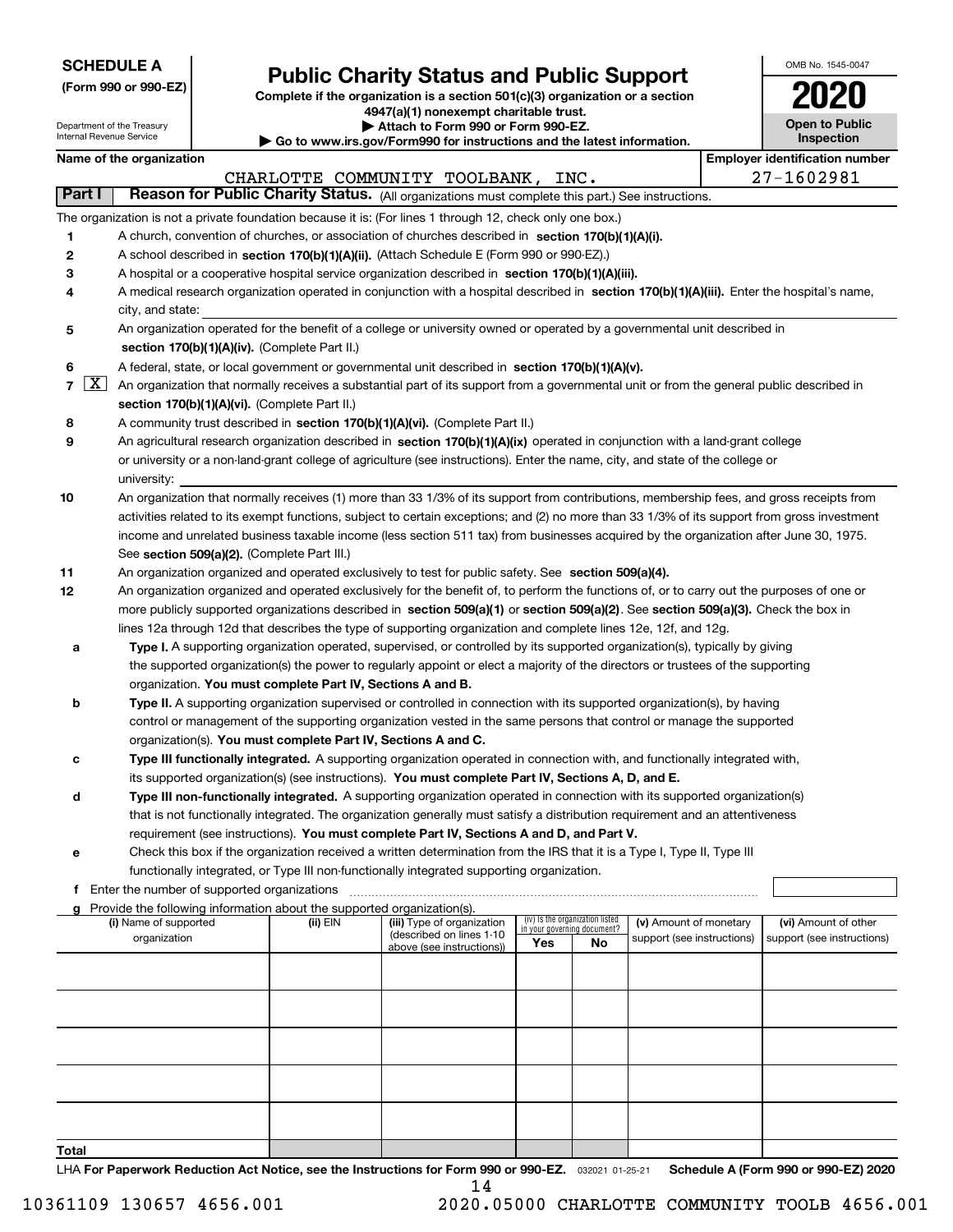### Schedule A (Form 990 or 990-EZ) 2020 CHARLOTTE COMMUNITY TOOLBANK, INC.<br>| Part II | Support Schedule for Organizations Described in Sections 170(b)(1)(A)(i CHARLOTTE COMMUNITY TOOLBANK, INC. 27-1602981

(Complete only if you checked the box on line 5, 7, or 8 of Part I or if the organization failed to qualify under Part III. If the organization fails to qualify under the tests listed below, please complete Part III.) **Part II Support Schedule for Organizations Described in Sections 170(b)(1)(A)(iv) and 170(b)(1)(A)(vi)**

|    | <b>Section A. Public Support</b>                                                                                                               |          |                                    |            |                         |                                      |                                          |
|----|------------------------------------------------------------------------------------------------------------------------------------------------|----------|------------------------------------|------------|-------------------------|--------------------------------------|------------------------------------------|
|    | Calendar year (or fiscal year beginning in) $\blacktriangleright$                                                                              | (a) 2016 | (b) 2017                           | $(c)$ 2018 | $(d)$ 2019              | (e) 2020                             | (f) Total                                |
|    | 1 Gifts, grants, contributions, and                                                                                                            |          |                                    |            |                         |                                      |                                          |
|    | membership fees received. (Do not                                                                                                              |          |                                    |            |                         |                                      |                                          |
|    | include any "unusual grants.")                                                                                                                 |          | $120,040.$   140, 212.   127, 380. |            | 167, 546.               | 217, 156.                            | 772,334.                                 |
|    | 2 Tax revenues levied for the organ-                                                                                                           |          |                                    |            |                         |                                      |                                          |
|    | ization's benefit and either paid to                                                                                                           |          |                                    |            |                         |                                      |                                          |
|    | or expended on its behalf                                                                                                                      |          |                                    |            |                         |                                      |                                          |
|    | 3 The value of services or facilities                                                                                                          |          |                                    |            |                         |                                      |                                          |
|    | furnished by a governmental unit to                                                                                                            |          |                                    |            |                         |                                      |                                          |
|    | the organization without charge                                                                                                                |          |                                    |            |                         |                                      |                                          |
|    | 4 Total. Add lines 1 through 3                                                                                                                 | 120,040. | 140, 212.                          | 127,380.   | 167,546.                | 217, 156.                            | 772,334.                                 |
| 5. | The portion of total contributions                                                                                                             |          |                                    |            |                         |                                      |                                          |
|    | by each person (other than a                                                                                                                   |          |                                    |            |                         |                                      |                                          |
|    | governmental unit or publicly                                                                                                                  |          |                                    |            |                         |                                      |                                          |
|    | supported organization) included                                                                                                               |          |                                    |            |                         |                                      |                                          |
|    | on line 1 that exceeds 2% of the                                                                                                               |          |                                    |            |                         |                                      |                                          |
|    | amount shown on line 11,                                                                                                                       |          |                                    |            |                         |                                      |                                          |
|    | column (f)                                                                                                                                     |          |                                    |            |                         |                                      | 181,531.                                 |
|    | 6 Public support. Subtract line 5 from line 4.                                                                                                 |          |                                    |            |                         |                                      | 590,803.                                 |
|    | <b>Section B. Total Support</b>                                                                                                                |          |                                    |            |                         |                                      |                                          |
|    | Calendar year (or fiscal year beginning in)                                                                                                    | (a) 2016 | (b) 2017                           | $(c)$ 2018 | $(d)$ 2019              | (e) 2020                             | (f) Total                                |
|    | <b>7</b> Amounts from line 4                                                                                                                   | 120,040. | 140,212.                           | 127,380.   | $\overline{167}$ , 546. | 217, 156.                            | $\overline{772,}$ 334.                   |
|    | 8 Gross income from interest,                                                                                                                  |          |                                    |            |                         |                                      |                                          |
|    | dividends, payments received on                                                                                                                |          |                                    |            |                         |                                      |                                          |
|    | securities loans, rents, royalties,                                                                                                            |          |                                    |            |                         |                                      |                                          |
|    | and income from similar sources                                                                                                                |          |                                    |            |                         |                                      |                                          |
|    | 9 Net income from unrelated business                                                                                                           |          |                                    |            |                         |                                      |                                          |
|    | activities, whether or not the                                                                                                                 |          |                                    |            |                         |                                      |                                          |
|    | business is regularly carried on                                                                                                               |          |                                    |            |                         |                                      |                                          |
|    | <b>10</b> Other income. Do not include gain                                                                                                    |          |                                    |            |                         |                                      |                                          |
|    | or loss from the sale of capital                                                                                                               |          |                                    |            |                         |                                      |                                          |
|    | assets (Explain in Part VI.) <b>Constant</b>                                                                                                   |          |                                    |            |                         |                                      |                                          |
|    | <b>11 Total support.</b> Add lines 7 through 10                                                                                                |          |                                    |            |                         |                                      | 772,334.                                 |
|    | <b>12</b> Gross receipts from related activities, etc. (see instructions)                                                                      |          |                                    |            |                         | 12                                   |                                          |
|    | 13 First 5 years. If the Form 990 is for the organization's first, second, third, fourth, or fifth tax year as a section 501(c)(3)             |          |                                    |            |                         |                                      |                                          |
|    | organization, check this box and stop here                                                                                                     |          |                                    |            |                         |                                      |                                          |
|    | <b>Section C. Computation of Public Support Percentage</b>                                                                                     |          |                                    |            |                         |                                      |                                          |
|    | 14 Public support percentage for 2020 (line 6, column (f), divided by line 11, column (f) <i></i>                                              |          |                                    |            |                         | 14                                   | 76.50<br>%                               |
|    |                                                                                                                                                |          |                                    |            |                         | 15                                   | 72.33<br>%                               |
|    | 16a 33 1/3% support test - 2020. If the organization did not check the box on line 13, and line 14 is 33 1/3% or more, check this box and      |          |                                    |            |                         |                                      |                                          |
|    | stop here. The organization qualifies as a publicly supported organization                                                                     |          |                                    |            |                         |                                      | $\blacktriangleright$ $\boxed{\text{X}}$ |
|    | b 33 1/3% support test - 2019. If the organization did not check a box on line 13 or 16a, and line 15 is 33 1/3% or more, check this box       |          |                                    |            |                         |                                      |                                          |
|    | and stop here. The organization qualifies as a publicly supported organization                                                                 |          |                                    |            |                         |                                      |                                          |
|    | 17a 10% -facts-and-circumstances test - 2020. If the organization did not check a box on line 13, 16a, or 16b, and line 14 is 10% or more,     |          |                                    |            |                         |                                      |                                          |
|    | and if the organization meets the facts-and-circumstances test, check this box and stop here. Explain in Part VI how the organization          |          |                                    |            |                         |                                      |                                          |
|    | meets the facts-and-circumstances test. The organization qualifies as a publicly supported organization                                        |          |                                    |            |                         |                                      |                                          |
|    | <b>b 10% -facts-and-circumstances test - 2019.</b> If the organization did not check a box on line 13, 16a, 16b, or 17a, and line 15 is 10% or |          |                                    |            |                         |                                      |                                          |
|    | more, and if the organization meets the facts-and-circumstances test, check this box and stop here. Explain in Part VI how the                 |          |                                    |            |                         |                                      |                                          |
|    | organization meets the facts-and-circumstances test. The organization qualifies as a publicly supported organization                           |          |                                    |            |                         |                                      |                                          |
| 18 | Private foundation. If the organization did not check a box on line 13, 16a, 16b, 17a, or 17b, check this box and see instructions             |          |                                    |            |                         |                                      |                                          |
|    |                                                                                                                                                |          |                                    |            |                         | Schedule A (Form 990 or 990-F7) 2020 |                                          |

**Schedule A (Form 990 or 990-EZ) 2020**

032022 01-25-21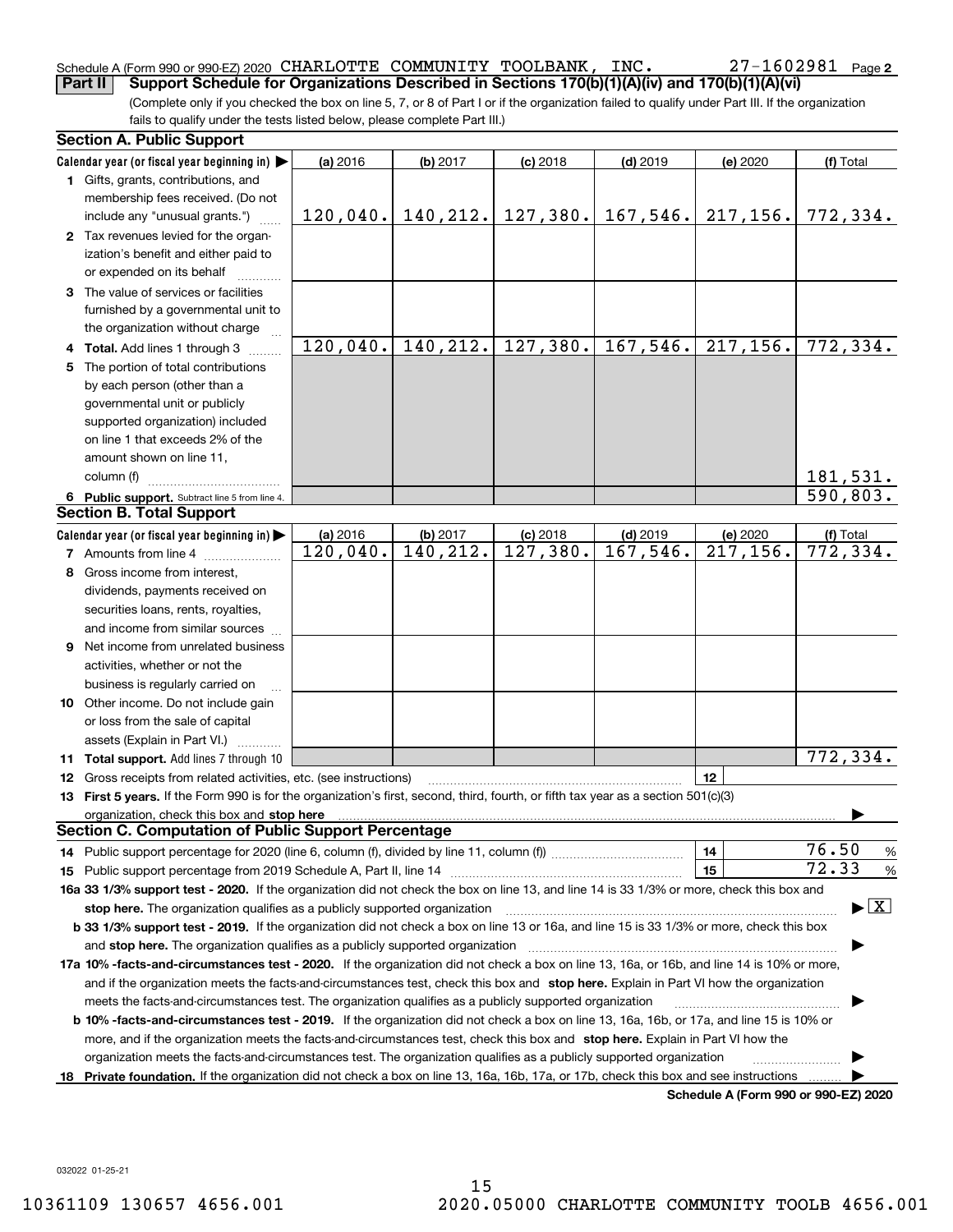### Schedule A (Form 990 or 990-EZ) 2020 CHARLOTTE COMMUNITY TOOLBANK, INC. 27–1602981 Page<br>LPart III LSupport Schedule for Organizations Described in Section 509(a)(2) **Part III** | Support Schedule for Organizations Described in Section 509(a)(2)

(Complete only if you checked the box on line 10 of Part I or if the organization failed to qualify under Part II. If the organization fails to qualify under the tests listed below, please complete Part II.)

| <b>Section A. Public Support</b>                                                                                                                                                                                                  |          |          |            |            |          |                                      |
|-----------------------------------------------------------------------------------------------------------------------------------------------------------------------------------------------------------------------------------|----------|----------|------------|------------|----------|--------------------------------------|
| Calendar year (or fiscal year beginning in) $\blacktriangleright$                                                                                                                                                                 | (a) 2016 | (b) 2017 | $(c)$ 2018 | $(d)$ 2019 | (e) 2020 | (f) Total                            |
| 1 Gifts, grants, contributions, and                                                                                                                                                                                               |          |          |            |            |          |                                      |
| membership fees received. (Do not                                                                                                                                                                                                 |          |          |            |            |          |                                      |
| include any "unusual grants.")                                                                                                                                                                                                    |          |          |            |            |          |                                      |
| 2 Gross receipts from admissions,<br>merchandise sold or services per-<br>formed, or facilities furnished in<br>any activity that is related to the<br>organization's tax-exempt purpose                                          |          |          |            |            |          |                                      |
| 3 Gross receipts from activities that<br>are not an unrelated trade or bus-                                                                                                                                                       |          |          |            |            |          |                                      |
| iness under section 513                                                                                                                                                                                                           |          |          |            |            |          |                                      |
| 4 Tax revenues levied for the organ-<br>ization's benefit and either paid to                                                                                                                                                      |          |          |            |            |          |                                      |
| or expended on its behalf<br>.                                                                                                                                                                                                    |          |          |            |            |          |                                      |
| 5 The value of services or facilities<br>furnished by a governmental unit to<br>the organization without charge                                                                                                                   |          |          |            |            |          |                                      |
| <b>6 Total.</b> Add lines 1 through 5                                                                                                                                                                                             |          |          |            |            |          |                                      |
| 7a Amounts included on lines 1, 2, and                                                                                                                                                                                            |          |          |            |            |          |                                      |
| 3 received from disqualified persons<br><b>b</b> Amounts included on lines 2 and 3 received<br>from other than disqualified persons that<br>exceed the greater of \$5,000 or 1% of the<br>amount on line 13 for the year          |          |          |            |            |          |                                      |
| c Add lines 7a and 7b                                                                                                                                                                                                             |          |          |            |            |          |                                      |
| 8 Public support. (Subtract line 7c from line 6.)                                                                                                                                                                                 |          |          |            |            |          |                                      |
| <b>Section B. Total Support</b>                                                                                                                                                                                                   |          |          |            |            |          |                                      |
| Calendar year (or fiscal year beginning in)                                                                                                                                                                                       | (a) 2016 | (b) 2017 | $(c)$ 2018 | $(d)$ 2019 | (e) 2020 | (f) Total                            |
| 9 Amounts from line 6                                                                                                                                                                                                             |          |          |            |            |          |                                      |
| <b>10a</b> Gross income from interest,<br>dividends, payments received on<br>securities loans, rents, royalties,<br>and income from similar sources                                                                               |          |          |            |            |          |                                      |
| <b>b</b> Unrelated business taxable income<br>(less section 511 taxes) from businesses<br>acquired after June 30, 1975                                                                                                            |          |          |            |            |          |                                      |
| c Add lines 10a and 10b                                                                                                                                                                                                           |          |          |            |            |          |                                      |
| <b>11</b> Net income from unrelated business<br>activities not included in line 10b,<br>whether or not the business is<br>regularly carried on                                                                                    |          |          |            |            |          |                                      |
| <b>12</b> Other income. Do not include gain<br>or loss from the sale of capital<br>assets (Explain in Part VI.)                                                                                                                   |          |          |            |            |          |                                      |
| <b>13</b> Total support. (Add lines 9, 10c, 11, and 12.)                                                                                                                                                                          |          |          |            |            |          |                                      |
| 14 First 5 years. If the Form 990 is for the organization's first, second, third, fourth, or fifth tax year as a section 501(c)(3) organization,                                                                                  |          |          |            |            |          |                                      |
| check this box and stop here <b>contained and contained and contained</b> and contained and stop here <b>contained and stop here contained and stop here contained and stop here contained and stop here contained and stop h</b> |          |          |            |            |          |                                      |
| <b>Section C. Computation of Public Support Percentage</b>                                                                                                                                                                        |          |          |            |            |          |                                      |
|                                                                                                                                                                                                                                   |          |          |            |            | 15       | %                                    |
| 16 Public support percentage from 2019 Schedule A, Part III, line 15                                                                                                                                                              |          |          |            |            | 16       | %                                    |
| <b>Section D. Computation of Investment Income Percentage</b>                                                                                                                                                                     |          |          |            |            |          |                                      |
| 17 Investment income percentage for 2020 (line 10c, column (f), divided by line 13, column (f))                                                                                                                                   |          |          |            |            | 17       | %                                    |
| 18 Investment income percentage from 2019 Schedule A, Part III, line 17                                                                                                                                                           |          |          |            |            | 18       | %                                    |
| 19a 33 1/3% support tests - 2020. If the organization did not check the box on line 14, and line 15 is more than 33 1/3%, and line 17 is not                                                                                      |          |          |            |            |          |                                      |
| more than 33 1/3%, check this box and stop here. The organization qualifies as a publicly supported organization                                                                                                                  |          |          |            |            |          |                                      |
| b 33 1/3% support tests - 2019. If the organization did not check a box on line 14 or line 19a, and line 16 is more than 33 1/3%, and                                                                                             |          |          |            |            |          |                                      |
| line 18 is not more than 33 1/3%, check this box and stop here. The organization qualifies as a publicly supported organization <i>marrouum</i>                                                                                   |          |          |            |            |          |                                      |
|                                                                                                                                                                                                                                   |          |          |            |            |          |                                      |
| 032023 01-25-21                                                                                                                                                                                                                   |          | 16       |            |            |          | Schedule A (Form 990 or 990-EZ) 2020 |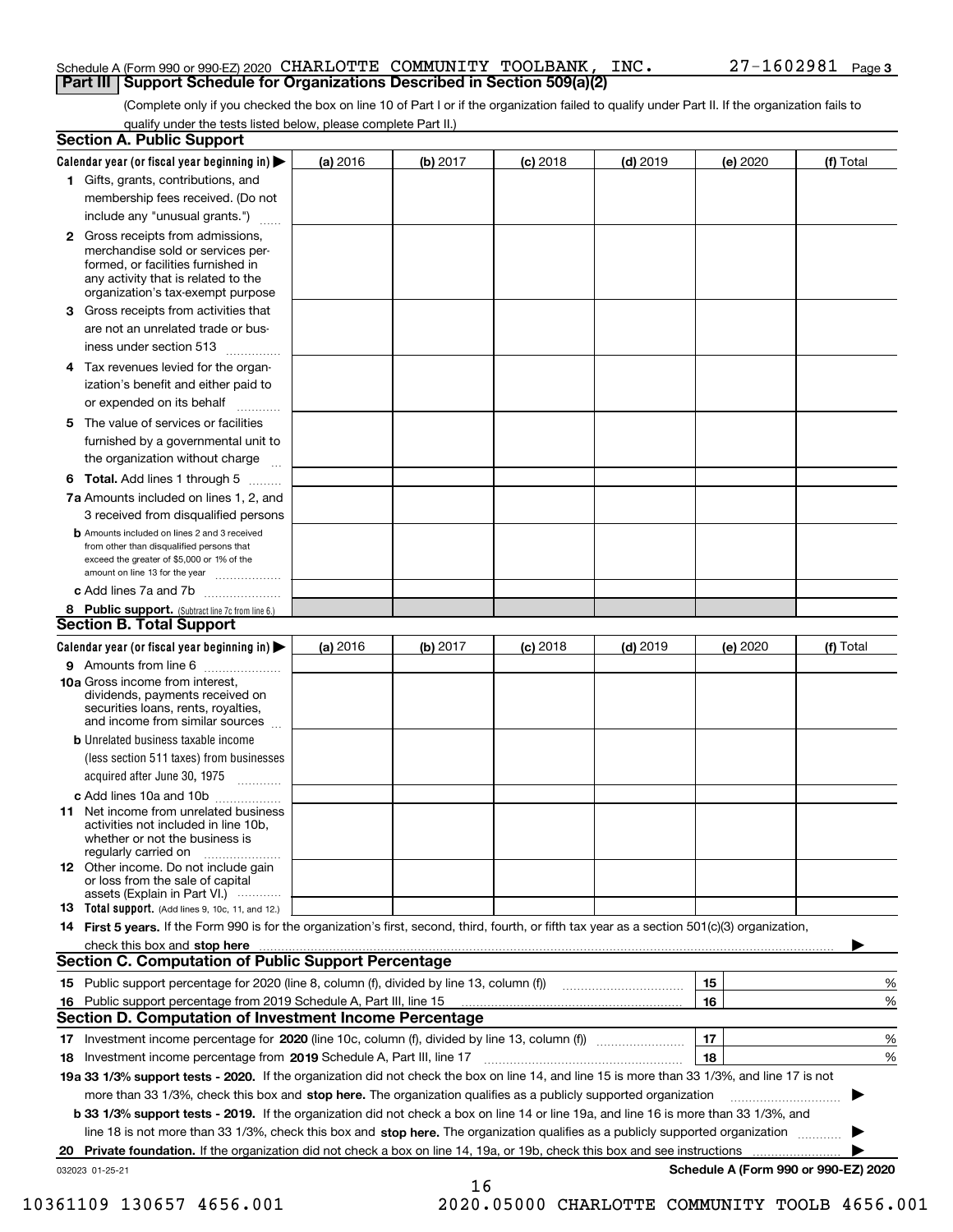**1**

**2**

**3a**

**3b**

**3c**

**4a**

**4b**

**4c**

**5a**

**5b5c**

**6**

**7**

**8**

**9a**

**9b**

**9c**

**10a**

**10b**

**Yes No**

## **Part IV Supporting Organizations**

(Complete only if you checked a box in line 12 on Part I. If you checked box 12a, Part I, complete Sections A and B. If you checked box 12b, Part I, complete Sections A and C. If you checked box 12c, Part I, complete Sections A, D, and E. If you checked box 12d, Part I, complete Sections A and D, and complete Part V.)

## **Section A. All Supporting Organizations**

- **1** Are all of the organization's supported organizations listed by name in the organization's governing documents? If "No," describe in **Part VI** how the supported organizations are designated. If designated by *class or purpose, describe the designation. If historic and continuing relationship, explain.*
- **2** Did the organization have any supported organization that does not have an IRS determination of status under section 509(a)(1) or (2)? If "Yes," explain in Part VI how the organization determined that the supported *organization was described in section 509(a)(1) or (2).*
- **3a** Did the organization have a supported organization described in section 501(c)(4), (5), or (6)? If "Yes," answer *lines 3b and 3c below.*
- **b** Did the organization confirm that each supported organization qualified under section 501(c)(4), (5), or (6) and satisfied the public support tests under section 509(a)(2)? If "Yes," describe in **Part VI** when and how the *organization made the determination.*
- **c**Did the organization ensure that all support to such organizations was used exclusively for section 170(c)(2)(B) purposes? If "Yes," explain in **Part VI** what controls the organization put in place to ensure such use.
- **4a***If* Was any supported organization not organized in the United States ("foreign supported organization")? *"Yes," and if you checked box 12a or 12b in Part I, answer lines 4b and 4c below.*
- **b** Did the organization have ultimate control and discretion in deciding whether to make grants to the foreign supported organization? If "Yes," describe in **Part VI** how the organization had such control and discretion *despite being controlled or supervised by or in connection with its supported organizations.*
- **c** Did the organization support any foreign supported organization that does not have an IRS determination under sections 501(c)(3) and 509(a)(1) or (2)? If "Yes," explain in **Part VI** what controls the organization used *to ensure that all support to the foreign supported organization was used exclusively for section 170(c)(2)(B) purposes.*
- **5a** Did the organization add, substitute, or remove any supported organizations during the tax year? If "Yes," answer lines 5b and 5c below (if applicable). Also, provide detail in **Part VI,** including (i) the names and EIN *numbers of the supported organizations added, substituted, or removed; (ii) the reasons for each such action; (iii) the authority under the organization's organizing document authorizing such action; and (iv) how the action was accomplished (such as by amendment to the organizing document).*
- **b** Type I or Type II only. Was any added or substituted supported organization part of a class already designated in the organization's organizing document?
- **cSubstitutions only.**  Was the substitution the result of an event beyond the organization's control?
- **6** Did the organization provide support (whether in the form of grants or the provision of services or facilities) to **Part VI.** *If "Yes," provide detail in* support or benefit one or more of the filing organization's supported organizations? anyone other than (i) its supported organizations, (ii) individuals that are part of the charitable class benefited by one or more of its supported organizations, or (iii) other supporting organizations that also
- **7**Did the organization provide a grant, loan, compensation, or other similar payment to a substantial contributor *If "Yes," complete Part I of Schedule L (Form 990 or 990-EZ).* regard to a substantial contributor? (as defined in section 4958(c)(3)(C)), a family member of a substantial contributor, or a 35% controlled entity with
- **8** Did the organization make a loan to a disqualified person (as defined in section 4958) not described in line 7? *If "Yes," complete Part I of Schedule L (Form 990 or 990-EZ).*
- **9a** Was the organization controlled directly or indirectly at any time during the tax year by one or more in section 509(a)(1) or (2))? If "Yes," *provide detail in* <code>Part VI.</code> disqualified persons, as defined in section 4946 (other than foundation managers and organizations described
- **b** Did one or more disqualified persons (as defined in line 9a) hold a controlling interest in any entity in which the supporting organization had an interest? If "Yes," provide detail in P**art VI**.
- **c**Did a disqualified person (as defined in line 9a) have an ownership interest in, or derive any personal benefit from, assets in which the supporting organization also had an interest? If "Yes," provide detail in P**art VI.**
- **10a** Was the organization subject to the excess business holdings rules of section 4943 because of section supporting organizations)? If "Yes," answer line 10b below. 4943(f) (regarding certain Type II supporting organizations, and all Type III non-functionally integrated
- **b** Did the organization have any excess business holdings in the tax year? (Use Schedule C, Form 4720, to *determine whether the organization had excess business holdings.)*

17

032024 01-25-21

**Schedule A (Form 990 or 990-EZ) 2020**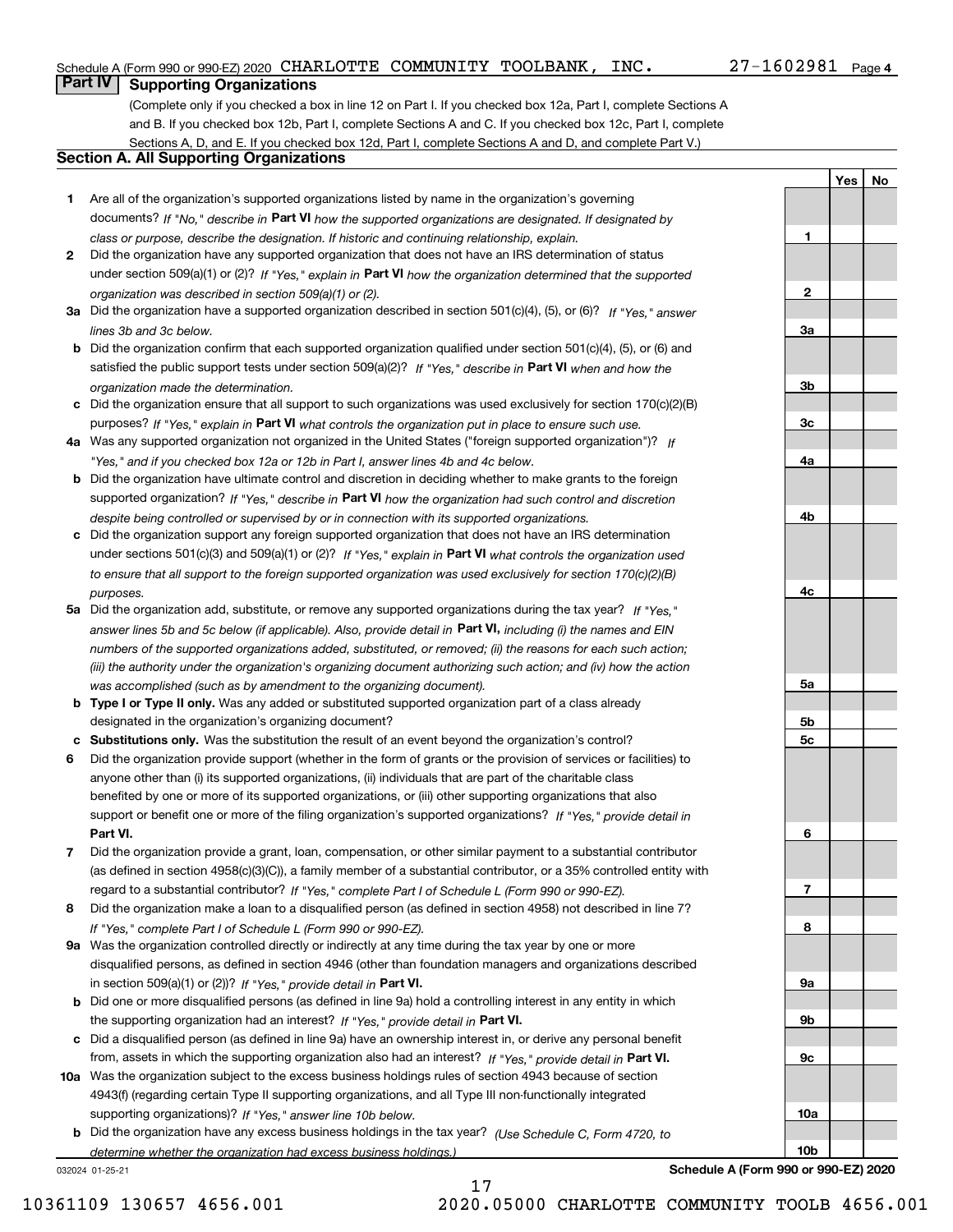|    | Schedule A (Form 990 or 990-EZ) 2020 CHARLOTTE COMMUNITY TOOLBANK,<br>INC.                                                                                                                                                                                 | $27 - 1602981$ Page 5 |                  |    |
|----|------------------------------------------------------------------------------------------------------------------------------------------------------------------------------------------------------------------------------------------------------------|-----------------------|------------------|----|
|    | Part IV<br><b>Supporting Organizations</b> (continued)                                                                                                                                                                                                     |                       |                  |    |
|    |                                                                                                                                                                                                                                                            |                       | Yes <sub>1</sub> | No |
| 11 | Has the organization accepted a gift or contribution from any of the following persons?                                                                                                                                                                    |                       |                  |    |
|    | a A person who directly or indirectly controls, either alone or together with persons described in lines 11b and                                                                                                                                           |                       |                  |    |
|    | 11c below, the governing body of a supported organization?                                                                                                                                                                                                 | 11a                   |                  |    |
|    | <b>b</b> A family member of a person described in line 11a above?                                                                                                                                                                                          | 11 <sub>b</sub>       |                  |    |
|    | c A 35% controlled entity of a person described in line 11a or 11b above? If "Yes" to line 11a, 11b, or 11c, provide                                                                                                                                       |                       |                  |    |
|    | detail in Part VI.                                                                                                                                                                                                                                         | 11c                   |                  |    |
|    | Section B. Type I Supporting Organizations                                                                                                                                                                                                                 |                       |                  |    |
|    |                                                                                                                                                                                                                                                            |                       | Yes              | No |
| 1  | Did the governing body, members of the governing body, officers acting in their official capacity, or membership of one or                                                                                                                                 |                       |                  |    |
|    | more supported organizations have the power to regularly appoint or elect at least a majority of the organization's officers,                                                                                                                              |                       |                  |    |
|    | directors, or trustees at all times during the tax year? If "No," describe in Part VI how the supported organization(s)                                                                                                                                    |                       |                  |    |
|    | effectively operated, supervised, or controlled the organization's activities. If the organization had more than one supported<br>organization, describe how the powers to appoint and/or remove officers, directors, or trustees were allocated among the |                       |                  |    |
|    | supported organizations and what conditions or restrictions, if any, applied to such powers during the tax year.                                                                                                                                           | 1                     |                  |    |
| 2  | Did the organization operate for the benefit of any supported organization other than the supported                                                                                                                                                        |                       |                  |    |
|    | organization(s) that operated, supervised, or controlled the supporting organization? If "Yes," explain in                                                                                                                                                 |                       |                  |    |
|    | <b>Part VI</b> how providing such benefit carried out the purposes of the supported organization(s) that operated,                                                                                                                                         |                       |                  |    |
|    | supervised, or controlled the supporting organization.                                                                                                                                                                                                     | 2                     |                  |    |
|    | Section C. Type II Supporting Organizations                                                                                                                                                                                                                |                       |                  |    |
|    |                                                                                                                                                                                                                                                            |                       | Yes              | No |
| 1. | Were a majority of the organization's directors or trustees during the tax year also a majority of the directors                                                                                                                                           |                       |                  |    |
|    | or trustees of each of the organization's supported organization(s)? If "No," describe in Part VI how control                                                                                                                                              |                       |                  |    |
|    | or management of the supporting organization was vested in the same persons that controlled or managed                                                                                                                                                     |                       |                  |    |
|    | the supported organization(s).                                                                                                                                                                                                                             | 1                     |                  |    |
|    | <b>Section D. All Type III Supporting Organizations</b>                                                                                                                                                                                                    |                       |                  |    |
|    |                                                                                                                                                                                                                                                            |                       | Yes              | No |
| 1  | Did the organization provide to each of its supported organizations, by the last day of the fifth month of the                                                                                                                                             |                       |                  |    |
|    | organization's tax year, (i) a written notice describing the type and amount of support provided during the prior tax                                                                                                                                      |                       |                  |    |
|    | year, (ii) a copy of the Form 990 that was most recently filed as of the date of notification, and (iii) copies of the                                                                                                                                     |                       |                  |    |
|    | organization's governing documents in effect on the date of notification, to the extent not previously provided?                                                                                                                                           | 1                     |                  |    |
| 2  | Were any of the organization's officers, directors, or trustees either (i) appointed or elected by the supported                                                                                                                                           |                       |                  |    |
|    | organization(s) or (ii) serving on the governing body of a supported organization? If "No," explain in Part VI how                                                                                                                                         |                       |                  |    |
|    | the organization maintained a close and continuous working relationship with the supported organization(s).                                                                                                                                                | 2                     |                  |    |
| 3  | By reason of the relationship described in line 2, above, did the organization's supported organizations have a                                                                                                                                            |                       |                  |    |
|    | significant voice in the organization's investment policies and in directing the use of the organization's                                                                                                                                                 |                       |                  |    |
|    | income or assets at all times during the tax year? If "Yes," describe in Part VI the role the organization's                                                                                                                                               |                       |                  |    |
|    | supported organizations played in this regard.                                                                                                                                                                                                             | 3                     |                  |    |
|    | Section E. Type III Functionally Integrated Supporting Organizations                                                                                                                                                                                       |                       |                  |    |
| 1. | Check the box next to the method that the organization used to satisfy the Integral Part Test during the year (see instructions).                                                                                                                          |                       |                  |    |
| a  | The organization satisfied the Activities Test. Complete line 2 below.                                                                                                                                                                                     |                       |                  |    |
| b  | The organization is the parent of each of its supported organizations. Complete line 3 below.                                                                                                                                                              |                       |                  |    |
| c  | The organization supported a governmental entity. Describe in Part VI how you supported a governmental entity (see instructions)                                                                                                                           |                       |                  |    |
| 2  | Activities Test. Answer lines 2a and 2b below.                                                                                                                                                                                                             |                       | Yes              | No |
| а  | Did substantially all of the organization's activities during the tax year directly further the exempt purposes of                                                                                                                                         |                       |                  |    |
|    | the supported organization(s) to which the organization was responsive? If "Yes," then in Part VI identify                                                                                                                                                 |                       |                  |    |
|    | those supported organizations and explain how these activities directly furthered their exempt purposes,                                                                                                                                                   |                       |                  |    |
|    | how the organization was responsive to those supported organizations, and how the organization determined                                                                                                                                                  |                       |                  |    |

- *that these activities constituted substantially all of its activities.*
- **b** Did the activities described in line 2a, above, constitute activities that, but for the organization's involvement, **Part VI**  *the reasons for the organization's position that its supported organization(s) would have engaged in* one or more of the organization's supported organization(s) would have been engaged in? If "Yes," e*xplain in these activities but for the organization's involvement.*
- **3** Parent of Supported Organizations. Answer lines 3a and 3b below.

**a** Did the organization have the power to regularly appoint or elect a majority of the officers, directors, or trustees of each of the supported organizations? If "Yes" or "No" provide details in P**art VI.** 

032025 01-25-21 **b** Did the organization exercise a substantial degree of direction over the policies, programs, and activities of each **Part VI**  *If "Yes," describe in the role played by the organization in this regard.* of its supported organizations?

**Schedule A (Form 990 or 990-EZ) 2020**

**2a**

**2b**

**3a**

**3b**

18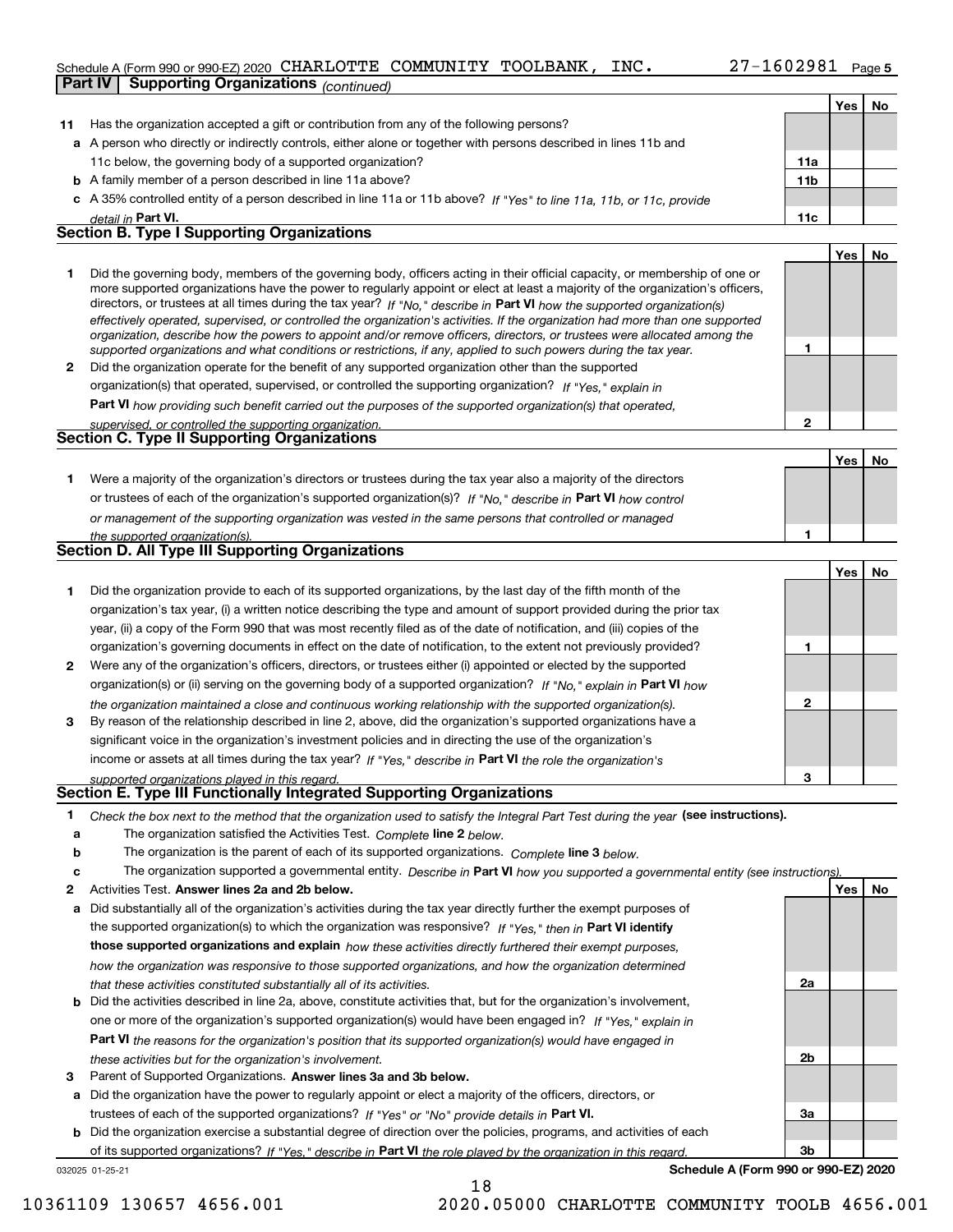|                | Schedule A (Form 990 or 990-EZ) 2020 CHARLOTTE COMMUNITY TOOLBANK, INC.                                                                        |                |                | $27 - 1602981$ Page 6          |
|----------------|------------------------------------------------------------------------------------------------------------------------------------------------|----------------|----------------|--------------------------------|
|                | Type III Non-Functionally Integrated 509(a)(3) Supporting Organizations<br><b>Part V</b>                                                       |                |                |                                |
| 1.             | Check here if the organization satisfied the Integral Part Test as a qualifying trust on Nov. 20, 1970 (explain in Part VI). See instructions. |                |                |                                |
|                | All other Type III non-functionally integrated supporting organizations must complete Sections A through E.                                    |                |                |                                |
|                | Section A - Adjusted Net Income                                                                                                                |                | (A) Prior Year | (B) Current Year<br>(optional) |
| 1              | Net short-term capital gain                                                                                                                    | 1              |                |                                |
| 2              | Recoveries of prior-year distributions                                                                                                         | $\mathbf{2}$   |                |                                |
| 3              | Other gross income (see instructions)                                                                                                          | 3              |                |                                |
| 4              | Add lines 1 through 3.                                                                                                                         | 4              |                |                                |
| 5              | Depreciation and depletion                                                                                                                     | 5              |                |                                |
| 6              | Portion of operating expenses paid or incurred for production or                                                                               |                |                |                                |
|                | collection of gross income or for management, conservation, or                                                                                 |                |                |                                |
|                | maintenance of property held for production of income (see instructions)                                                                       | 6              |                |                                |
| 7              | Other expenses (see instructions)                                                                                                              | $\overline{7}$ |                |                                |
| 8              | Adjusted Net Income (subtract lines 5, 6, and 7 from line 4)                                                                                   | 8              |                |                                |
|                | <b>Section B - Minimum Asset Amount</b>                                                                                                        |                | (A) Prior Year | (B) Current Year<br>(optional) |
| 1              | Aggregate fair market value of all non-exempt-use assets (see                                                                                  |                |                |                                |
|                | instructions for short tax year or assets held for part of year):                                                                              |                |                |                                |
|                | a Average monthly value of securities                                                                                                          | 1a             |                |                                |
|                | <b>b</b> Average monthly cash balances                                                                                                         | 1b             |                |                                |
|                | c Fair market value of other non-exempt-use assets                                                                                             | 1c             |                |                                |
|                | d Total (add lines 1a, 1b, and 1c)                                                                                                             | 1d             |                |                                |
|                | e Discount claimed for blockage or other factors                                                                                               |                |                |                                |
|                | (explain in detail in Part VI):                                                                                                                |                |                |                                |
| 2              | Acquisition indebtedness applicable to non-exempt-use assets                                                                                   | $\mathbf{2}$   |                |                                |
| 3              | Subtract line 2 from line 1d.                                                                                                                  | 3              |                |                                |
| 4              | Cash deemed held for exempt use. Enter 0.015 of line 3 (for greater amount,                                                                    |                |                |                                |
|                | see instructions).                                                                                                                             | 4              |                |                                |
| 5              | Net value of non-exempt-use assets (subtract line 4 from line 3)                                                                               | 5              |                |                                |
| 6              | Multiply line 5 by 0.035.                                                                                                                      | 6              |                |                                |
| 7              | Recoveries of prior-year distributions                                                                                                         | $\overline{7}$ |                |                                |
| 8              | Minimum Asset Amount (add line 7 to line 6)                                                                                                    | 8              |                |                                |
|                | Section C - Distributable Amount                                                                                                               |                |                | <b>Current Year</b>            |
|                | Adjusted net income for prior year (from Section A, line 8, column A)                                                                          | 1              |                |                                |
| $\mathbf{2}$   | Enter 0.85 of line 1.                                                                                                                          | 2              |                |                                |
| 3              | Minimum asset amount for prior year (from Section B, line 8, column A)                                                                         | 3              |                |                                |
| 4              | Enter greater of line 2 or line 3.                                                                                                             | 4              |                |                                |
| 5              | Income tax imposed in prior year                                                                                                               | 5              |                |                                |
| 6              | Distributable Amount. Subtract line 5 from line 4, unless subject to                                                                           |                |                |                                |
|                | emergency temporary reduction (see instructions).                                                                                              | 6              |                |                                |
| $\overline{7}$ | Check here if the current year is the organization's first as a non-functionally integrated Type III supporting organization (see              |                |                |                                |

**Schedule A (Form 990 or 990-EZ) 2020**

032026 01-25-21

instructions).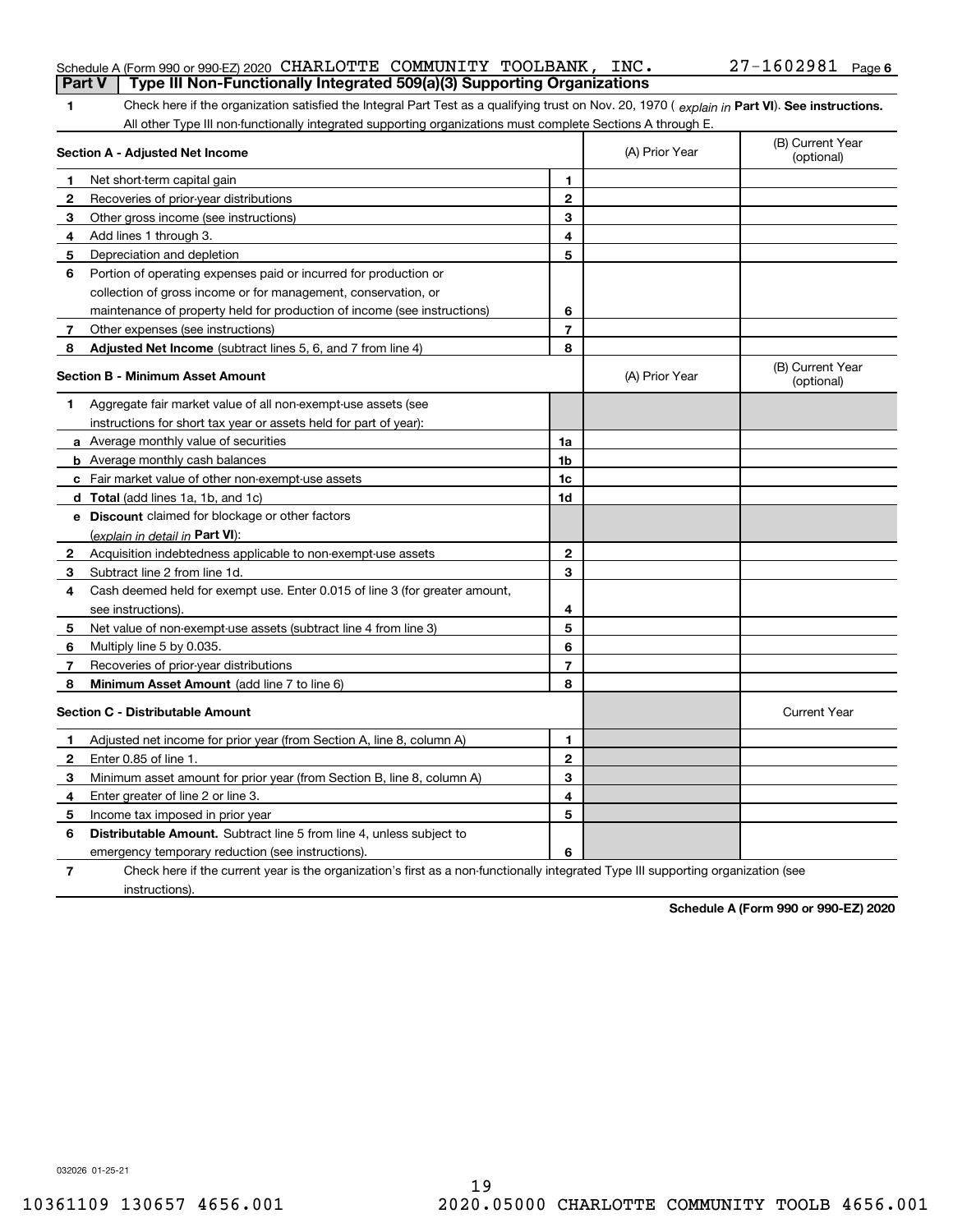## Schedule A (Form 990 or 990-EZ) 2020 CHARLOTTE COMMUNITY TOOLBANK, INC. 27-1602981 Page<br>Dart V L Type III Non-Eunctionally Integrated 500(a)(3) Supporting Organizations (e.g. tries of a

| Part V         | Type III Non-Functionally Integrated 509(a)(3) Supporting Organizations                    |                             | (continued)                           |    |                                         |
|----------------|--------------------------------------------------------------------------------------------|-----------------------------|---------------------------------------|----|-----------------------------------------|
|                | <b>Section D - Distributions</b>                                                           |                             |                                       |    | <b>Current Year</b>                     |
| 1.             | Amounts paid to supported organizations to accomplish exempt purposes                      |                             |                                       | 1  |                                         |
| 2              | Amounts paid to perform activity that directly furthers exempt purposes of supported       |                             |                                       |    |                                         |
|                | organizations, in excess of income from activity                                           |                             |                                       | 2  |                                         |
| 3              | Administrative expenses paid to accomplish exempt purposes of supported organizations      |                             |                                       | 3  |                                         |
| 4              | Amounts paid to acquire exempt-use assets                                                  |                             |                                       | 4  |                                         |
| 5              | Qualified set-aside amounts (prior IRS approval required - provide details in Part VI)     |                             |                                       | 5  |                                         |
| 6              | Other distributions ( <i>describe in</i> Part VI). See instructions.                       |                             |                                       | 6  |                                         |
| 7              | Total annual distributions. Add lines 1 through 6.                                         |                             |                                       | 7  |                                         |
| 8              | Distributions to attentive supported organizations to which the organization is responsive |                             |                                       |    |                                         |
|                | (provide details in Part VI). See instructions.                                            |                             |                                       | 8  |                                         |
| 9              | Distributable amount for 2020 from Section C, line 6                                       |                             |                                       | 9  |                                         |
| 10             | Line 8 amount divided by line 9 amount                                                     |                             |                                       | 10 |                                         |
|                |                                                                                            | (i)                         | (ii)                                  |    | (iii)                                   |
|                | <b>Section E - Distribution Allocations</b> (see instructions)                             | <b>Excess Distributions</b> | <b>Underdistributions</b><br>Pre-2020 |    | <b>Distributable</b><br>Amount for 2020 |
| 1              | Distributable amount for 2020 from Section C, line 6                                       |                             |                                       |    |                                         |
| 2              | Underdistributions, if any, for years prior to 2020 (reason-                               |                             |                                       |    |                                         |
|                | able cause required - explain in Part VI). See instructions.                               |                             |                                       |    |                                         |
| 3              | Excess distributions carryover, if any, to 2020                                            |                             |                                       |    |                                         |
|                | a From 2015                                                                                |                             |                                       |    |                                         |
|                | <b>b</b> From 2016                                                                         |                             |                                       |    |                                         |
|                | $c$ From 2017                                                                              |                             |                                       |    |                                         |
|                | <b>d</b> From 2018                                                                         |                             |                                       |    |                                         |
|                | e From 2019                                                                                |                             |                                       |    |                                         |
|                | f Total of lines 3a through 3e                                                             |                             |                                       |    |                                         |
|                | g Applied to underdistributions of prior years                                             |                             |                                       |    |                                         |
|                | <b>h</b> Applied to 2020 distributable amount                                              |                             |                                       |    |                                         |
|                | Carryover from 2015 not applied (see instructions)                                         |                             |                                       |    |                                         |
|                | Remainder. Subtract lines 3g, 3h, and 3i from line 3f.                                     |                             |                                       |    |                                         |
| 4              | Distributions for 2020 from Section D.                                                     |                             |                                       |    |                                         |
|                | line $7:$                                                                                  |                             |                                       |    |                                         |
|                | a Applied to underdistributions of prior years                                             |                             |                                       |    |                                         |
|                | <b>b</b> Applied to 2020 distributable amount                                              |                             |                                       |    |                                         |
|                | c Remainder. Subtract lines 4a and 4b from line 4.                                         |                             |                                       |    |                                         |
| 5              | Remaining underdistributions for years prior to 2020, if                                   |                             |                                       |    |                                         |
|                | any. Subtract lines 3g and 4a from line 2. For result greater                              |                             |                                       |    |                                         |
|                | than zero, explain in Part VI. See instructions.                                           |                             |                                       |    |                                         |
| 6              | Remaining underdistributions for 2020. Subtract lines 3h                                   |                             |                                       |    |                                         |
|                | and 4b from line 1. For result greater than zero, explain in                               |                             |                                       |    |                                         |
|                | Part VI. See instructions.                                                                 |                             |                                       |    |                                         |
| $\overline{7}$ | Excess distributions carryover to 2021. Add lines 3j                                       |                             |                                       |    |                                         |
|                | and 4c.                                                                                    |                             |                                       |    |                                         |
| 8              | Breakdown of line 7:                                                                       |                             |                                       |    |                                         |
|                | a Excess from 2016                                                                         |                             |                                       |    |                                         |
|                | <b>b</b> Excess from 2017                                                                  |                             |                                       |    |                                         |
|                | c Excess from 2018                                                                         |                             |                                       |    |                                         |
|                | d Excess from 2019                                                                         |                             |                                       |    |                                         |
|                | e Excess from 2020                                                                         |                             |                                       |    |                                         |
|                |                                                                                            |                             |                                       |    |                                         |

**Schedule A (Form 990 or 990-EZ) 2020**

032027 01-25-21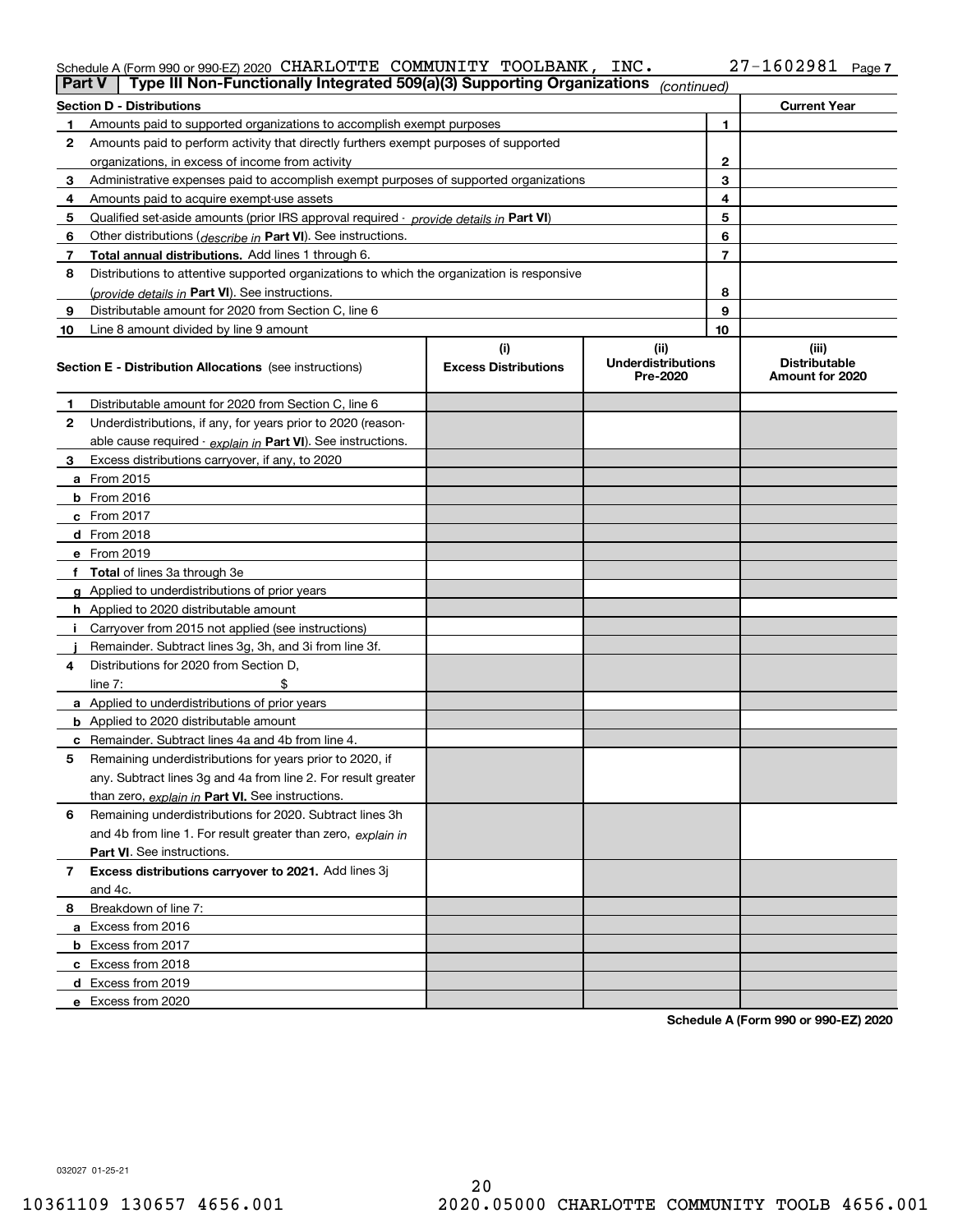|                 | Schedule A (Form 990 or 990-EZ) 2020 CHARLOTTE COMMUNITY TOOLBANK, INC.                                                                                |    |  | $27 - 1602981$ Page 8                                                                                                                                                                                                                                                                            |  |
|-----------------|--------------------------------------------------------------------------------------------------------------------------------------------------------|----|--|--------------------------------------------------------------------------------------------------------------------------------------------------------------------------------------------------------------------------------------------------------------------------------------------------|--|
| <b>Part VI</b>  | Supplemental Information. Provide the explanations required by Part II, line 10; Part II, line 17a or 17b; Part III, line 12;                          |    |  |                                                                                                                                                                                                                                                                                                  |  |
|                 |                                                                                                                                                        |    |  | Part IV, Section A, lines 1, 2, 3b, 3c, 4b, 4c, 5a, 6, 9a, 9b, 9c, 11a, 11b, and 11c; Part IV, Section B, lines 1 and 2; Part IV, Section C,<br>line 1; Part IV, Section D, lines 2 and 3; Part IV, Section E, lines 1c, 2a, 2b, 3a, and 3b; Part V, line 1; Part V, Section B, line 1e; Part V, |  |
|                 | Section D, lines 5, 6, and 8; and Part V, Section E, lines 2, 5, and 6. Also complete this part for any additional information.<br>(See instructions.) |    |  |                                                                                                                                                                                                                                                                                                  |  |
|                 |                                                                                                                                                        |    |  |                                                                                                                                                                                                                                                                                                  |  |
|                 |                                                                                                                                                        |    |  |                                                                                                                                                                                                                                                                                                  |  |
|                 |                                                                                                                                                        |    |  |                                                                                                                                                                                                                                                                                                  |  |
|                 |                                                                                                                                                        |    |  |                                                                                                                                                                                                                                                                                                  |  |
|                 |                                                                                                                                                        |    |  |                                                                                                                                                                                                                                                                                                  |  |
|                 |                                                                                                                                                        |    |  |                                                                                                                                                                                                                                                                                                  |  |
|                 |                                                                                                                                                        |    |  |                                                                                                                                                                                                                                                                                                  |  |
|                 |                                                                                                                                                        |    |  |                                                                                                                                                                                                                                                                                                  |  |
|                 |                                                                                                                                                        |    |  |                                                                                                                                                                                                                                                                                                  |  |
|                 |                                                                                                                                                        |    |  |                                                                                                                                                                                                                                                                                                  |  |
|                 |                                                                                                                                                        |    |  |                                                                                                                                                                                                                                                                                                  |  |
|                 |                                                                                                                                                        |    |  |                                                                                                                                                                                                                                                                                                  |  |
|                 |                                                                                                                                                        |    |  |                                                                                                                                                                                                                                                                                                  |  |
|                 |                                                                                                                                                        |    |  |                                                                                                                                                                                                                                                                                                  |  |
|                 |                                                                                                                                                        |    |  |                                                                                                                                                                                                                                                                                                  |  |
|                 |                                                                                                                                                        |    |  |                                                                                                                                                                                                                                                                                                  |  |
|                 |                                                                                                                                                        |    |  |                                                                                                                                                                                                                                                                                                  |  |
|                 |                                                                                                                                                        |    |  |                                                                                                                                                                                                                                                                                                  |  |
|                 |                                                                                                                                                        |    |  |                                                                                                                                                                                                                                                                                                  |  |
|                 |                                                                                                                                                        |    |  |                                                                                                                                                                                                                                                                                                  |  |
|                 |                                                                                                                                                        |    |  |                                                                                                                                                                                                                                                                                                  |  |
|                 |                                                                                                                                                        |    |  |                                                                                                                                                                                                                                                                                                  |  |
|                 |                                                                                                                                                        |    |  |                                                                                                                                                                                                                                                                                                  |  |
|                 |                                                                                                                                                        |    |  |                                                                                                                                                                                                                                                                                                  |  |
|                 |                                                                                                                                                        |    |  |                                                                                                                                                                                                                                                                                                  |  |
|                 |                                                                                                                                                        |    |  |                                                                                                                                                                                                                                                                                                  |  |
|                 |                                                                                                                                                        |    |  |                                                                                                                                                                                                                                                                                                  |  |
|                 |                                                                                                                                                        |    |  |                                                                                                                                                                                                                                                                                                  |  |
|                 |                                                                                                                                                        |    |  |                                                                                                                                                                                                                                                                                                  |  |
|                 |                                                                                                                                                        |    |  |                                                                                                                                                                                                                                                                                                  |  |
|                 |                                                                                                                                                        |    |  |                                                                                                                                                                                                                                                                                                  |  |
|                 |                                                                                                                                                        |    |  |                                                                                                                                                                                                                                                                                                  |  |
|                 |                                                                                                                                                        |    |  |                                                                                                                                                                                                                                                                                                  |  |
|                 |                                                                                                                                                        |    |  |                                                                                                                                                                                                                                                                                                  |  |
|                 |                                                                                                                                                        |    |  |                                                                                                                                                                                                                                                                                                  |  |
|                 |                                                                                                                                                        |    |  |                                                                                                                                                                                                                                                                                                  |  |
|                 |                                                                                                                                                        |    |  |                                                                                                                                                                                                                                                                                                  |  |
|                 |                                                                                                                                                        |    |  |                                                                                                                                                                                                                                                                                                  |  |
|                 |                                                                                                                                                        |    |  |                                                                                                                                                                                                                                                                                                  |  |
|                 |                                                                                                                                                        |    |  |                                                                                                                                                                                                                                                                                                  |  |
|                 |                                                                                                                                                        |    |  |                                                                                                                                                                                                                                                                                                  |  |
| 032028 01-25-21 |                                                                                                                                                        |    |  | Schedule A (Form 990 or 990-EZ) 2020                                                                                                                                                                                                                                                             |  |
|                 |                                                                                                                                                        | 21 |  |                                                                                                                                                                                                                                                                                                  |  |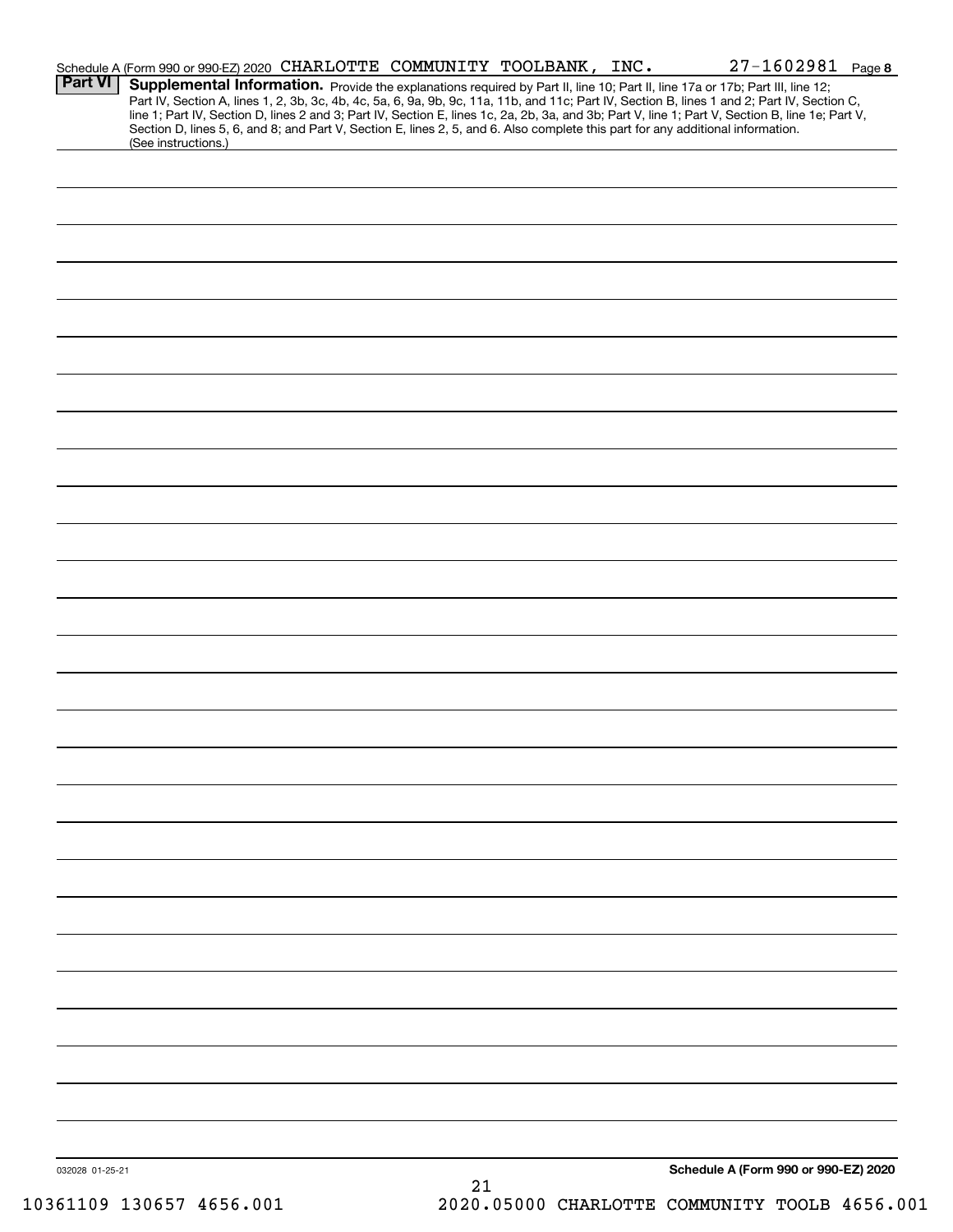| <b>SCHEDULE D</b> |  |
|-------------------|--|
|-------------------|--|

Department of the Treasury Internal Revenue Service

| (Form 990) |  |
|------------|--|
|------------|--|

## **Supplemental Financial Statements**

(Form 990)<br>
Pepartment of the Treasury<br>
Department of the Treasury<br>
Department of the Treasury<br>
Department of the Treasury<br> **Co to www.irs.gov/Form990 for instructions and the latest information.**<br> **Co to www.irs.gov/Form9** 



| <b>Employer identification number</b> |
|---------------------------------------|
|                                       |

CHARLOTTE COMMUNITY TOOLBANK, INC. 27-1602981

| Part I  | <b>Organizations Maintaining Donor Advised Funds or Other Similar Funds or Accounts.</b> Complete if the                                                                                                                      |                         |                                                    |
|---------|-------------------------------------------------------------------------------------------------------------------------------------------------------------------------------------------------------------------------------|-------------------------|----------------------------------------------------|
|         | organization answered "Yes" on Form 990, Part IV, line 6.                                                                                                                                                                     |                         |                                                    |
|         |                                                                                                                                                                                                                               | (a) Donor advised funds | (b) Funds and other accounts                       |
| 1.      |                                                                                                                                                                                                                               |                         |                                                    |
| 2       | Aggregate value of contributions to (during year)                                                                                                                                                                             |                         |                                                    |
| 3       | Aggregate value of grants from (during year)                                                                                                                                                                                  |                         |                                                    |
| 4       |                                                                                                                                                                                                                               |                         |                                                    |
| 5       | Did the organization inform all donors and donor advisors in writing that the assets held in donor advised funds                                                                                                              |                         |                                                    |
|         |                                                                                                                                                                                                                               |                         | Yes<br>No                                          |
| 6       | Did the organization inform all grantees, donors, and donor advisors in writing that grant funds can be used only                                                                                                             |                         |                                                    |
|         | for charitable purposes and not for the benefit of the donor or donor advisor, or for any other purpose conferring                                                                                                            |                         |                                                    |
|         |                                                                                                                                                                                                                               |                         | Yes<br>No l                                        |
| Part II | Conservation Easements. Complete if the organization answered "Yes" on Form 990, Part IV, line 7.                                                                                                                             |                         |                                                    |
| 1.      | Purpose(s) of conservation easements held by the organization (check all that apply).                                                                                                                                         |                         |                                                    |
|         | Preservation of land for public use (for example, recreation or education)                                                                                                                                                    |                         | Preservation of a historically important land area |
|         | Protection of natural habitat                                                                                                                                                                                                 |                         | Preservation of a certified historic structure     |
|         | Preservation of open space                                                                                                                                                                                                    |                         |                                                    |
| 2       | Complete lines 2a through 2d if the organization held a qualified conservation contribution in the form of a conservation easement on the last                                                                                |                         |                                                    |
|         | day of the tax year.                                                                                                                                                                                                          |                         | Held at the End of the Tax Year                    |
|         |                                                                                                                                                                                                                               |                         | 2a                                                 |
|         | <b>b</b> Total acreage restricted by conservation easements                                                                                                                                                                   |                         | 2 <sub>b</sub>                                     |
|         |                                                                                                                                                                                                                               |                         | 2c                                                 |
|         | d Number of conservation easements included in (c) acquired after 7/25/06, and not on a historic structure                                                                                                                    |                         |                                                    |
|         | listed in the National Register [11, 1200] [12] The National Register [11, 1200] [12] The National Register [11, 1200] [12] The National Register [11, 1200] [12] The National Register [11, 1200] [12] The National Register |                         | 2d                                                 |
| 3       | Number of conservation easements modified, transferred, released, extinguished, or terminated by the organization during the tax                                                                                              |                         |                                                    |
|         | year                                                                                                                                                                                                                          |                         |                                                    |
| 4       | Number of states where property subject to conservation easement is located $\blacktriangleright$                                                                                                                             |                         |                                                    |
| 5       | Does the organization have a written policy regarding the periodic monitoring, inspection, handling of                                                                                                                        |                         |                                                    |
|         | violations, and enforcement of the conservation easements it holds?                                                                                                                                                           |                         | Yes<br>No                                          |
| 6       | Staff and volunteer hours devoted to monitoring, inspecting, handling of violations, and enforcing conservation easements during the year                                                                                     |                         |                                                    |
|         |                                                                                                                                                                                                                               |                         |                                                    |
| 7       | Amount of expenses incurred in monitoring, inspecting, handling of violations, and enforcing conservation easements during the year                                                                                           |                         |                                                    |
|         | $\blacktriangleright$ \$                                                                                                                                                                                                      |                         |                                                    |
| 8       | Does each conservation easement reported on line 2(d) above satisfy the requirements of section 170(h)(4)(B)(i)                                                                                                               |                         |                                                    |
|         |                                                                                                                                                                                                                               |                         | Yes<br><b>No</b>                                   |
| 9       | In Part XIII, describe how the organization reports conservation easements in its revenue and expense statement and                                                                                                           |                         |                                                    |
|         | balance sheet, and include, if applicable, the text of the footnote to the organization's financial statements that describes the                                                                                             |                         |                                                    |
|         | organization's accounting for conservation easements.                                                                                                                                                                         |                         |                                                    |
|         | Organizations Maintaining Collections of Art, Historical Treasures, or Other Similar Assets.<br>Part III                                                                                                                      |                         |                                                    |
|         | Complete if the organization answered "Yes" on Form 990, Part IV, line 8.                                                                                                                                                     |                         |                                                    |
|         | 1a If the organization elected, as permitted under FASB ASC 958, not to report in its revenue statement and balance sheet works                                                                                               |                         |                                                    |
|         | of art, historical treasures, or other similar assets held for public exhibition, education, or research in furtherance of public                                                                                             |                         |                                                    |
|         | service, provide in Part XIII the text of the footnote to its financial statements that describes these items.                                                                                                                |                         |                                                    |
|         | <b>b</b> If the organization elected, as permitted under FASB ASC 958, to report in its revenue statement and balance sheet works of                                                                                          |                         |                                                    |
|         | art, historical treasures, or other similar assets held for public exhibition, education, or research in furtherance of public service,                                                                                       |                         |                                                    |
|         | provide the following amounts relating to these items:                                                                                                                                                                        |                         |                                                    |
|         |                                                                                                                                                                                                                               |                         | $\frac{1}{2}$                                      |
|         | (ii) Assets included in Form 990, Part X                                                                                                                                                                                      |                         | $\blacktriangleright$ \$                           |
| 2       | If the organization received or held works of art, historical treasures, or other similar assets for financial gain, provide                                                                                                  |                         |                                                    |
|         | the following amounts required to be reported under FASB ASC 958 relating to these items:                                                                                                                                     |                         |                                                    |
|         |                                                                                                                                                                                                                               |                         | \$                                                 |
|         |                                                                                                                                                                                                                               |                         | - \$                                               |
|         | LHA For Paperwork Reduction Act Notice, see the Instructions for Form 990.                                                                                                                                                    |                         | Schedule D (Form 990) 2020                         |
|         | 032051 12-01-20                                                                                                                                                                                                               |                         |                                                    |

|   | 28 |  |                          |                          |   |  |
|---|----|--|--------------------------|--------------------------|---|--|
| - |    |  | $\overline{\phantom{a}}$ | $\overline{\phantom{a}}$ | - |  |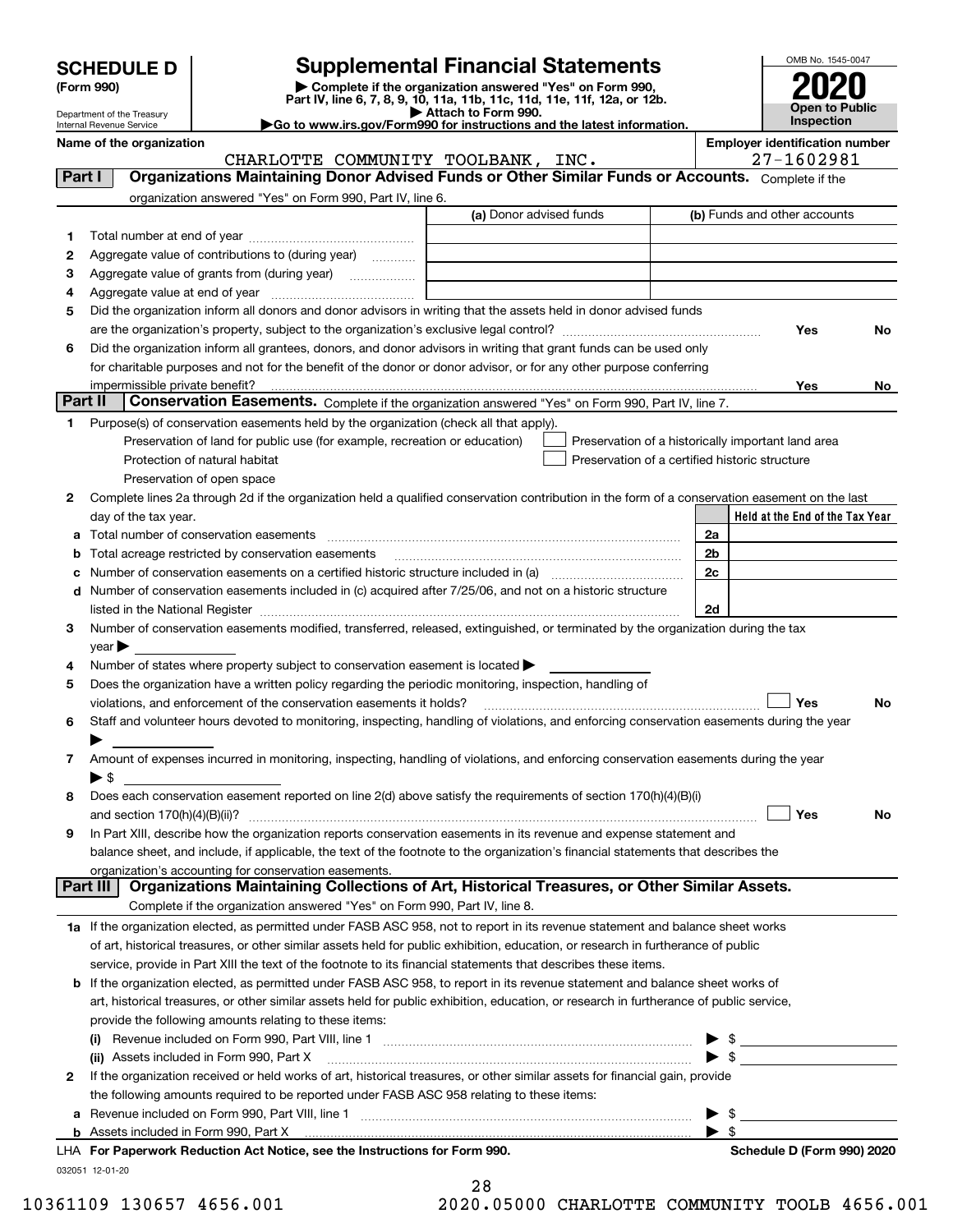|        | Schedule D (Form 990) 2020<br>Organizations Maintaining Collections of Art, Historical Treasures, or Other Similar Assets (continued)<br>Part III                                                                                    | CHARLOTTE COMMUNITY TOOLBANK, INC.      |   |                                                                                                               |                    |                                 |                      |                | $27 - 1602981$ Page 2 |
|--------|--------------------------------------------------------------------------------------------------------------------------------------------------------------------------------------------------------------------------------------|-----------------------------------------|---|---------------------------------------------------------------------------------------------------------------|--------------------|---------------------------------|----------------------|----------------|-----------------------|
| 3      | Using the organization's acquisition, accession, and other records, check any of the following that make significant use of its                                                                                                      |                                         |   |                                                                                                               |                    |                                 |                      |                |                       |
|        | collection items (check all that apply):                                                                                                                                                                                             |                                         |   |                                                                                                               |                    |                                 |                      |                |                       |
| а      | Public exhibition                                                                                                                                                                                                                    |                                         |   | Loan or exchange program                                                                                      |                    |                                 |                      |                |                       |
| b      | Scholarly research                                                                                                                                                                                                                   | e                                       |   | Other and the contract of the contract of the contract of the contract of the contract of the contract of the |                    |                                 |                      |                |                       |
| c      | Preservation for future generations                                                                                                                                                                                                  |                                         |   |                                                                                                               |                    |                                 |                      |                |                       |
| 4      | Provide a description of the organization's collections and explain how they further the organization's exempt purpose in Part XIII.                                                                                                 |                                         |   |                                                                                                               |                    |                                 |                      |                |                       |
| 5      | During the year, did the organization solicit or receive donations of art, historical treasures, or other similar assets                                                                                                             |                                         |   |                                                                                                               |                    |                                 |                      |                |                       |
|        |                                                                                                                                                                                                                                      |                                         |   |                                                                                                               |                    |                                 |                      | Yes            | No.                   |
|        | Part IV<br>Escrow and Custodial Arrangements. Complete if the organization answered "Yes" on Form 990, Part IV, line 9, or                                                                                                           |                                         |   |                                                                                                               |                    |                                 |                      |                |                       |
|        | reported an amount on Form 990, Part X, line 21.                                                                                                                                                                                     |                                         |   |                                                                                                               |                    |                                 |                      |                |                       |
|        | 1a Is the organization an agent, trustee, custodian or other intermediary for contributions or other assets not included                                                                                                             |                                         |   |                                                                                                               |                    |                                 |                      |                |                       |
|        |                                                                                                                                                                                                                                      |                                         |   |                                                                                                               |                    |                                 |                      | Yes            | No                    |
|        | b If "Yes," explain the arrangement in Part XIII and complete the following table:                                                                                                                                                   |                                         |   |                                                                                                               |                    |                                 |                      |                |                       |
|        |                                                                                                                                                                                                                                      |                                         |   |                                                                                                               |                    |                                 |                      | Amount         |                       |
| c      | Beginning balance <b>contract the contract of the contract of the contract of the contract of the contract of the contract of the contract of the contract of the contract of the contract of the contract of the contract of th</b> |                                         |   |                                                                                                               |                    | 1c                              |                      |                |                       |
| d      | Additions during the year manufactured and an according to the year manufactured and according the year manufactured and according the year manufactured and according the year manufactured and according the year manufactur       |                                         |   |                                                                                                               |                    | 1d                              |                      |                |                       |
| е      | Distributions during the year manufactured and continuum control of the state of the control of the state of the state of the state of the state of the state of the state of the state of the state of the state of the state       |                                         |   |                                                                                                               |                    | 1e                              |                      |                |                       |
| f      | Ending balance measurements are all the contract of the contract of the contract of the contract of the contract of the contract of the contract of the contract of the contract of the contract of the contract of the contra       |                                         |   |                                                                                                               |                    | 1f                              |                      |                |                       |
|        | 2a Did the organization include an amount on Form 990, Part X, line 21, for escrow or custodial account liability?                                                                                                                   |                                         |   |                                                                                                               |                    |                                 |                      | <b>Yes</b>     | No                    |
| Part V | <b>b</b> If "Yes," explain the arrangement in Part XIII. Check here if the explanation has been provided on Part XIII<br>Endowment Funds. Complete if the organization answered "Yes" on Form 990, Part IV, line 10.                 |                                         |   |                                                                                                               |                    |                                 |                      |                |                       |
|        |                                                                                                                                                                                                                                      |                                         |   |                                                                                                               |                    |                                 | (d) Three years back |                |                       |
|        | 1a Beginning of year balance                                                                                                                                                                                                         | (a) Current year                        |   | (b) Prior year                                                                                                | (c) Two years back |                                 |                      |                | (e) Four years back   |
| b      |                                                                                                                                                                                                                                      |                                         |   |                                                                                                               |                    |                                 |                      |                |                       |
| с      | Net investment earnings, gains, and losses                                                                                                                                                                                           |                                         |   |                                                                                                               |                    |                                 |                      |                |                       |
| d      |                                                                                                                                                                                                                                      |                                         |   |                                                                                                               |                    |                                 |                      |                |                       |
| е      | Other expenditures for facilities                                                                                                                                                                                                    |                                         |   |                                                                                                               |                    |                                 |                      |                |                       |
|        | and programs                                                                                                                                                                                                                         |                                         |   |                                                                                                               |                    |                                 |                      |                |                       |
| f      | Administrative expenses <i>manually communication</i>                                                                                                                                                                                |                                         |   |                                                                                                               |                    |                                 |                      |                |                       |
| g      | End of year balance                                                                                                                                                                                                                  |                                         |   |                                                                                                               |                    |                                 |                      |                |                       |
| 2      | Provide the estimated percentage of the current year end balance (line 1g, column (a)) held as:                                                                                                                                      |                                         |   |                                                                                                               |                    |                                 |                      |                |                       |
| a      | Board designated or quasi-endowment >                                                                                                                                                                                                |                                         | % |                                                                                                               |                    |                                 |                      |                |                       |
| b      | Permanent endowment >                                                                                                                                                                                                                | %                                       |   |                                                                                                               |                    |                                 |                      |                |                       |
| c      | Term endowment $\blacktriangleright$<br><u>and the community of the community</u>                                                                                                                                                    | %                                       |   |                                                                                                               |                    |                                 |                      |                |                       |
|        | The percentages on lines 2a, 2b, and 2c should equal 100%.                                                                                                                                                                           |                                         |   |                                                                                                               |                    |                                 |                      |                |                       |
|        | 3a Are there endowment funds not in the possession of the organization that are held and administered for the organization                                                                                                           |                                         |   |                                                                                                               |                    |                                 |                      |                |                       |
|        | by:                                                                                                                                                                                                                                  |                                         |   |                                                                                                               |                    |                                 |                      |                | Yes<br>No             |
|        | (i)                                                                                                                                                                                                                                  |                                         |   |                                                                                                               |                    |                                 |                      | 3a(i)          |                       |
|        | (ii)                                                                                                                                                                                                                                 |                                         |   |                                                                                                               |                    |                                 |                      | 3a(ii)         |                       |
|        |                                                                                                                                                                                                                                      |                                         |   |                                                                                                               |                    |                                 |                      | 3b             |                       |
| 4      | Describe in Part XIII the intended uses of the organization's endowment funds.                                                                                                                                                       |                                         |   |                                                                                                               |                    |                                 |                      |                |                       |
|        | Land, Buildings, and Equipment.<br><b>Part VI</b>                                                                                                                                                                                    |                                         |   |                                                                                                               |                    |                                 |                      |                |                       |
|        | Complete if the organization answered "Yes" on Form 990, Part IV, line 11a. See Form 990, Part X, line 10.                                                                                                                           |                                         |   |                                                                                                               |                    |                                 |                      |                |                       |
|        | Description of property                                                                                                                                                                                                              | (a) Cost or other<br>basis (investment) |   | (b) Cost or other<br>basis (other)                                                                            |                    | (c) Accumulated<br>depreciation |                      | (d) Book value |                       |
|        |                                                                                                                                                                                                                                      |                                         |   |                                                                                                               |                    |                                 |                      |                |                       |
| b      |                                                                                                                                                                                                                                      |                                         |   |                                                                                                               |                    |                                 |                      |                |                       |
| c      |                                                                                                                                                                                                                                      |                                         |   |                                                                                                               |                    |                                 |                      |                |                       |
| d      |                                                                                                                                                                                                                                      |                                         |   |                                                                                                               | 10,874.            | 10,418.                         |                      |                | 456.                  |
|        |                                                                                                                                                                                                                                      |                                         |   |                                                                                                               | 145,302.           | 18,512.                         |                      |                | 126,790.              |
|        |                                                                                                                                                                                                                                      |                                         |   |                                                                                                               |                    |                                 |                      |                | 127,246.              |

**Schedule D (Form 990) 2020**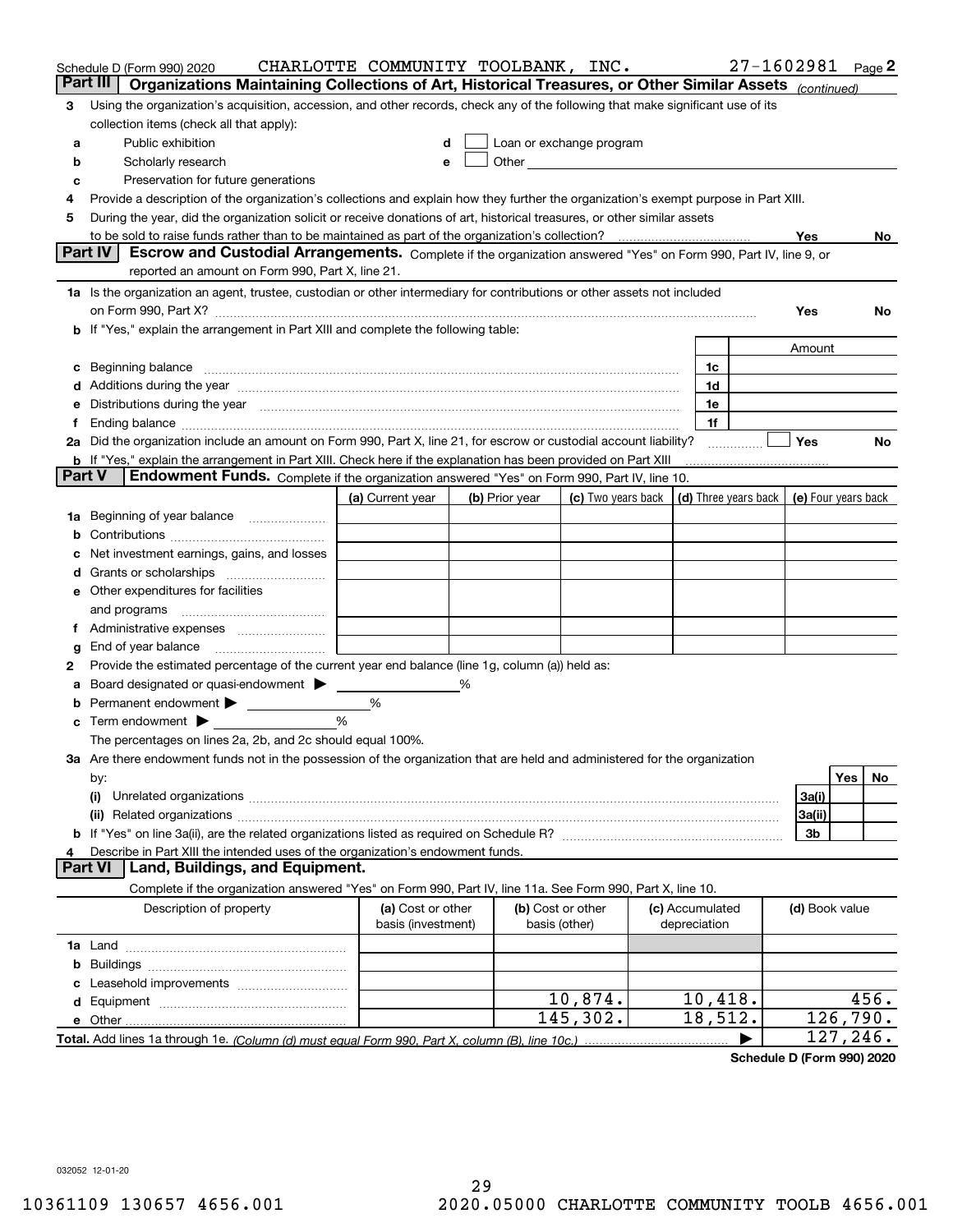| Complete if the organization answered "Yes" on Form 990, Part IV, line 11b. See Form 990, Part X, line 12.                                           |                 |                                                           |                |
|------------------------------------------------------------------------------------------------------------------------------------------------------|-----------------|-----------------------------------------------------------|----------------|
| (a) Description of security or category (including name of security)                                                                                 | (b) Book value  | (c) Method of valuation: Cost or end-of-year market value |                |
| (1) Financial derivatives                                                                                                                            |                 |                                                           |                |
|                                                                                                                                                      |                 |                                                           |                |
| (3) Other                                                                                                                                            |                 |                                                           |                |
| (A)                                                                                                                                                  |                 |                                                           |                |
| (B)                                                                                                                                                  |                 |                                                           |                |
| (C)                                                                                                                                                  |                 |                                                           |                |
| (D)                                                                                                                                                  |                 |                                                           |                |
| (E)                                                                                                                                                  |                 |                                                           |                |
| (F)                                                                                                                                                  |                 |                                                           |                |
| (G)                                                                                                                                                  |                 |                                                           |                |
| (H)                                                                                                                                                  |                 |                                                           |                |
|                                                                                                                                                      |                 |                                                           |                |
| Total. (Col. (b) must equal Form 990, Part X, col. (B) line 12.) $\blacktriangleright$<br>Part VIII Investments - Program Related.                   |                 |                                                           |                |
|                                                                                                                                                      |                 |                                                           |                |
| Complete if the organization answered "Yes" on Form 990, Part IV, line 11c. See Form 990, Part X, line 13.<br>(a) Description of investment          |                 |                                                           |                |
|                                                                                                                                                      | (b) Book value  | (c) Method of valuation: Cost or end-of-year market value |                |
| (1)                                                                                                                                                  |                 |                                                           |                |
| (2)                                                                                                                                                  |                 |                                                           |                |
| (3)                                                                                                                                                  |                 |                                                           |                |
| (4)                                                                                                                                                  |                 |                                                           |                |
| (5)                                                                                                                                                  |                 |                                                           |                |
| (6)                                                                                                                                                  |                 |                                                           |                |
| (7)                                                                                                                                                  |                 |                                                           |                |
| (8)                                                                                                                                                  |                 |                                                           |                |
| (9)                                                                                                                                                  |                 |                                                           |                |
| <b>Total.</b> (Col. (b) must equal Form 990, Part X, col. (B) line $13.$                                                                             |                 |                                                           |                |
| <b>Other Assets.</b><br>Part $ X $                                                                                                                   |                 |                                                           |                |
| Complete if the organization answered "Yes" on Form 990, Part IV, line 11d. See Form 990, Part X, line 15.                                           |                 |                                                           |                |
|                                                                                                                                                      | (a) Description |                                                           | (b) Book value |
| (1)                                                                                                                                                  |                 |                                                           |                |
| (2)                                                                                                                                                  |                 |                                                           |                |
| (3)                                                                                                                                                  |                 |                                                           |                |
| (4)                                                                                                                                                  |                 |                                                           |                |
| (5)                                                                                                                                                  |                 |                                                           |                |
| (6)                                                                                                                                                  |                 |                                                           |                |
| (7)                                                                                                                                                  |                 |                                                           |                |
| (8)                                                                                                                                                  |                 |                                                           |                |
| (9)                                                                                                                                                  |                 |                                                           |                |
|                                                                                                                                                      |                 |                                                           |                |
| Part X<br><b>Other Liabilities.</b>                                                                                                                  |                 |                                                           |                |
| Complete if the organization answered "Yes" on Form 990, Part IV, line 11e or 11f. See Form 990, Part X, line 25.                                    |                 |                                                           |                |
| (a) Description of liability                                                                                                                         |                 |                                                           | (b) Book value |
| 1.                                                                                                                                                   |                 |                                                           |                |
| Federal income taxes<br>(1)                                                                                                                          |                 |                                                           |                |
| (2)                                                                                                                                                  |                 |                                                           |                |
| (3)                                                                                                                                                  |                 |                                                           |                |
| (4)                                                                                                                                                  |                 |                                                           |                |
| (5)                                                                                                                                                  |                 |                                                           |                |
| (6)                                                                                                                                                  |                 |                                                           |                |
| (7)                                                                                                                                                  |                 |                                                           |                |
| (8)                                                                                                                                                  |                 |                                                           |                |
| (9)                                                                                                                                                  |                 |                                                           |                |
|                                                                                                                                                      |                 |                                                           |                |
| 2. Liability for uncertain tax positions. In Part XIII, provide the text of the footnote to the organization's financial statements that reports the |                 |                                                           |                |

organization's liability for uncertain tax positions under FASB ASC 740. Check here if the text of the footnote has been provided in Part XIII

**Schedule D (Form 990) 2020**

032053 12-01-20

Complete if the organization answered "Yes" on Form 990, Part IV, line 11b. See Form 990, Part X, line 12.

| (a) Description of security or category (including name of security)       | (b) Book value | (c) Method of valuation: Cost or end-of-year market value |
|----------------------------------------------------------------------------|----------------|-----------------------------------------------------------|
| 1) Financial derivatives                                                   |                |                                                           |
| (2) Closely held equity interests                                          |                |                                                           |
| (3) Other                                                                  |                |                                                           |
| (A)                                                                        |                |                                                           |
| (B)                                                                        |                |                                                           |
| (C)                                                                        |                |                                                           |
| (D)                                                                        |                |                                                           |
| (E)                                                                        |                |                                                           |
| (F)                                                                        |                |                                                           |
| (G)                                                                        |                |                                                           |
| (H)                                                                        |                |                                                           |
| <b>Total</b> $($ Col $($ h) must equal Form 990 Part X col $($ B) line 12) |                |                                                           |

| (8) |  |
|-----|--|
|     |  |
|     |  |
|     |  |

Liability for uncertain tax positions. In Part XIII, provide the text of the footnote to the organization's financial statements that reports the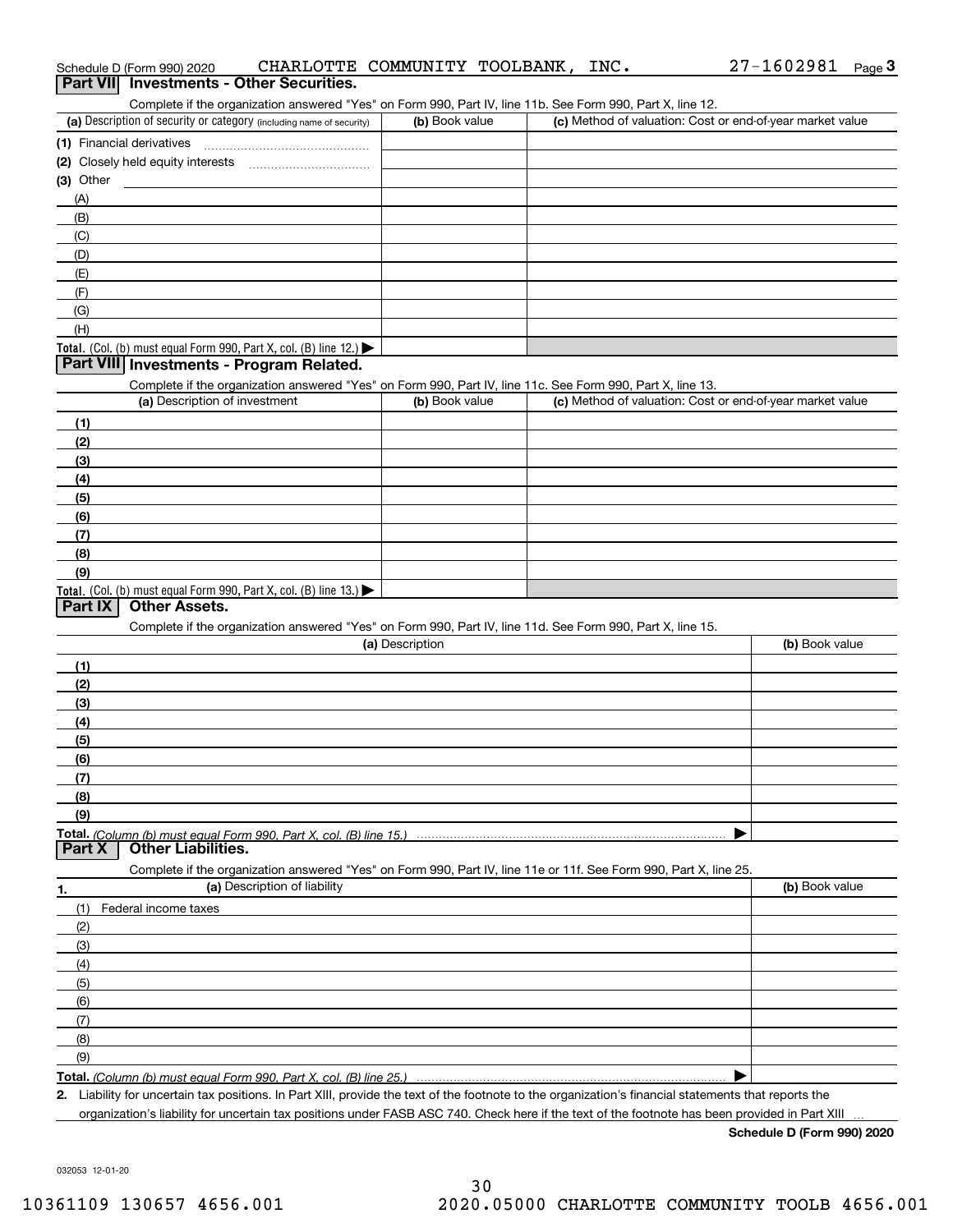|         | CHARLOTTE COMMUNITY TOOLBANK, INC.<br>Schedule D (Form 990) 2020                                                                                                                                                                    |                | 27-1602981<br>Page 4 |
|---------|-------------------------------------------------------------------------------------------------------------------------------------------------------------------------------------------------------------------------------------|----------------|----------------------|
| Part XI | Reconciliation of Revenue per Audited Financial Statements With Revenue per Return.                                                                                                                                                 |                |                      |
|         | Complete if the organization answered "Yes" on Form 990, Part IV, line 12a.                                                                                                                                                         |                |                      |
| 1       | Total revenue, gains, and other support per audited financial statements                                                                                                                                                            |                | 1                    |
| 2       | Amounts included on line 1 but not on Form 990, Part VIII, line 12:                                                                                                                                                                 |                |                      |
| а       |                                                                                                                                                                                                                                     | 2a             |                      |
| b       |                                                                                                                                                                                                                                     | 2 <sub>b</sub> |                      |
|         |                                                                                                                                                                                                                                     | 2c             |                      |
|         | Other (Describe in Part XIII.) <b>Construction Contract Construction</b> Chemistry Chemistry Chemistry Chemistry Chemistry                                                                                                          | 2d             |                      |
| е       | Add lines 2a through 2d                                                                                                                                                                                                             |                | 2e                   |
| 3       | Subtract line 2e from line 1 <b>Manual Community and Community</b> and Table 1 and Table 1 and Table 1 and Table 1 and Table 1 and Table 1 and Table 1 and Table 1 and Table 1 and Table 1 and Table 1 and Table 1 and Table 1 and  |                | 3                    |
| 4       | Amounts included on Form 990, Part VIII, line 12, but not on line 1:                                                                                                                                                                |                |                      |
| а       |                                                                                                                                                                                                                                     | 4a l           |                      |
| b       | Other (Describe in Part XIII.) <b>Construction Contract Construction</b> Chemical Construction Chemical Chemical Chemical Chemical Chemical Chemical Chemical Chemical Chemical Chemical Chemical Chemical Chemical Chemical Chemic | 4b.            |                      |
|         | Add lines 4a and 4b                                                                                                                                                                                                                 |                | 4c                   |
| 5.      |                                                                                                                                                                                                                                     |                | 5                    |
|         | Part XII   Reconciliation of Expenses per Audited Financial Statements With Expenses per Return.                                                                                                                                    |                |                      |
|         | Complete if the organization answered "Yes" on Form 990, Part IV, line 12a.                                                                                                                                                         |                |                      |
| 1       | Total expenses and losses per audited financial statements [11] [11] Total expenses and losses per audited financial statements [11] [11] Total expenses and losses per audited financial statements                                |                | $\mathbf{1}$         |
| 2       | Amounts included on line 1 but not on Form 990, Part IX, line 25:                                                                                                                                                                   |                |                      |
| a       |                                                                                                                                                                                                                                     | 2a             |                      |
|         |                                                                                                                                                                                                                                     | 2 <sub>b</sub> |                      |
|         |                                                                                                                                                                                                                                     | 2c             |                      |
|         | Other (Describe in Part XIII.) (COLORADIAL CONSERVATION CONTROL)                                                                                                                                                                    | 2d             |                      |
| e       | Add lines 2a through 2d <b>must be a constructed as the constant of the construction</b> and the state of the state of the state of the state of the state of the state of the state of the state of the state of the state of the  |                | <b>2e</b>            |
| 3       | Subtract line 2e from line 1                                                                                                                                                                                                        |                | 3                    |
| 4       | Amounts included on Form 990, Part IX, line 25, but not on line 1:                                                                                                                                                                  |                |                      |
| a       |                                                                                                                                                                                                                                     | 4a             |                      |
| b       |                                                                                                                                                                                                                                     | 4h.            |                      |
|         | Add lines 4a and 4b                                                                                                                                                                                                                 |                | 4c                   |
| 5       |                                                                                                                                                                                                                                     |                | 5                    |
|         | Part XIII Supplemental Information.                                                                                                                                                                                                 |                |                      |
|         | Provide the descriptions required for Part II, lines 3, 5, and 9; Part III, lines 1a and 4; Part IV, lines 1b and 2b; Part V, line 4; Part X, line 2; Part XI,                                                                      |                |                      |

lines 2d and 4b; and Part XII, lines 2d and 4b. Also complete this part to provide any additional information.

032054 12-01-20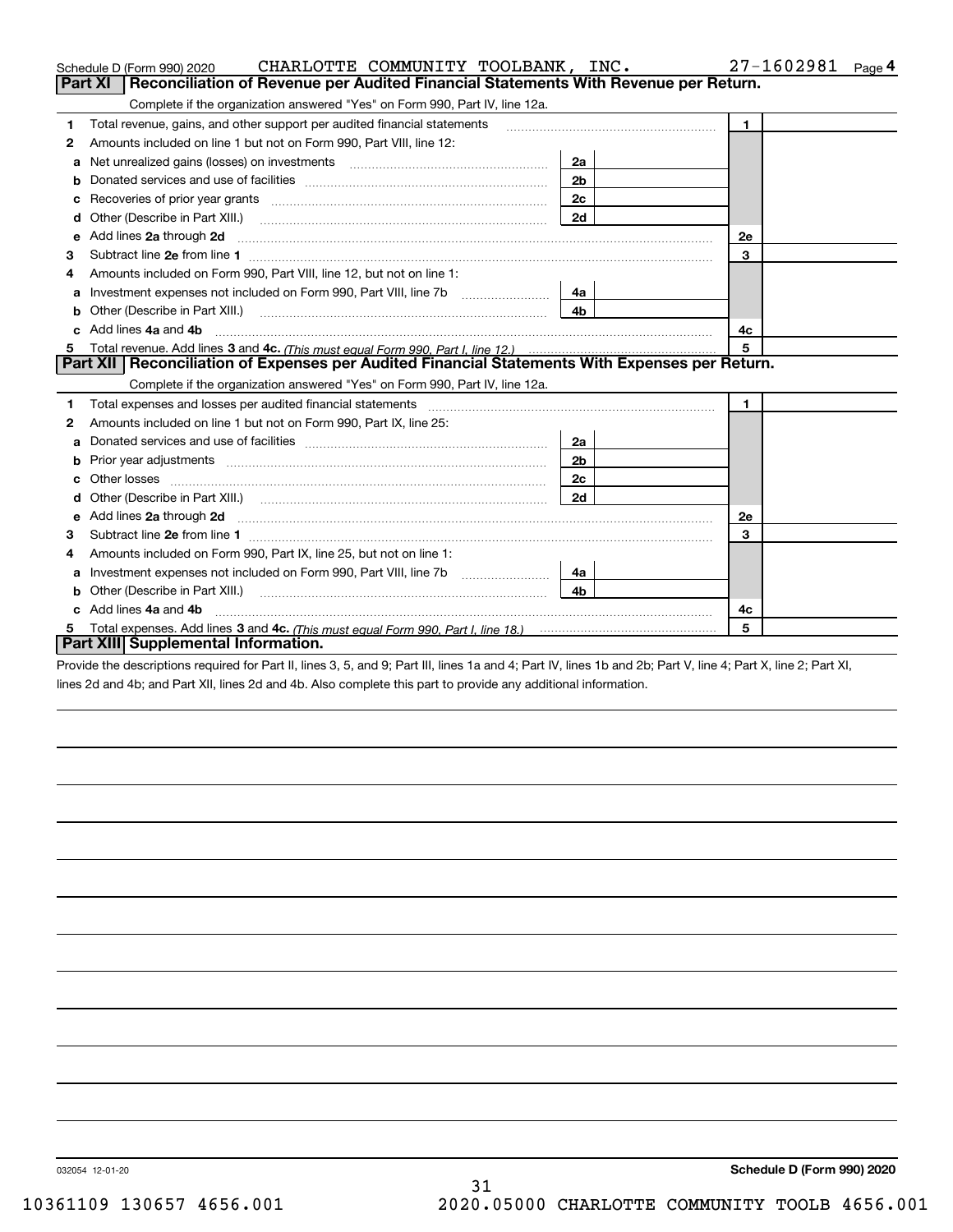| Complete if the organization answered "Yes" on Form 990, Part IV, line 17, 18, or 19, or if the<br>(Form 990 or 990-EZ)<br>organization entered more than \$15,000 on Form 990-EZ, line 6a.<br>Attach to Form 990 or Form 990-EZ.<br><b>Open to Public</b><br>Department of the Treasury<br>Inspection<br>Go to www.irs.gov/Form990 for instructions and the latest information.<br>Name of the organization<br><b>Employer identification number</b><br>27-1602981<br>CHARLOTTE COMMUNITY TOOLBANK,<br>INC.<br>Part I<br>Fundraising Activities. Complete if the organization answered "Yes" on Form 990, Part IV, line 17. Form 990-EZ filers are not<br>required to complete this part.<br>1 Indicate whether the organization raised funds through any of the following activities. Check all that apply.<br>Mail solicitations<br>Solicitation of non-government grants<br>a<br>е<br>Solicitation of government grants<br>Internet and email solicitations<br>f<br>b<br>Phone solicitations<br>Special fundraising events<br>с<br>g<br>d<br>In-person solicitations<br>2 a Did the organization have a written or oral agreement with any individual (including officers, directors, trustees, or<br>key employees listed in Form 990, Part VII) or entity in connection with professional fundraising services?<br>Yes<br>No<br><b>b</b> If "Yes," list the 10 highest paid individuals or entities (fundraisers) pursuant to agreements under which the fundraiser is to be<br>compensated at least \$5,000 by the organization.<br>(v) Amount paid<br>(iii) Did<br>fundraiser<br>(vi) Amount paid<br>(iv) Gross receipts<br>(i) Name and address of individual<br>to (or retained by)<br>(ii) Activity<br>to (or retained by)<br>have custody<br>fundraiser<br>or entity (fundraiser)<br>from activity<br>or control of<br>organization<br>listed in col. (i)<br>contributions?<br>Yes<br>No<br>3 List all states in which the organization is registered or licensed to solicit contributions or has been notified it is exempt from registration<br>or licensing. | <b>SCHEDULE G</b>        | <b>Supplemental Information Regarding Fundraising or Gaming Activities</b> |  |  | OMB No. 1545-0047 |
|-----------------------------------------------------------------------------------------------------------------------------------------------------------------------------------------------------------------------------------------------------------------------------------------------------------------------------------------------------------------------------------------------------------------------------------------------------------------------------------------------------------------------------------------------------------------------------------------------------------------------------------------------------------------------------------------------------------------------------------------------------------------------------------------------------------------------------------------------------------------------------------------------------------------------------------------------------------------------------------------------------------------------------------------------------------------------------------------------------------------------------------------------------------------------------------------------------------------------------------------------------------------------------------------------------------------------------------------------------------------------------------------------------------------------------------------------------------------------------------------------------------------------------------------------------------------------------------------------------------------------------------------------------------------------------------------------------------------------------------------------------------------------------------------------------------------------------------------------------------------------------------------------------------------------------------------------------------------------------------------------------------------------------------------------------------------------------|--------------------------|----------------------------------------------------------------------------|--|--|-------------------|
|                                                                                                                                                                                                                                                                                                                                                                                                                                                                                                                                                                                                                                                                                                                                                                                                                                                                                                                                                                                                                                                                                                                                                                                                                                                                                                                                                                                                                                                                                                                                                                                                                                                                                                                                                                                                                                                                                                                                                                                                                                                                             |                          |                                                                            |  |  |                   |
|                                                                                                                                                                                                                                                                                                                                                                                                                                                                                                                                                                                                                                                                                                                                                                                                                                                                                                                                                                                                                                                                                                                                                                                                                                                                                                                                                                                                                                                                                                                                                                                                                                                                                                                                                                                                                                                                                                                                                                                                                                                                             |                          |                                                                            |  |  |                   |
|                                                                                                                                                                                                                                                                                                                                                                                                                                                                                                                                                                                                                                                                                                                                                                                                                                                                                                                                                                                                                                                                                                                                                                                                                                                                                                                                                                                                                                                                                                                                                                                                                                                                                                                                                                                                                                                                                                                                                                                                                                                                             | Internal Revenue Service |                                                                            |  |  |                   |
|                                                                                                                                                                                                                                                                                                                                                                                                                                                                                                                                                                                                                                                                                                                                                                                                                                                                                                                                                                                                                                                                                                                                                                                                                                                                                                                                                                                                                                                                                                                                                                                                                                                                                                                                                                                                                                                                                                                                                                                                                                                                             |                          |                                                                            |  |  |                   |
|                                                                                                                                                                                                                                                                                                                                                                                                                                                                                                                                                                                                                                                                                                                                                                                                                                                                                                                                                                                                                                                                                                                                                                                                                                                                                                                                                                                                                                                                                                                                                                                                                                                                                                                                                                                                                                                                                                                                                                                                                                                                             |                          |                                                                            |  |  |                   |
|                                                                                                                                                                                                                                                                                                                                                                                                                                                                                                                                                                                                                                                                                                                                                                                                                                                                                                                                                                                                                                                                                                                                                                                                                                                                                                                                                                                                                                                                                                                                                                                                                                                                                                                                                                                                                                                                                                                                                                                                                                                                             |                          |                                                                            |  |  |                   |
|                                                                                                                                                                                                                                                                                                                                                                                                                                                                                                                                                                                                                                                                                                                                                                                                                                                                                                                                                                                                                                                                                                                                                                                                                                                                                                                                                                                                                                                                                                                                                                                                                                                                                                                                                                                                                                                                                                                                                                                                                                                                             |                          |                                                                            |  |  |                   |
|                                                                                                                                                                                                                                                                                                                                                                                                                                                                                                                                                                                                                                                                                                                                                                                                                                                                                                                                                                                                                                                                                                                                                                                                                                                                                                                                                                                                                                                                                                                                                                                                                                                                                                                                                                                                                                                                                                                                                                                                                                                                             |                          |                                                                            |  |  |                   |
|                                                                                                                                                                                                                                                                                                                                                                                                                                                                                                                                                                                                                                                                                                                                                                                                                                                                                                                                                                                                                                                                                                                                                                                                                                                                                                                                                                                                                                                                                                                                                                                                                                                                                                                                                                                                                                                                                                                                                                                                                                                                             |                          |                                                                            |  |  |                   |
|                                                                                                                                                                                                                                                                                                                                                                                                                                                                                                                                                                                                                                                                                                                                                                                                                                                                                                                                                                                                                                                                                                                                                                                                                                                                                                                                                                                                                                                                                                                                                                                                                                                                                                                                                                                                                                                                                                                                                                                                                                                                             |                          |                                                                            |  |  |                   |
|                                                                                                                                                                                                                                                                                                                                                                                                                                                                                                                                                                                                                                                                                                                                                                                                                                                                                                                                                                                                                                                                                                                                                                                                                                                                                                                                                                                                                                                                                                                                                                                                                                                                                                                                                                                                                                                                                                                                                                                                                                                                             |                          |                                                                            |  |  |                   |
|                                                                                                                                                                                                                                                                                                                                                                                                                                                                                                                                                                                                                                                                                                                                                                                                                                                                                                                                                                                                                                                                                                                                                                                                                                                                                                                                                                                                                                                                                                                                                                                                                                                                                                                                                                                                                                                                                                                                                                                                                                                                             |                          |                                                                            |  |  |                   |
|                                                                                                                                                                                                                                                                                                                                                                                                                                                                                                                                                                                                                                                                                                                                                                                                                                                                                                                                                                                                                                                                                                                                                                                                                                                                                                                                                                                                                                                                                                                                                                                                                                                                                                                                                                                                                                                                                                                                                                                                                                                                             |                          |                                                                            |  |  |                   |
|                                                                                                                                                                                                                                                                                                                                                                                                                                                                                                                                                                                                                                                                                                                                                                                                                                                                                                                                                                                                                                                                                                                                                                                                                                                                                                                                                                                                                                                                                                                                                                                                                                                                                                                                                                                                                                                                                                                                                                                                                                                                             |                          |                                                                            |  |  |                   |
|                                                                                                                                                                                                                                                                                                                                                                                                                                                                                                                                                                                                                                                                                                                                                                                                                                                                                                                                                                                                                                                                                                                                                                                                                                                                                                                                                                                                                                                                                                                                                                                                                                                                                                                                                                                                                                                                                                                                                                                                                                                                             |                          |                                                                            |  |  |                   |
|                                                                                                                                                                                                                                                                                                                                                                                                                                                                                                                                                                                                                                                                                                                                                                                                                                                                                                                                                                                                                                                                                                                                                                                                                                                                                                                                                                                                                                                                                                                                                                                                                                                                                                                                                                                                                                                                                                                                                                                                                                                                             |                          |                                                                            |  |  |                   |
|                                                                                                                                                                                                                                                                                                                                                                                                                                                                                                                                                                                                                                                                                                                                                                                                                                                                                                                                                                                                                                                                                                                                                                                                                                                                                                                                                                                                                                                                                                                                                                                                                                                                                                                                                                                                                                                                                                                                                                                                                                                                             |                          |                                                                            |  |  |                   |
|                                                                                                                                                                                                                                                                                                                                                                                                                                                                                                                                                                                                                                                                                                                                                                                                                                                                                                                                                                                                                                                                                                                                                                                                                                                                                                                                                                                                                                                                                                                                                                                                                                                                                                                                                                                                                                                                                                                                                                                                                                                                             |                          |                                                                            |  |  |                   |
|                                                                                                                                                                                                                                                                                                                                                                                                                                                                                                                                                                                                                                                                                                                                                                                                                                                                                                                                                                                                                                                                                                                                                                                                                                                                                                                                                                                                                                                                                                                                                                                                                                                                                                                                                                                                                                                                                                                                                                                                                                                                             |                          |                                                                            |  |  |                   |
|                                                                                                                                                                                                                                                                                                                                                                                                                                                                                                                                                                                                                                                                                                                                                                                                                                                                                                                                                                                                                                                                                                                                                                                                                                                                                                                                                                                                                                                                                                                                                                                                                                                                                                                                                                                                                                                                                                                                                                                                                                                                             |                          |                                                                            |  |  |                   |
|                                                                                                                                                                                                                                                                                                                                                                                                                                                                                                                                                                                                                                                                                                                                                                                                                                                                                                                                                                                                                                                                                                                                                                                                                                                                                                                                                                                                                                                                                                                                                                                                                                                                                                                                                                                                                                                                                                                                                                                                                                                                             |                          |                                                                            |  |  |                   |
|                                                                                                                                                                                                                                                                                                                                                                                                                                                                                                                                                                                                                                                                                                                                                                                                                                                                                                                                                                                                                                                                                                                                                                                                                                                                                                                                                                                                                                                                                                                                                                                                                                                                                                                                                                                                                                                                                                                                                                                                                                                                             |                          |                                                                            |  |  |                   |
|                                                                                                                                                                                                                                                                                                                                                                                                                                                                                                                                                                                                                                                                                                                                                                                                                                                                                                                                                                                                                                                                                                                                                                                                                                                                                                                                                                                                                                                                                                                                                                                                                                                                                                                                                                                                                                                                                                                                                                                                                                                                             |                          |                                                                            |  |  |                   |
|                                                                                                                                                                                                                                                                                                                                                                                                                                                                                                                                                                                                                                                                                                                                                                                                                                                                                                                                                                                                                                                                                                                                                                                                                                                                                                                                                                                                                                                                                                                                                                                                                                                                                                                                                                                                                                                                                                                                                                                                                                                                             |                          |                                                                            |  |  |                   |
|                                                                                                                                                                                                                                                                                                                                                                                                                                                                                                                                                                                                                                                                                                                                                                                                                                                                                                                                                                                                                                                                                                                                                                                                                                                                                                                                                                                                                                                                                                                                                                                                                                                                                                                                                                                                                                                                                                                                                                                                                                                                             |                          |                                                                            |  |  |                   |
|                                                                                                                                                                                                                                                                                                                                                                                                                                                                                                                                                                                                                                                                                                                                                                                                                                                                                                                                                                                                                                                                                                                                                                                                                                                                                                                                                                                                                                                                                                                                                                                                                                                                                                                                                                                                                                                                                                                                                                                                                                                                             |                          |                                                                            |  |  |                   |
|                                                                                                                                                                                                                                                                                                                                                                                                                                                                                                                                                                                                                                                                                                                                                                                                                                                                                                                                                                                                                                                                                                                                                                                                                                                                                                                                                                                                                                                                                                                                                                                                                                                                                                                                                                                                                                                                                                                                                                                                                                                                             |                          |                                                                            |  |  |                   |
|                                                                                                                                                                                                                                                                                                                                                                                                                                                                                                                                                                                                                                                                                                                                                                                                                                                                                                                                                                                                                                                                                                                                                                                                                                                                                                                                                                                                                                                                                                                                                                                                                                                                                                                                                                                                                                                                                                                                                                                                                                                                             |                          |                                                                            |  |  |                   |
|                                                                                                                                                                                                                                                                                                                                                                                                                                                                                                                                                                                                                                                                                                                                                                                                                                                                                                                                                                                                                                                                                                                                                                                                                                                                                                                                                                                                                                                                                                                                                                                                                                                                                                                                                                                                                                                                                                                                                                                                                                                                             | <b>Total</b>             |                                                                            |  |  |                   |
|                                                                                                                                                                                                                                                                                                                                                                                                                                                                                                                                                                                                                                                                                                                                                                                                                                                                                                                                                                                                                                                                                                                                                                                                                                                                                                                                                                                                                                                                                                                                                                                                                                                                                                                                                                                                                                                                                                                                                                                                                                                                             |                          |                                                                            |  |  |                   |
|                                                                                                                                                                                                                                                                                                                                                                                                                                                                                                                                                                                                                                                                                                                                                                                                                                                                                                                                                                                                                                                                                                                                                                                                                                                                                                                                                                                                                                                                                                                                                                                                                                                                                                                                                                                                                                                                                                                                                                                                                                                                             |                          |                                                                            |  |  |                   |
|                                                                                                                                                                                                                                                                                                                                                                                                                                                                                                                                                                                                                                                                                                                                                                                                                                                                                                                                                                                                                                                                                                                                                                                                                                                                                                                                                                                                                                                                                                                                                                                                                                                                                                                                                                                                                                                                                                                                                                                                                                                                             |                          |                                                                            |  |  |                   |
|                                                                                                                                                                                                                                                                                                                                                                                                                                                                                                                                                                                                                                                                                                                                                                                                                                                                                                                                                                                                                                                                                                                                                                                                                                                                                                                                                                                                                                                                                                                                                                                                                                                                                                                                                                                                                                                                                                                                                                                                                                                                             |                          |                                                                            |  |  |                   |
|                                                                                                                                                                                                                                                                                                                                                                                                                                                                                                                                                                                                                                                                                                                                                                                                                                                                                                                                                                                                                                                                                                                                                                                                                                                                                                                                                                                                                                                                                                                                                                                                                                                                                                                                                                                                                                                                                                                                                                                                                                                                             |                          |                                                                            |  |  |                   |
|                                                                                                                                                                                                                                                                                                                                                                                                                                                                                                                                                                                                                                                                                                                                                                                                                                                                                                                                                                                                                                                                                                                                                                                                                                                                                                                                                                                                                                                                                                                                                                                                                                                                                                                                                                                                                                                                                                                                                                                                                                                                             |                          |                                                                            |  |  |                   |
|                                                                                                                                                                                                                                                                                                                                                                                                                                                                                                                                                                                                                                                                                                                                                                                                                                                                                                                                                                                                                                                                                                                                                                                                                                                                                                                                                                                                                                                                                                                                                                                                                                                                                                                                                                                                                                                                                                                                                                                                                                                                             |                          |                                                                            |  |  |                   |
|                                                                                                                                                                                                                                                                                                                                                                                                                                                                                                                                                                                                                                                                                                                                                                                                                                                                                                                                                                                                                                                                                                                                                                                                                                                                                                                                                                                                                                                                                                                                                                                                                                                                                                                                                                                                                                                                                                                                                                                                                                                                             |                          |                                                                            |  |  |                   |
|                                                                                                                                                                                                                                                                                                                                                                                                                                                                                                                                                                                                                                                                                                                                                                                                                                                                                                                                                                                                                                                                                                                                                                                                                                                                                                                                                                                                                                                                                                                                                                                                                                                                                                                                                                                                                                                                                                                                                                                                                                                                             |                          |                                                                            |  |  |                   |
| Schedule G (Form 990 or 990-EZ) 2020<br>LHA For Paperwork Reduction Act Notice, see the Instructions for Form 990 or 990-EZ.                                                                                                                                                                                                                                                                                                                                                                                                                                                                                                                                                                                                                                                                                                                                                                                                                                                                                                                                                                                                                                                                                                                                                                                                                                                                                                                                                                                                                                                                                                                                                                                                                                                                                                                                                                                                                                                                                                                                                |                          |                                                                            |  |  |                   |

032081 11-25-20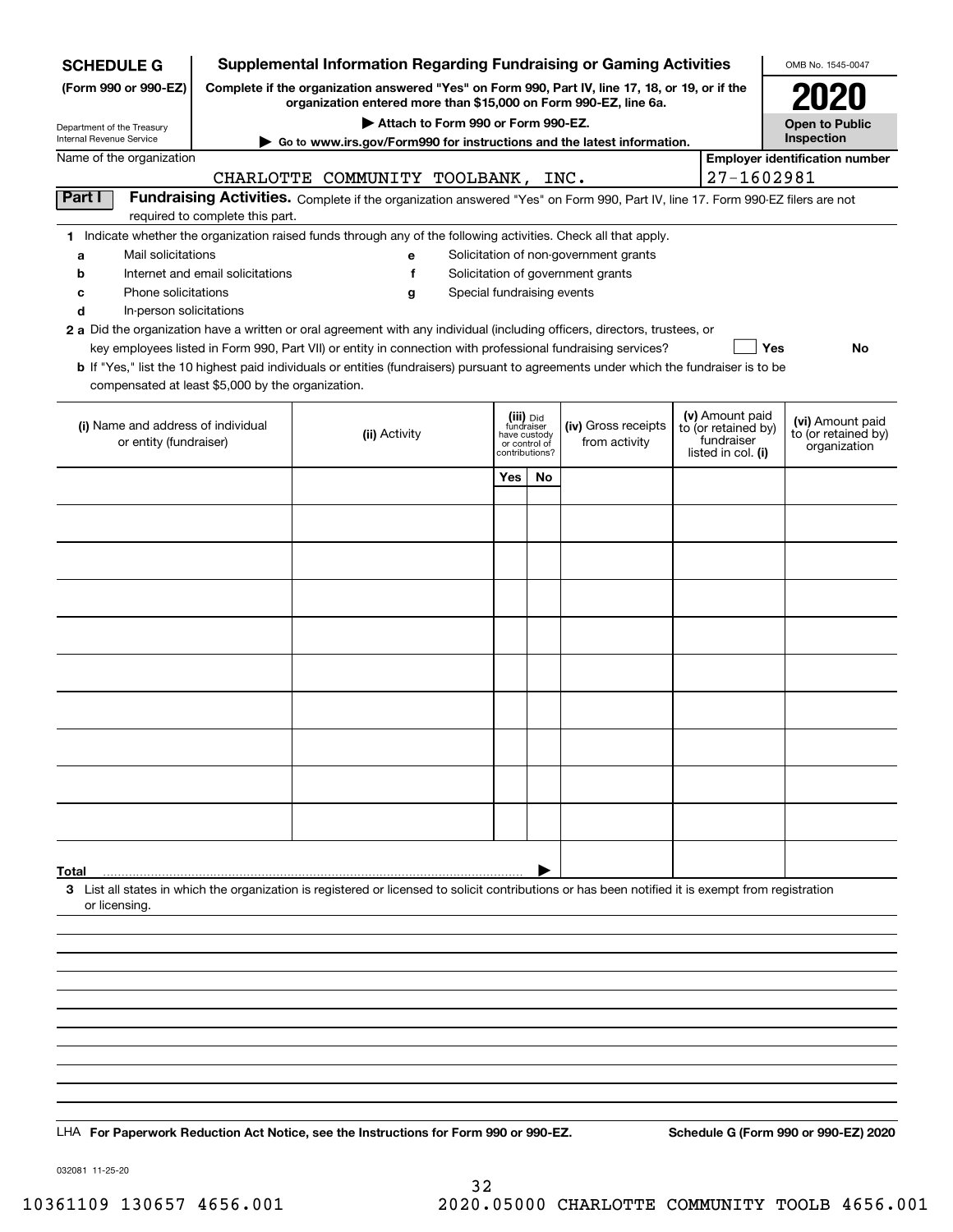**2** Schedule G (Form 990 or 990-EZ) 2020 CHARLOTTE COMMUNITY TOOLBANK, INC. 27-1602981 Page<br>Part II Fundraising Events, Complete it the experientive encycloped in Case and 200 Part IV line 19 competed mass than \$15,000.

**Part II Fundraising Events.** Complete if the organization answered "Yes" on Form 990, Part IV, line 18, or reported more than \$15,000<br>15.000 of fundraising event contributions and gross income on Form 990-EZ. lines 1 an of fundraising event contributions and gross income on Form 990-EZ, lines 1 and 6b. List events with gross receipts greater than \$5,000.

|                 |    |                                                                                                          | (a) Event $#1$     | (b) Event #2            | (c) Other events | (d) Total events           |
|-----------------|----|----------------------------------------------------------------------------------------------------------|--------------------|-------------------------|------------------|----------------------------|
|                 |    |                                                                                                          | HAMMERS &          |                         |                  | (add col. (a) through      |
|                 |    |                                                                                                          | ALES               | TOOL RUSH               | 1                |                            |
|                 |    |                                                                                                          | (event type)       | (event type)            | (total number)   | col. (c)                   |
|                 |    |                                                                                                          |                    |                         |                  |                            |
|                 |    |                                                                                                          |                    |                         |                  |                            |
| Revenue         | 1. |                                                                                                          | 7,547.             | 5,340.                  |                  | 12,887.                    |
|                 |    |                                                                                                          |                    |                         |                  |                            |
|                 |    |                                                                                                          | 50.                |                         |                  | 50.                        |
|                 |    |                                                                                                          |                    |                         |                  |                            |
|                 | 3  | Gross income (line 1 minus line 2)                                                                       | 7,497.             | 5,340.                  |                  | 12,837.                    |
|                 |    |                                                                                                          |                    |                         |                  |                            |
|                 | 4  |                                                                                                          |                    |                         |                  |                            |
|                 |    |                                                                                                          |                    |                         |                  |                            |
|                 |    |                                                                                                          |                    |                         |                  |                            |
|                 | 5  |                                                                                                          |                    |                         |                  |                            |
|                 |    |                                                                                                          |                    |                         |                  |                            |
|                 | 6  |                                                                                                          |                    |                         |                  |                            |
| Direct Expenses |    |                                                                                                          |                    |                         |                  |                            |
|                 | 7  | Food and beverages                                                                                       |                    |                         |                  |                            |
|                 |    |                                                                                                          |                    |                         |                  |                            |
|                 | 8  |                                                                                                          |                    |                         |                  |                            |
|                 | 9  |                                                                                                          | $\overline{213}$ . | 40.                     |                  | 253.                       |
|                 | 10 | Direct expense summary. Add lines 4 through 9 in column (d)                                              |                    |                         |                  | 253.                       |
|                 | 11 | Net income summary. Subtract line 10 from line 3, column (d)                                             |                    |                         |                  | 12,584.                    |
| Part III        |    | Gaming. Complete if the organization answered "Yes" on Form 990, Part IV, line 19, or reported more than |                    |                         |                  |                            |
|                 |    |                                                                                                          |                    |                         |                  |                            |
|                 |    | \$15,000 on Form 990-EZ, line 6a.                                                                        |                    |                         |                  |                            |
|                 |    |                                                                                                          | (a) Bingo          | (b) Pull tabs/instant   | (c) Other gaming | (d) Total gaming (add      |
| Revenue         |    |                                                                                                          |                    | bingo/progressive bingo |                  | col. (a) through col. (c)) |
|                 |    |                                                                                                          |                    |                         |                  |                            |
|                 |    |                                                                                                          |                    |                         |                  |                            |
|                 |    |                                                                                                          |                    |                         |                  |                            |
|                 | 2  |                                                                                                          |                    |                         |                  |                            |
|                 |    |                                                                                                          |                    |                         |                  |                            |
| Direct Expenses | 3  |                                                                                                          |                    |                         |                  |                            |
|                 |    |                                                                                                          |                    |                         |                  |                            |
|                 |    |                                                                                                          |                    |                         |                  |                            |
|                 | 4  |                                                                                                          |                    |                         |                  |                            |
|                 |    |                                                                                                          |                    |                         |                  |                            |
|                 |    |                                                                                                          |                    |                         |                  |                            |
|                 |    |                                                                                                          | $Yes$ %            | $Yes$ %                 | Yes<br>$-$ %     |                            |
|                 | 6  | Volunteer labor                                                                                          | No.                | No.                     | No.              |                            |
|                 |    |                                                                                                          |                    |                         |                  |                            |
|                 | 7  | Direct expense summary. Add lines 2 through 5 in column (d)                                              |                    |                         | ▶                |                            |
|                 |    |                                                                                                          |                    |                         |                  |                            |
|                 | 8  |                                                                                                          |                    |                         |                  |                            |
|                 |    |                                                                                                          |                    |                         |                  |                            |
| 9               |    | Enter the state(s) in which the organization conducts gaming activities:                                 |                    |                         |                  |                            |
|                 |    |                                                                                                          |                    |                         |                  |                            |
|                 |    |                                                                                                          |                    |                         |                  | <b>Yes</b><br>No.          |
|                 |    | <b>b</b> If "No," explain:                                                                               |                    |                         |                  |                            |
|                 |    |                                                                                                          |                    |                         |                  |                            |
|                 |    |                                                                                                          |                    |                         |                  |                            |
|                 |    |                                                                                                          |                    |                         |                  | Yes<br>No.                 |
|                 |    |                                                                                                          |                    |                         |                  |                            |
|                 |    |                                                                                                          |                    |                         |                  |                            |
|                 |    |                                                                                                          |                    |                         |                  |                            |
|                 |    |                                                                                                          |                    |                         |                  |                            |

032082 11-25-20

**Schedule G (Form 990 or 990-EZ) 2020**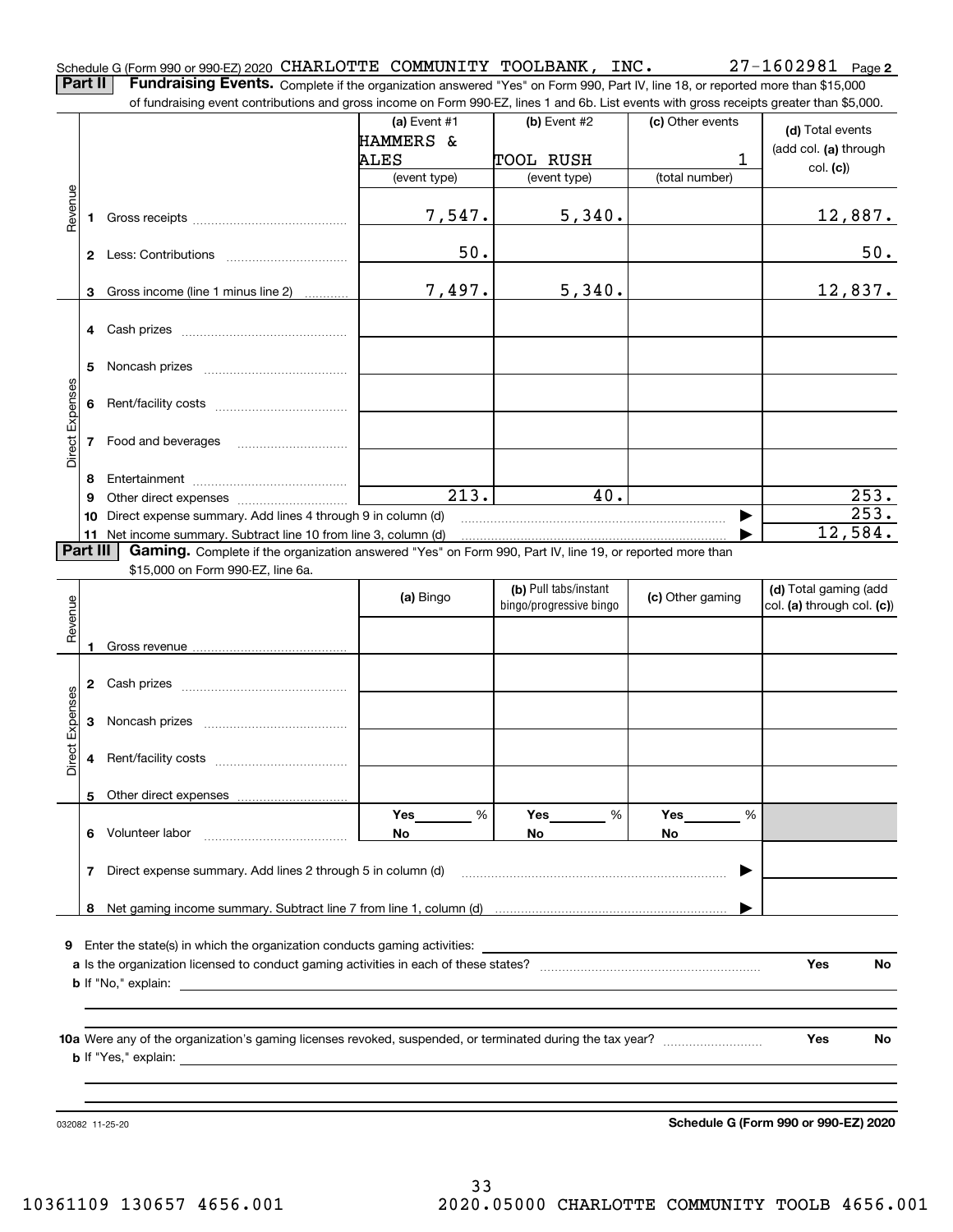|    | Schedule G (Form 990 or 990-EZ) 2020 CHARLOTTE COMMUNITY TOOLBANK, INC.                                                                                                                                                                  | 27-1602981      | Page 3 |
|----|------------------------------------------------------------------------------------------------------------------------------------------------------------------------------------------------------------------------------------------|-----------------|--------|
|    |                                                                                                                                                                                                                                          | Yes             | No     |
|    | 12 Is the organization a grantor, beneficiary or trustee of a trust, or a member of a partnership or other entity formed                                                                                                                 |                 |        |
|    |                                                                                                                                                                                                                                          | Yes             | No     |
|    | 13 Indicate the percentage of gaming activity conducted in:                                                                                                                                                                              |                 |        |
|    |                                                                                                                                                                                                                                          | 13a             | %      |
|    |                                                                                                                                                                                                                                          | 13 <sub>b</sub> | %      |
|    | <b>b</b> An outside facility <i>www.communicality www.communicality.communicality www.communicality www.communicality.communicality www.communicality.com</i>                                                                            |                 |        |
|    | 14 Enter the name and address of the person who prepares the organization's gaming/special events books and records:                                                                                                                     |                 |        |
|    | Name $\blacktriangleright$                                                                                                                                                                                                               |                 |        |
|    |                                                                                                                                                                                                                                          |                 |        |
|    |                                                                                                                                                                                                                                          | Yes             | No     |
|    |                                                                                                                                                                                                                                          |                 |        |
|    |                                                                                                                                                                                                                                          |                 |        |
|    |                                                                                                                                                                                                                                          |                 |        |
|    | c If "Yes," enter name and address of the third party:                                                                                                                                                                                   |                 |        |
|    |                                                                                                                                                                                                                                          |                 |        |
|    | Name $\blacktriangleright$                                                                                                                                                                                                               |                 |        |
|    |                                                                                                                                                                                                                                          |                 |        |
|    |                                                                                                                                                                                                                                          |                 |        |
| 16 | Gaming manager information:                                                                                                                                                                                                              |                 |        |
|    |                                                                                                                                                                                                                                          |                 |        |
|    | Name $\sum_{n=1}^{\infty}$                                                                                                                                                                                                               |                 |        |
|    |                                                                                                                                                                                                                                          |                 |        |
|    | Gaming manager compensation > \$                                                                                                                                                                                                         |                 |        |
|    |                                                                                                                                                                                                                                          |                 |        |
|    |                                                                                                                                                                                                                                          |                 |        |
|    |                                                                                                                                                                                                                                          |                 |        |
|    |                                                                                                                                                                                                                                          |                 |        |
|    |                                                                                                                                                                                                                                          |                 |        |
|    | Director/officer<br>Employee<br>Independent contractor                                                                                                                                                                                   |                 |        |
|    | 17 Mandatory distributions:                                                                                                                                                                                                              |                 |        |
|    | a Is the organization required under state law to make charitable distributions from the gaming proceeds to                                                                                                                              |                 |        |
|    |                                                                                                                                                                                                                                          | Yes             | No     |
|    | retain the state gaming license?                                                                                                                                                                                                         |                 |        |
|    | <b>b</b> Enter the amount of distributions required under state law to be distributed to other exempt organizations or spent in the                                                                                                      |                 |        |
|    | organization's own exempt activities during the tax year $\triangleright$ \$<br><b>Part IV</b><br>Supplemental Information. Provide the explanations required by Part I, line 2b, columns (iii) and (v); and Part III, lines 9, 9b, 10b, |                 |        |
|    | 15b, 15c, 16, and 17b, as applicable. Also provide any additional information. See instructions.                                                                                                                                         |                 |        |
|    |                                                                                                                                                                                                                                          |                 |        |
|    |                                                                                                                                                                                                                                          |                 |        |
|    |                                                                                                                                                                                                                                          |                 |        |
|    |                                                                                                                                                                                                                                          |                 |        |
|    |                                                                                                                                                                                                                                          |                 |        |
|    |                                                                                                                                                                                                                                          |                 |        |
|    |                                                                                                                                                                                                                                          |                 |        |
|    |                                                                                                                                                                                                                                          |                 |        |
|    |                                                                                                                                                                                                                                          |                 |        |
|    |                                                                                                                                                                                                                                          |                 |        |
|    |                                                                                                                                                                                                                                          |                 |        |
|    |                                                                                                                                                                                                                                          |                 |        |
|    |                                                                                                                                                                                                                                          |                 |        |
|    |                                                                                                                                                                                                                                          |                 |        |
|    |                                                                                                                                                                                                                                          |                 |        |
|    |                                                                                                                                                                                                                                          |                 |        |
|    | Schedule G (Form 990 or 990-EZ) 2020<br>032083 11-25-20                                                                                                                                                                                  |                 |        |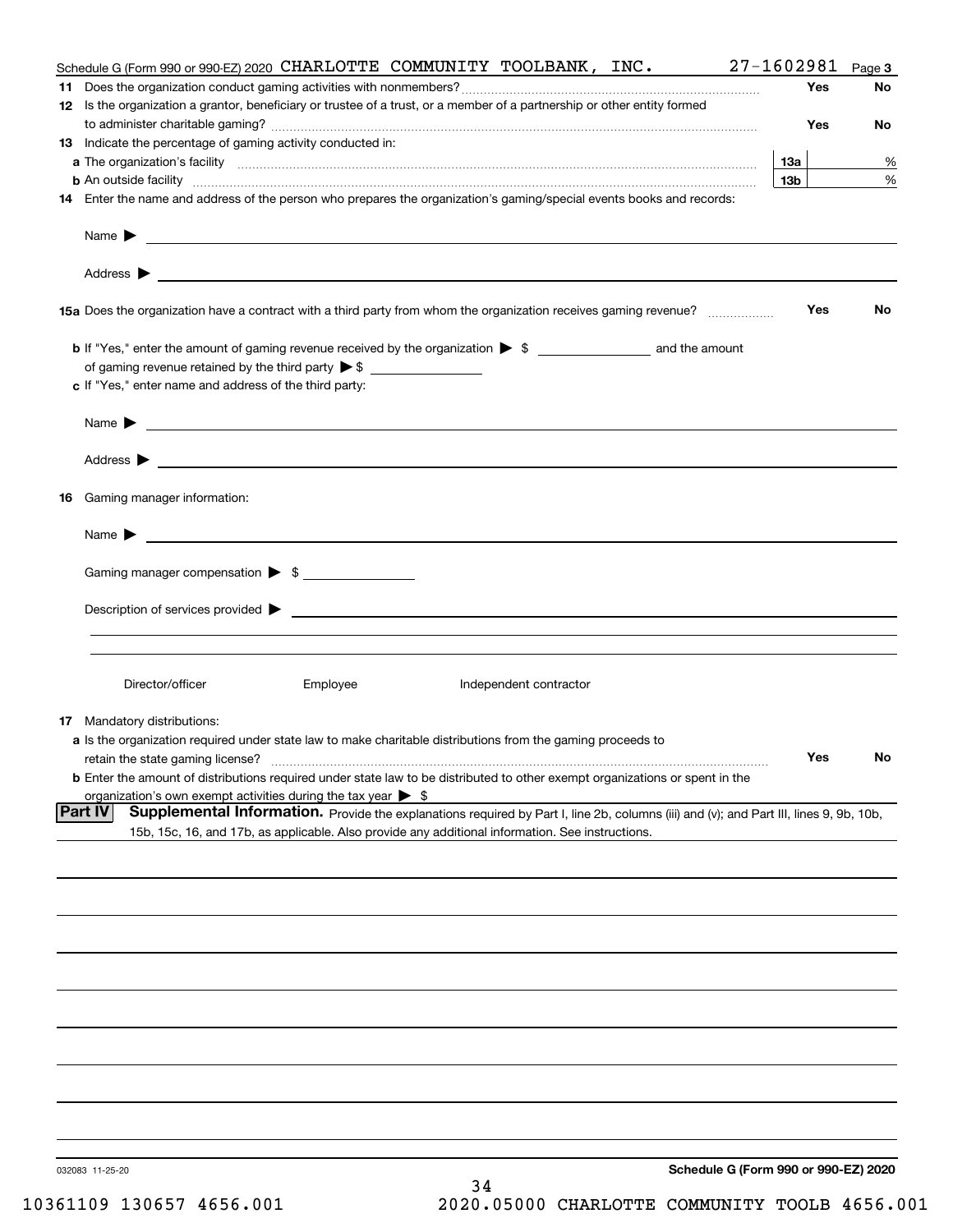| Schedule G (Form 990 or 990-EZ) CHARLOTTE (<br>Part IV   Supplemental Information (continued)<br>Schedule G (Form 990 or 990-EZ) |  |  | CHARLOTTE COMMUNITY TOOLBANK, INC. | 27-1602981 Page 4 |  |
|----------------------------------------------------------------------------------------------------------------------------------|--|--|------------------------------------|-------------------|--|
|                                                                                                                                  |  |  |                                    |                   |  |
|                                                                                                                                  |  |  |                                    |                   |  |
|                                                                                                                                  |  |  |                                    |                   |  |
|                                                                                                                                  |  |  |                                    |                   |  |
|                                                                                                                                  |  |  |                                    |                   |  |
|                                                                                                                                  |  |  |                                    |                   |  |
|                                                                                                                                  |  |  |                                    |                   |  |
|                                                                                                                                  |  |  |                                    |                   |  |
|                                                                                                                                  |  |  |                                    |                   |  |
|                                                                                                                                  |  |  |                                    |                   |  |
|                                                                                                                                  |  |  |                                    |                   |  |
|                                                                                                                                  |  |  |                                    |                   |  |
|                                                                                                                                  |  |  |                                    |                   |  |
|                                                                                                                                  |  |  |                                    |                   |  |
|                                                                                                                                  |  |  |                                    |                   |  |
|                                                                                                                                  |  |  |                                    |                   |  |
|                                                                                                                                  |  |  |                                    |                   |  |
|                                                                                                                                  |  |  |                                    |                   |  |
|                                                                                                                                  |  |  |                                    |                   |  |
|                                                                                                                                  |  |  |                                    |                   |  |
|                                                                                                                                  |  |  |                                    |                   |  |
|                                                                                                                                  |  |  |                                    |                   |  |
|                                                                                                                                  |  |  |                                    |                   |  |
|                                                                                                                                  |  |  |                                    |                   |  |
|                                                                                                                                  |  |  |                                    |                   |  |
|                                                                                                                                  |  |  |                                    |                   |  |
|                                                                                                                                  |  |  |                                    |                   |  |
|                                                                                                                                  |  |  |                                    |                   |  |
|                                                                                                                                  |  |  |                                    |                   |  |
|                                                                                                                                  |  |  |                                    |                   |  |
|                                                                                                                                  |  |  |                                    |                   |  |
|                                                                                                                                  |  |  |                                    |                   |  |
|                                                                                                                                  |  |  |                                    |                   |  |
|                                                                                                                                  |  |  |                                    |                   |  |
|                                                                                                                                  |  |  |                                    |                   |  |
|                                                                                                                                  |  |  |                                    |                   |  |
|                                                                                                                                  |  |  |                                    |                   |  |
|                                                                                                                                  |  |  |                                    |                   |  |
|                                                                                                                                  |  |  |                                    |                   |  |
|                                                                                                                                  |  |  |                                    |                   |  |
|                                                                                                                                  |  |  |                                    |                   |  |
|                                                                                                                                  |  |  |                                    |                   |  |
|                                                                                                                                  |  |  |                                    |                   |  |
|                                                                                                                                  |  |  |                                    |                   |  |
|                                                                                                                                  |  |  |                                    |                   |  |
|                                                                                                                                  |  |  |                                    |                   |  |
|                                                                                                                                  |  |  |                                    |                   |  |
|                                                                                                                                  |  |  |                                    |                   |  |
|                                                                                                                                  |  |  |                                    |                   |  |

032084 04-01-20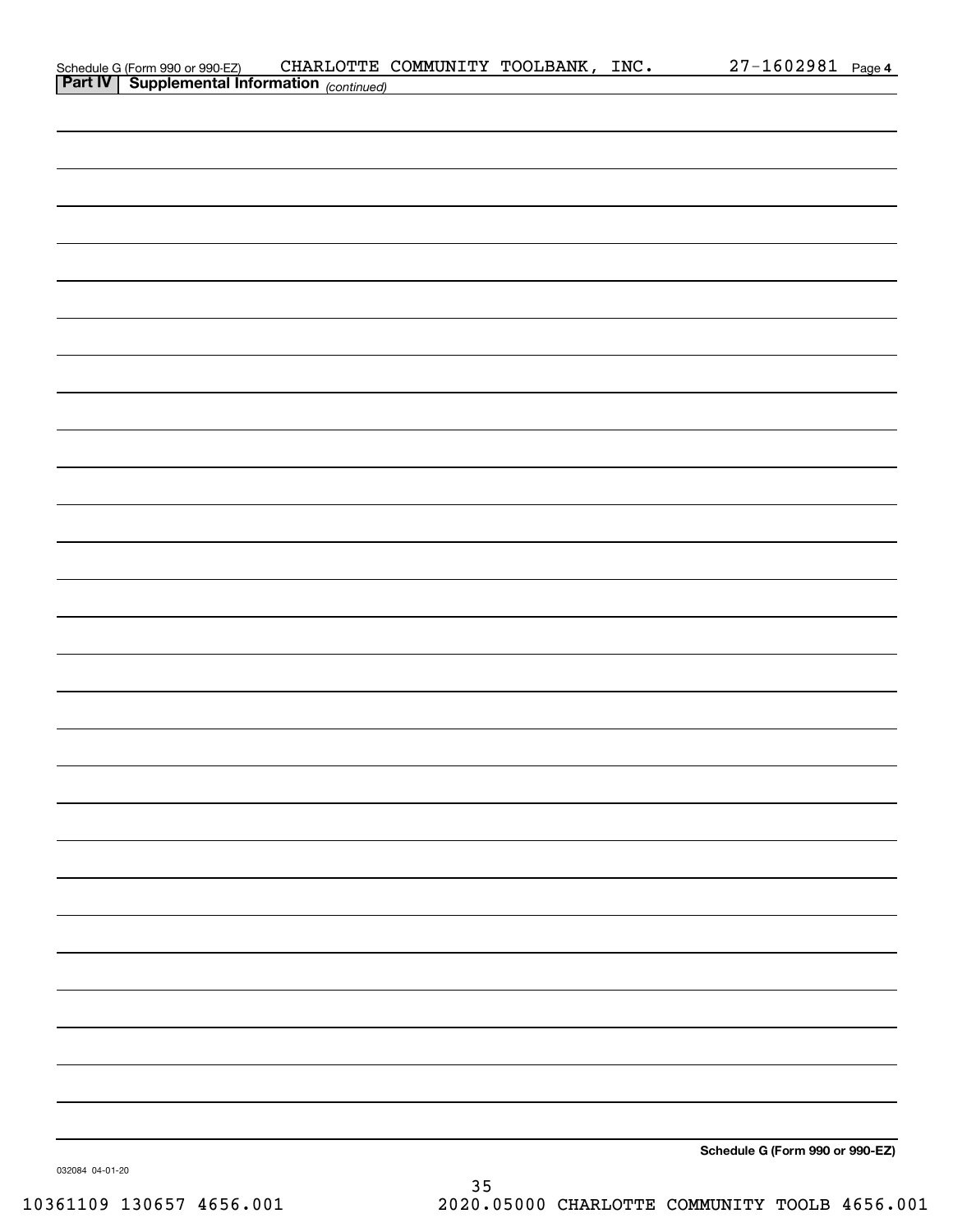### **SCHEDULE M (Form 990)**

# **Noncash Contributions**

OMB No. 1545-0047

**Open to Public Inspection**

| Department of the Treasury |
|----------------------------|
| Internal Revenue Service   |

**Complete if the organizations answered "Yes" on Form 990, Part IV, lines 29 or 30.** <sup>J</sup>**2020**

**Attach to Form 990.** J

 **Go to www.irs.gov/Form990 for instructions and the latest information.** J

Name of the organization

## CHARLOTTE COMMUNITY TOOLBANK, INC.

| <b>Employer identification number</b> |
|---------------------------------------|
| 27-1602981                            |

| Part I | <b>Types of Property</b>                                                                                                       |                               |                                      |                                                                                                      |                                                              |     |     |    |
|--------|--------------------------------------------------------------------------------------------------------------------------------|-------------------------------|--------------------------------------|------------------------------------------------------------------------------------------------------|--------------------------------------------------------------|-----|-----|----|
|        |                                                                                                                                | (a)<br>Check if<br>applicable | (b)<br>Number of<br>contributions or | (c)<br>Noncash contribution<br>amounts reported on<br>items contributed Form 990, Part VIII, line 1g | (d)<br>Method of determining<br>noncash contribution amounts |     |     |    |
| 1      |                                                                                                                                |                               |                                      |                                                                                                      |                                                              |     |     |    |
| 2      |                                                                                                                                |                               |                                      |                                                                                                      |                                                              |     |     |    |
| з      | Art - Fractional interests                                                                                                     |                               |                                      |                                                                                                      |                                                              |     |     |    |
| 4      | Books and publications                                                                                                         |                               |                                      |                                                                                                      |                                                              |     |     |    |
| 5      | Clothing and household goods                                                                                                   |                               |                                      |                                                                                                      |                                                              |     |     |    |
| 6      |                                                                                                                                |                               |                                      |                                                                                                      |                                                              |     |     |    |
| 7      |                                                                                                                                |                               |                                      |                                                                                                      |                                                              |     |     |    |
| 8      | Intellectual property                                                                                                          |                               |                                      |                                                                                                      |                                                              |     |     |    |
| 9      | Securities - Publicly traded                                                                                                   |                               |                                      |                                                                                                      |                                                              |     |     |    |
| 10     | Securities - Closely held stock                                                                                                |                               |                                      |                                                                                                      |                                                              |     |     |    |
| 11     | Securities - Partnership, LLC, or                                                                                              |                               |                                      |                                                                                                      |                                                              |     |     |    |
|        | trust interests                                                                                                                |                               |                                      |                                                                                                      |                                                              |     |     |    |
| 12     | Securities - Miscellaneous                                                                                                     |                               |                                      |                                                                                                      |                                                              |     |     |    |
| 13     | Qualified conservation contribution -                                                                                          |                               |                                      |                                                                                                      |                                                              |     |     |    |
|        | Historic structures                                                                                                            |                               |                                      |                                                                                                      |                                                              |     |     |    |
| 14     | Qualified conservation contribution - Other                                                                                    |                               |                                      |                                                                                                      |                                                              |     |     |    |
| 15     | Real estate - Residential                                                                                                      |                               |                                      |                                                                                                      |                                                              |     |     |    |
| 16     | Real estate - Commercial                                                                                                       |                               |                                      |                                                                                                      |                                                              |     |     |    |
| 17     |                                                                                                                                |                               |                                      |                                                                                                      |                                                              |     |     |    |
| 18     |                                                                                                                                |                               |                                      |                                                                                                      |                                                              |     |     |    |
| 19     |                                                                                                                                |                               |                                      |                                                                                                      |                                                              |     |     |    |
| 20     | Drugs and medical supplies                                                                                                     |                               |                                      |                                                                                                      |                                                              |     |     |    |
| 21     |                                                                                                                                |                               |                                      |                                                                                                      |                                                              |     |     |    |
| 22     |                                                                                                                                |                               |                                      |                                                                                                      |                                                              |     |     |    |
| 23     |                                                                                                                                |                               |                                      |                                                                                                      |                                                              |     |     |    |
| 24     | Archeological artifacts                                                                                                        |                               |                                      |                                                                                                      |                                                              |     |     |    |
| 25     | (SUPPLIES & TO)<br>Other $\blacktriangleright$                                                                                 | X                             | 81                                   |                                                                                                      | 20,505. FAIR MARKET VALUE                                    |     |     |    |
| 26     | (SECURITY & SO)<br>▶<br>Other                                                                                                  | X                             | 1                                    |                                                                                                      | 16,302. FAIR MARKET VALUE                                    |     |     |    |
| 27     | GIFT CARDS<br>Other $\blacktriangleright$                                                                                      | X                             | 30                                   |                                                                                                      | 5,475. FAIR MARKET VALUE                                     |     |     |    |
| 28     | Other                                                                                                                          |                               |                                      |                                                                                                      |                                                              |     |     |    |
| 29     | Number of Forms 8283 received by the organization during the tax year for contributions                                        |                               |                                      |                                                                                                      |                                                              |     |     |    |
|        | for which the organization completed Form 8283, Part V, Donee Acknowledgement                                                  |                               |                                      | 29                                                                                                   |                                                              |     |     |    |
|        |                                                                                                                                |                               |                                      |                                                                                                      |                                                              |     | Yes | No |
|        | 30a During the year, did the organization receive by contribution any property reported in Part I, lines 1 through 28, that it |                               |                                      |                                                                                                      |                                                              |     |     |    |
|        | must hold for at least three years from the date of the initial contribution, and which isn't required to be used for          |                               |                                      |                                                                                                      |                                                              |     |     |    |
|        | exempt purposes for the entire holding period?                                                                                 |                               |                                      |                                                                                                      |                                                              | 30a |     | х  |
|        | <b>b</b> If "Yes," describe the arrangement in Part II.                                                                        |                               |                                      |                                                                                                      |                                                              |     |     |    |
| 31     | Does the organization have a gift acceptance policy that requires the review of any nonstandard contributions?                 |                               |                                      |                                                                                                      |                                                              | 31  |     | х  |
|        | 32a Does the organization hire or use third parties or related organizations to solicit, process, or sell noncash              |                               |                                      |                                                                                                      |                                                              |     |     |    |
|        | contributions?                                                                                                                 |                               |                                      |                                                                                                      |                                                              | 32a |     | х  |
|        | <b>b</b> If "Yes," describe in Part II.                                                                                        |                               |                                      |                                                                                                      |                                                              |     |     |    |

**33**If the organization didn't report an amount in column (c) for a type of property for which column (a) is checked, describe in Part II.

**For Paperwork Reduction Act Notice, see the Instructions for Form 990. Schedule M (Form 990) 2020** LHA

032141 11-23-20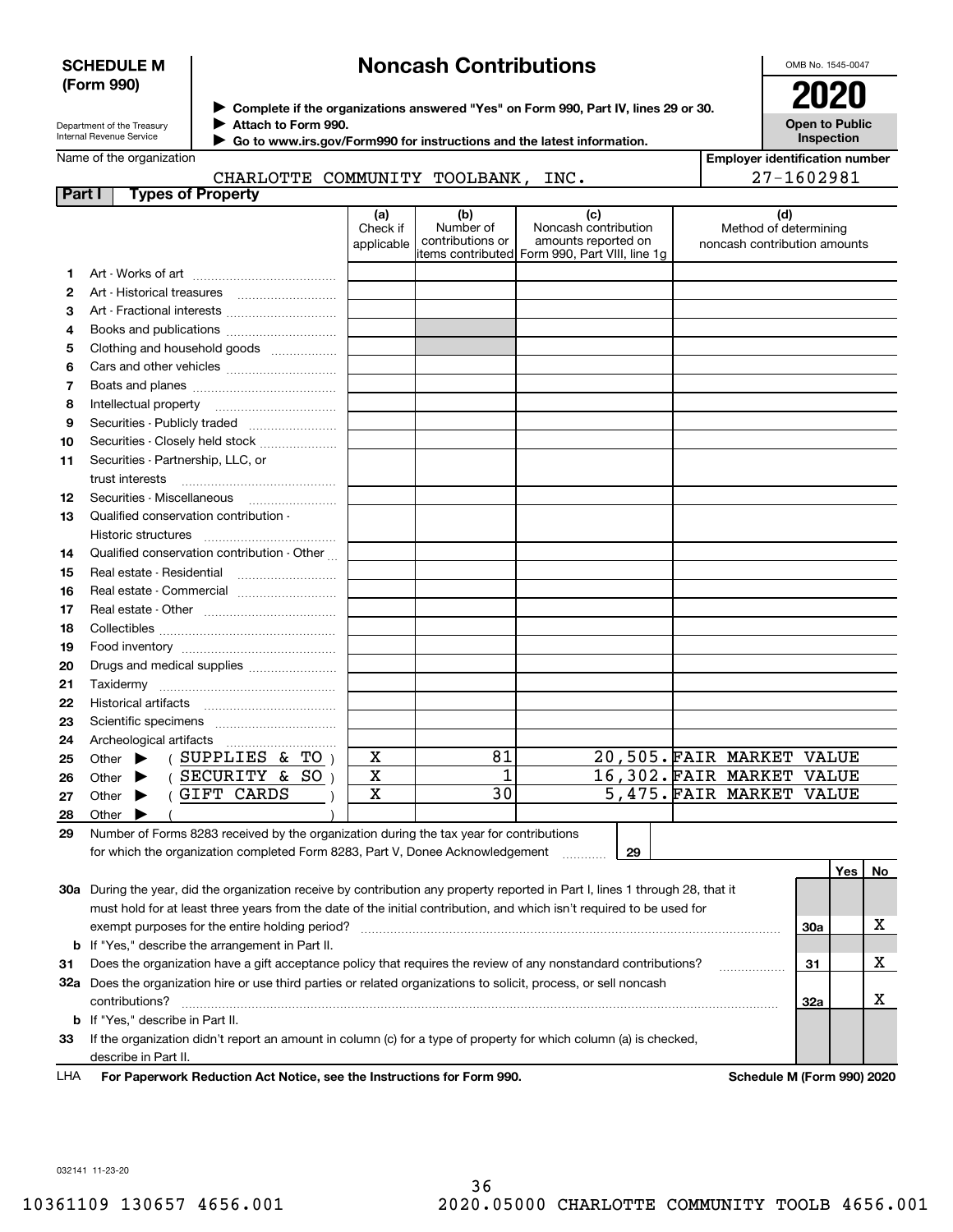| <b>Supplemental Information.</b> Provide the information required by Part I, lines 30b, 32b, and 33, and whether the organization is reporting in Part I, column (b), the number of contributions, the number of items received, or<br>this part for any additional information.<br>Schedule M (Form 990) 2020<br>032142 11-23-20 |                | Schedule M (Form 990) 2020 |  | CHARLOTTE COMMUNITY TOOLBANK, INC. | 27-1602981 | Page 2 |
|-----------------------------------------------------------------------------------------------------------------------------------------------------------------------------------------------------------------------------------------------------------------------------------------------------------------------------------|----------------|----------------------------|--|------------------------------------|------------|--------|
|                                                                                                                                                                                                                                                                                                                                   | <b>Part II</b> |                            |  |                                    |            |        |
|                                                                                                                                                                                                                                                                                                                                   |                |                            |  |                                    |            |        |
|                                                                                                                                                                                                                                                                                                                                   |                |                            |  |                                    |            |        |
|                                                                                                                                                                                                                                                                                                                                   |                |                            |  |                                    |            |        |
|                                                                                                                                                                                                                                                                                                                                   |                |                            |  |                                    |            |        |
|                                                                                                                                                                                                                                                                                                                                   |                |                            |  |                                    |            |        |
|                                                                                                                                                                                                                                                                                                                                   |                |                            |  |                                    |            |        |
|                                                                                                                                                                                                                                                                                                                                   |                |                            |  |                                    |            |        |
|                                                                                                                                                                                                                                                                                                                                   |                |                            |  |                                    |            |        |
|                                                                                                                                                                                                                                                                                                                                   |                |                            |  |                                    |            |        |
|                                                                                                                                                                                                                                                                                                                                   |                |                            |  |                                    |            |        |
|                                                                                                                                                                                                                                                                                                                                   |                |                            |  |                                    |            |        |
|                                                                                                                                                                                                                                                                                                                                   |                |                            |  |                                    |            |        |
|                                                                                                                                                                                                                                                                                                                                   |                |                            |  |                                    |            |        |
|                                                                                                                                                                                                                                                                                                                                   |                |                            |  |                                    |            |        |
|                                                                                                                                                                                                                                                                                                                                   |                |                            |  |                                    |            |        |
|                                                                                                                                                                                                                                                                                                                                   |                |                            |  |                                    |            |        |
|                                                                                                                                                                                                                                                                                                                                   |                |                            |  |                                    |            |        |
|                                                                                                                                                                                                                                                                                                                                   |                |                            |  |                                    |            |        |
|                                                                                                                                                                                                                                                                                                                                   |                |                            |  |                                    |            |        |
|                                                                                                                                                                                                                                                                                                                                   |                |                            |  |                                    |            |        |
|                                                                                                                                                                                                                                                                                                                                   |                |                            |  |                                    |            |        |
|                                                                                                                                                                                                                                                                                                                                   |                |                            |  |                                    |            |        |
|                                                                                                                                                                                                                                                                                                                                   |                |                            |  |                                    |            |        |
|                                                                                                                                                                                                                                                                                                                                   |                |                            |  |                                    |            |        |
|                                                                                                                                                                                                                                                                                                                                   |                |                            |  |                                    |            |        |
|                                                                                                                                                                                                                                                                                                                                   |                |                            |  |                                    |            |        |
|                                                                                                                                                                                                                                                                                                                                   |                |                            |  |                                    |            |        |
|                                                                                                                                                                                                                                                                                                                                   |                |                            |  | 37                                 |            |        |